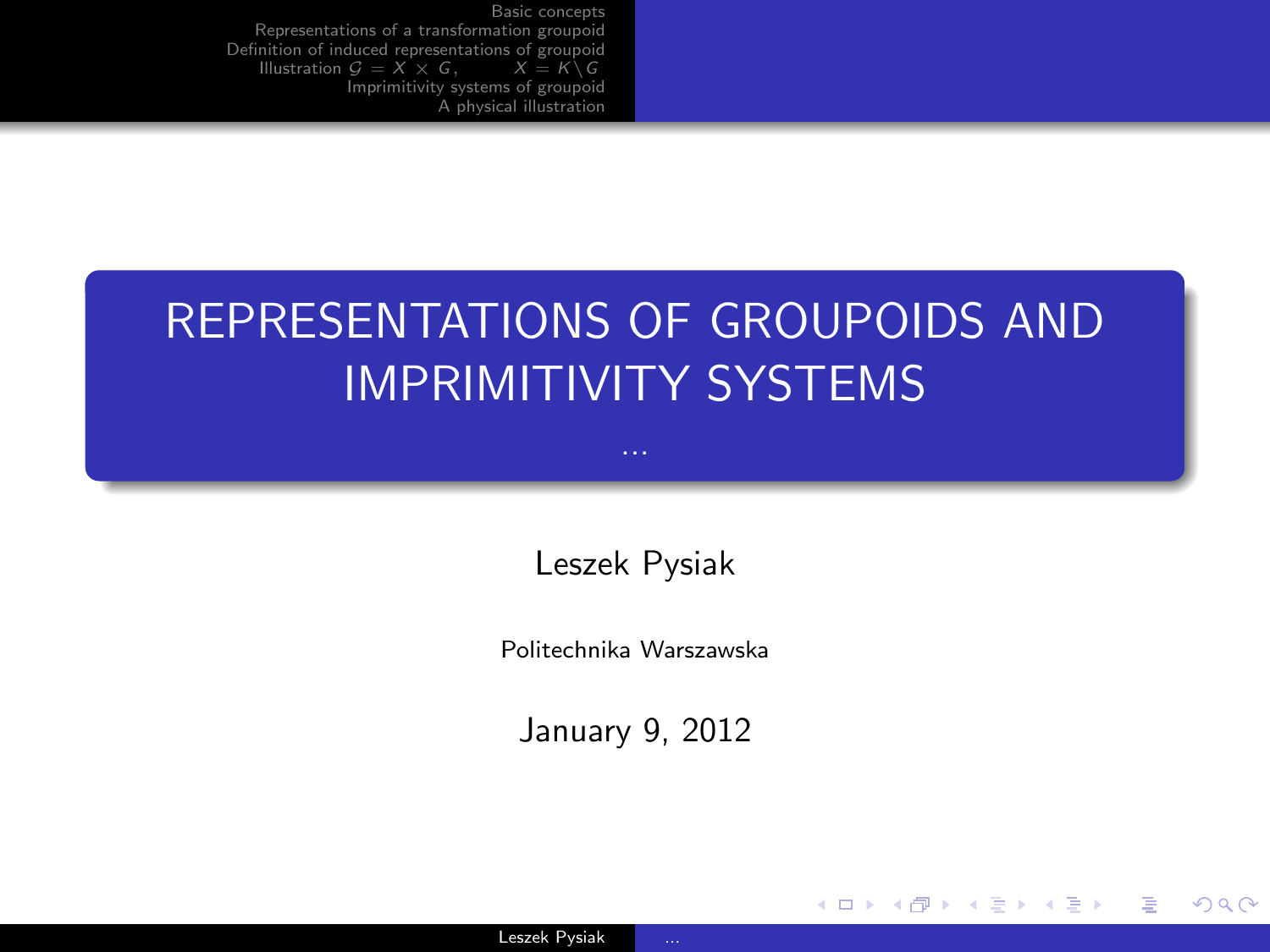## Table of contents

#### <sup>1</sup> [Basic concepts](#page-4-0)

- <sup>2</sup> [Representations of a transformation groupoid](#page-18-0)
- <sup>3</sup> [Definition of induced representations of groupoid](#page-24-0)
- 4 [Illustration](#page-27-0)  $G = X \times G$ ,  $X = K \backslash G$
- <sup>5</sup> [Imprimitivity systems of groupoid](#page-35-0)
- <sup>6</sup> [A physical illustration](#page-48-0)

KED KAP KED KED E VAA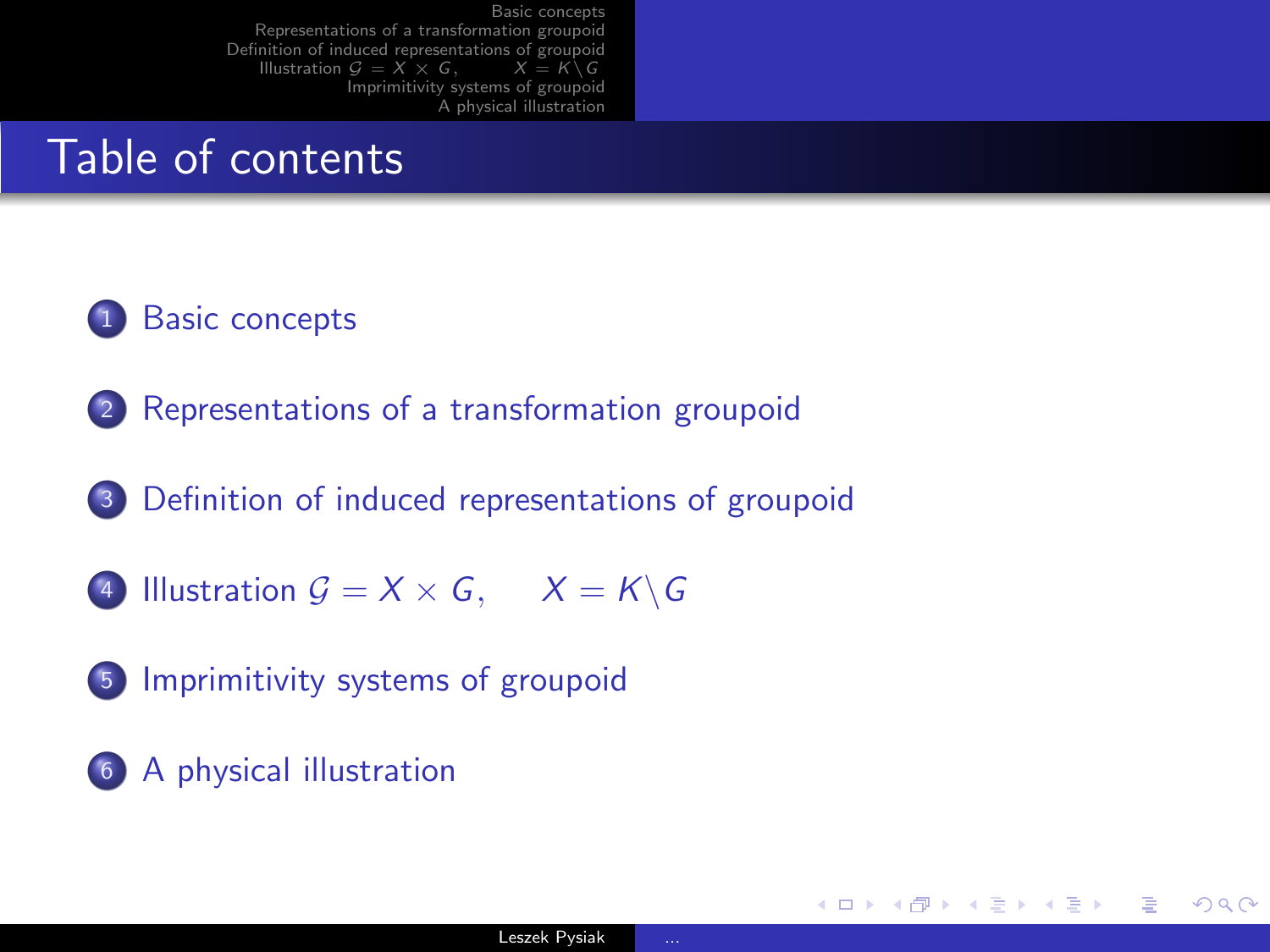## Basic publications

- L. Pysiak, Imprimitivity theorem for groupoid representations, Demonstratio Mathematica 44 (2011), 29-48.
- L. Pysiak, Groupoids, their representations and imprimitivity systems, Demonstratio Mathematica 37 (2004), 661-670.
- M. Heller, Z. Odrzygóźdź, L. Pysiak, W. Sasin, Structure of Malicious Singularities, Int. J. Theor. Phys., 42, (2003), 427 - 441.
- M. Heller, L. Pysiak, W. Sasin, *Conceptual unification of gravity and* quanta, Int. J. Theor. Phys., 46 (2007), 2494- 2512.

メロメ メ押メ メミメ メミメ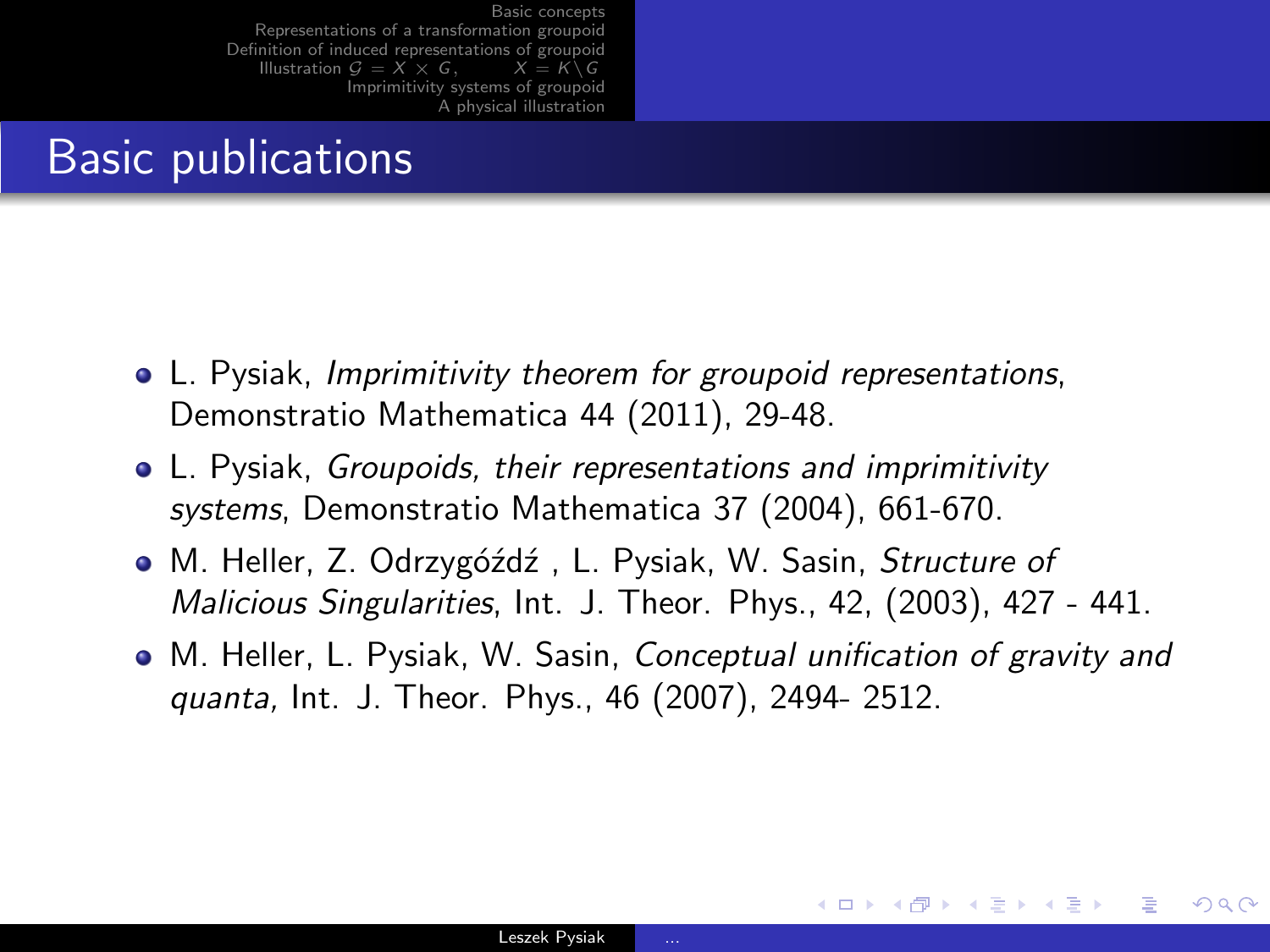## Basic references

- G.W.Mackey, Induced representations of locally compact groups I, II, Acta Math., 55 (1952), 101-139; 58 (1953), 193-221.
- J.Westman, Harmonic analisis on groupoids, Pacific J. Math. 27, (1968), 621-632.
- K.C.H. Mackenzie, Lie groupoids and Lie algebroids in Differential Geometry, London Math. Society Lecture Notes Series, 124, Cambridge University Press, Cambridge, (1987).
- N.P. Landsman, Mathematical Topics between Classical and Quantum Mechanics, Springer, New York, (1998).
- A.L.T. Paterson, Groupoids, Inverse Semigroups, and Their Operators Algebras, Birkhauser, Boston, (1999).

イロメ イ何メ イヨメ イヨメー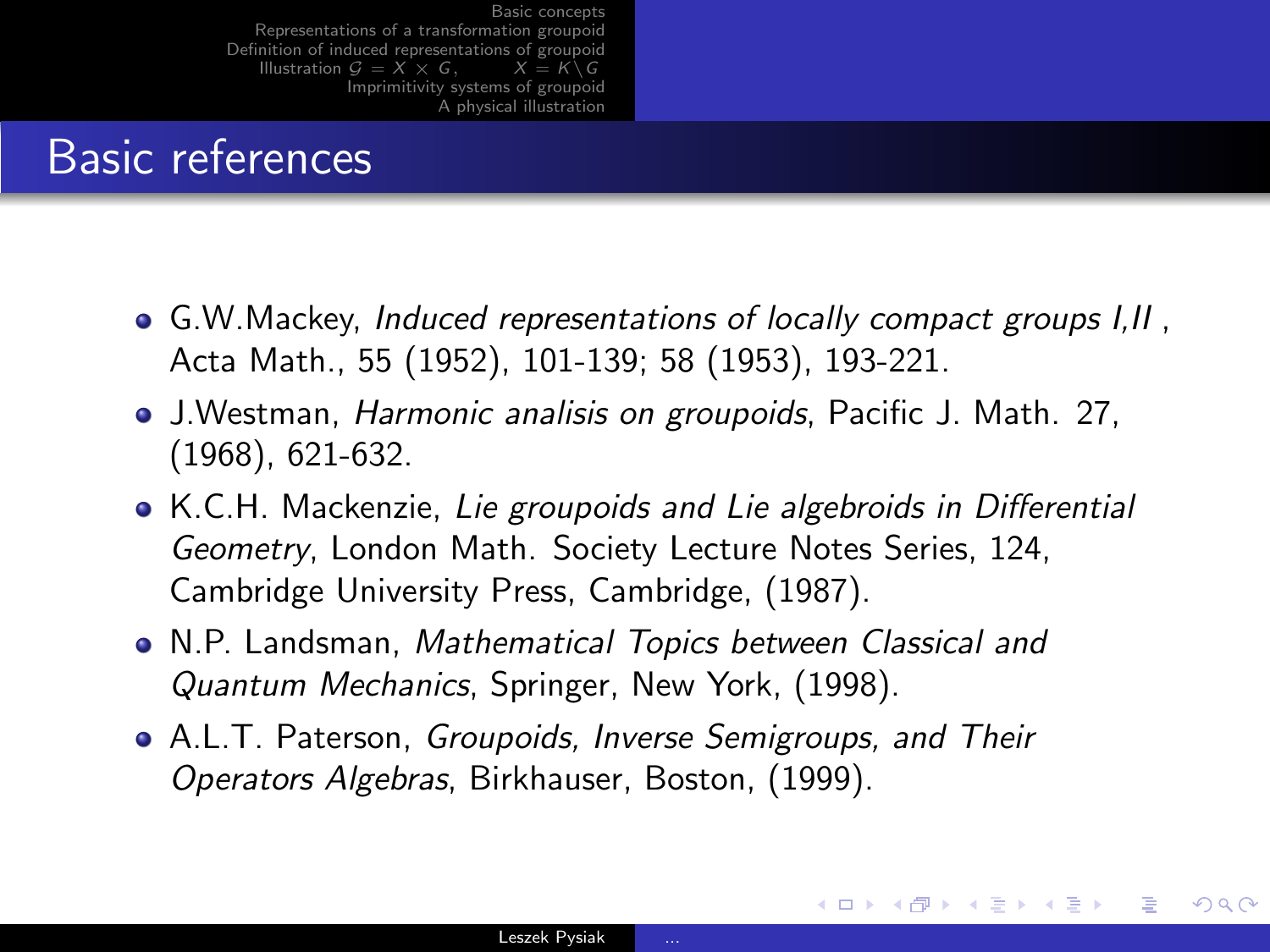[Representations of a transformation groupoid](#page-18-0) [Definition of induced representations of groupoid](#page-24-0)<br>Illustration  $G = X \times G$ ,  $X = K \setminus G$ [Illustration](#page-27-0)  $G = X \times G$ . [Imprimitivity systems of groupoid](#page-35-0) [A physical illustration](#page-48-0)

### Concept of groupoid

We recall that a groupoid G over X, or a groupoid with base X, is a set with a partially defined multiplication "∘" on a subset  $\mathcal{G}^2$  of  $\mathcal{G} \times \mathcal{G}$ , and an inverse map  $\mathcal{g} \to \mathcal{g}^{-1}$  defined for every  $\mathcal{g} \in \mathcal{G}$ . The multiplication is associative when defined. One has an injection  $\epsilon : X \to G$  called the identity section (and  $\epsilon(x)$  being an unit at  $x \in X$ ) and two structure maps  $d, r : \mathcal{G} \rightarrow X$  called the source map and the target map respectively, such that

$$
\epsilon(d(g)) = g^{-1} \circ g
$$
  

$$
\epsilon(r(g)) = g \circ g^{-1}
$$

イロメ イ母メ イヨメ イヨメー

<span id="page-4-0"></span> $209$ 

for  $g \in \mathcal{G}$ .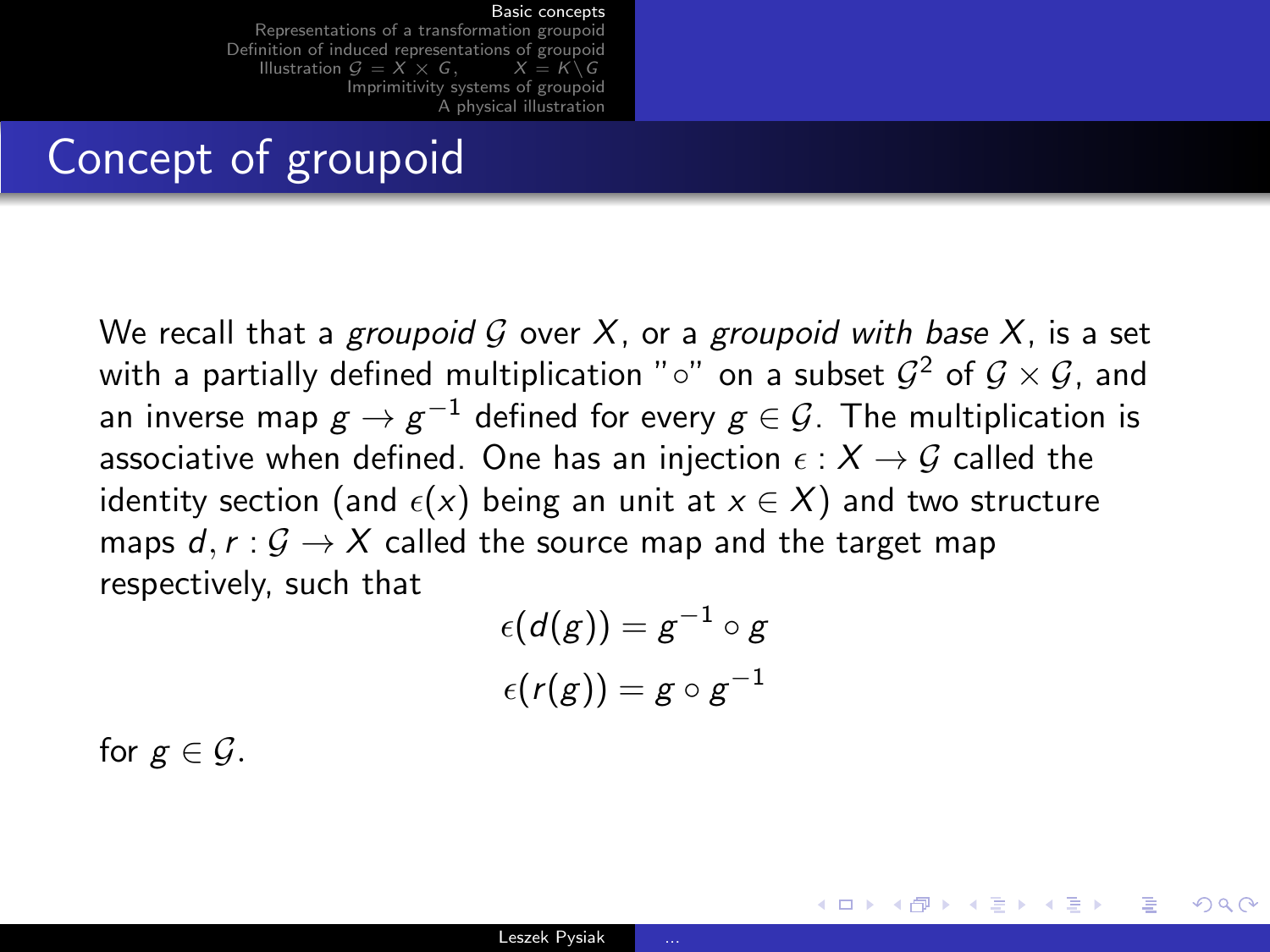Let us introduce the following fibrations in the set  $\mathcal{G}$ :

 $\mathcal{G}_x = \{g \in \mathcal{G} : d(g) = x\}$  $\mathcal{G}^{\times} = \{ g \in \mathcal{G} : r(g) = x \}$ 

for  $x\in X$ . Let us also denote  $\mathcal{G}^{\text{y}}_{{\text{x}}}=\mathcal{G}^{{\text{x}}} \bigcap \mathcal{G}_{\text{y}}$ , and consider the set  $\mathcal{G}_{{\sf x}}^{{\sf x}}=\mathcal{G}^{{\sf x}}\bigcap\mathcal{G}_{{\sf x}}$  for  ${\sf x}\in{\sf X}.$  It has the group structure and is called *the isotropy group of the point* x. It is clear that the set  $\Gamma = \bigcup_{x \in X} \mathcal{G}_x^{\times}$  has the structure of a subgroupoid of  $G$  over the base  $X$  (all the structure maps are the restrictions of the structure maps of  $G$  to  $\Gamma$ ). We call G a transitive groupoid, if for each pair of elements  $x_1, x_2 \in X$ there exists  $g \in \mathcal{G}$  such that  $d(g) = x_1$  and  $r(g) = x_2$ . A groupoid  $G$  is a topological groupoid if  $G$  and  $X$  are topological spaces and all structure maps are continuous (in particular, the embedding  $\epsilon$  is a homeomorphism of  $X$  onto its image).

In the following we assume that  $G$  (and thus  $X$ ) is a locally compact Hausdorff space.

**KORK EXTERNS OR A BY A GRA**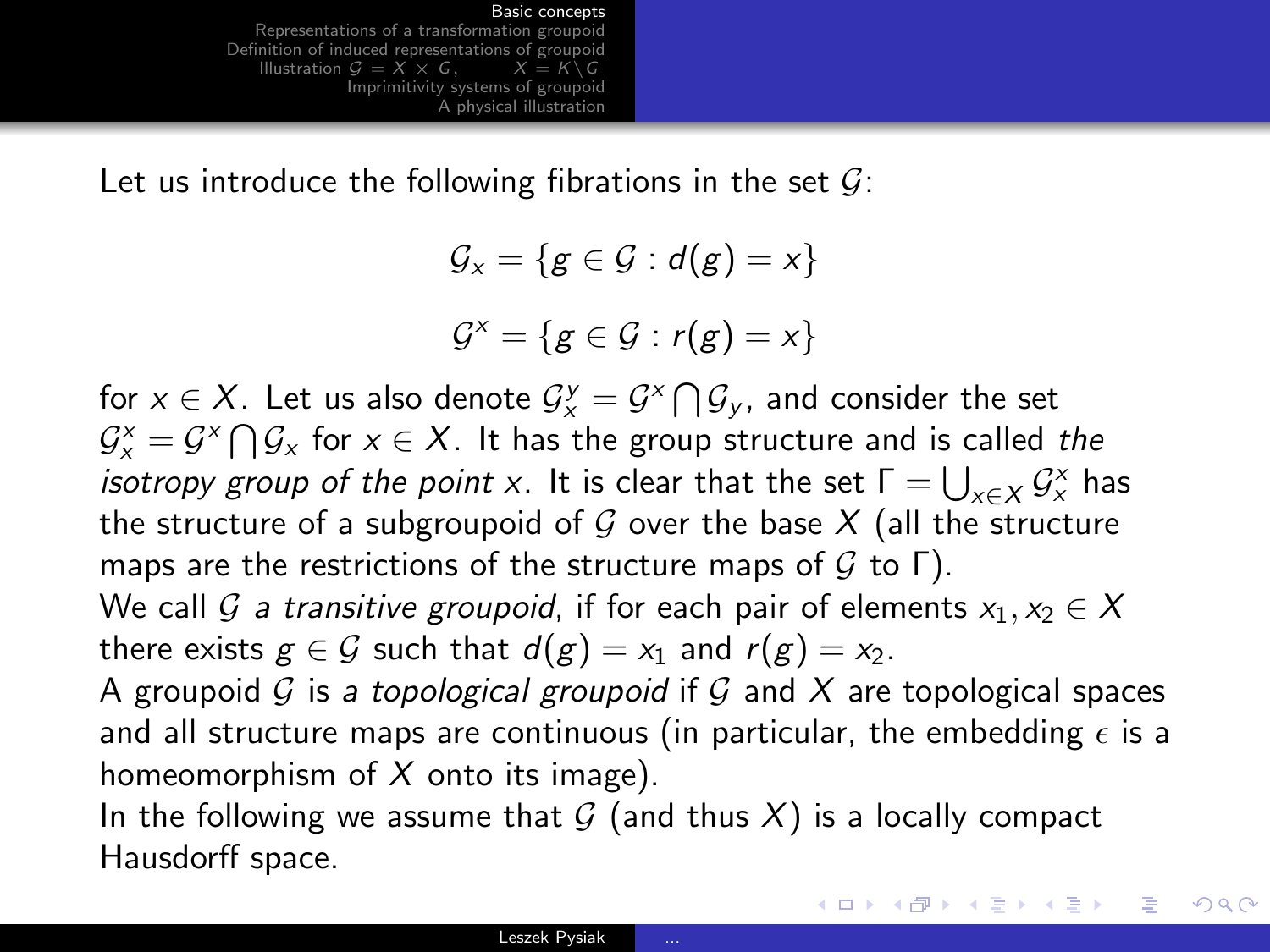[Representations of a transformation groupoid](#page-18-0) [Definition of induced representations of groupoid](#page-24-0)<br>Illustration  $G = X \times G$ ,  $X = K \setminus G$ [Illustration](#page-27-0)  $G = X \times G$ . [Imprimitivity systems of groupoid](#page-35-0) [A physical illustration](#page-48-0)

## Pair groupoid

#### Example

A pair groupoid. Let  $X$  be a locally compact Hausdorff space. Take  $\mathcal{G} = X \times X.$  We define the set  $\mathcal{G}^2$  of composable elements as  ${\cal G}^{2}=\{((x,y),(y,z)) : x,y,z \in X\} \subset {\cal G}\times {\cal G}$  and a multiplication, for  $((x, y), (y, z)) \in \mathcal{G}^2$ , by

$$
(x,y)\circ (y,z)=(x,z).
$$

Moreover, we have:  $(x, y)^{-1} = (y, x)$ ,  $d(x, y) = y$ ,  $r(x, y) = x$ ,  $\epsilon(x) = (x, x)$ . With such defined structure maps G is a groupoid, called pair groupoid.

イロン イ何ン イヨン イヨン・ヨー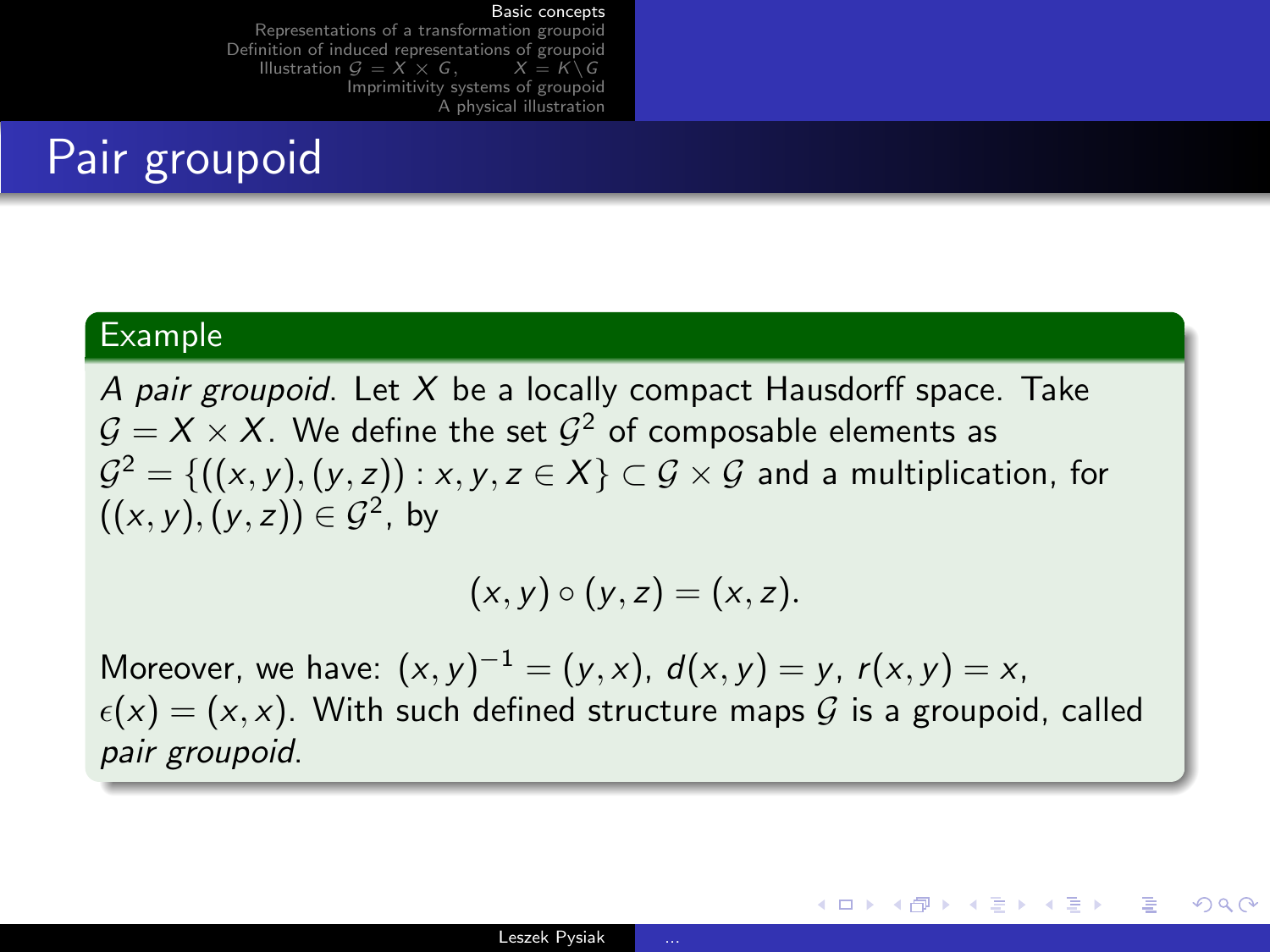[Representations of a transformation groupoid](#page-18-0) [Definition of induced representations of groupoid](#page-24-0)<br>Illustration  $G = X \times G$ ,  $X = K \setminus G$ [Illustration](#page-27-0)  $G = X \times G$ . [Imprimitivity systems of groupoid](#page-35-0) [A physical illustration](#page-48-0)

### Transformation groupoid

#### Example

A transformation groupoid. Let  $X$  be a locally compact Hausdorff space, and  $G$  a locally compact group. Let  $G$  act continuously on  $X$  to the right,  $X \times G \rightarrow X$ . Denote  $(x, g) \mapsto xg$ . We introduce the groupoid structure on the set  $G = X \times G$  by defining the following structure maps. The set of composable elements  $\mathcal{G}^2 = \{((\mathsf{x} \mathsf{g}, \mathsf{h}), (\mathsf{x}, \mathsf{g}): \mathsf{x} \in \mathsf{X}, \mathsf{g}, \mathsf{h} \in \mathsf{G}\} \subset \mathcal{G} \times \mathcal{G}$ , and the multiplication for  $((\mathsf{x} \mathsf{g}, \mathsf{h}),(\mathsf{x},\mathsf{g})) \in \mathcal{G}^2$  is given by

$$
(xg,h)\circ(x,g)=(x,gh).
$$

メロメ メ都 メメ きょうくぼう こぼし

 $\Omega$ 

And also  $(x, g)^{-1} = (xg, g^{-1}), d(x, g) = x, r(x, g) = xg$ ,  $\epsilon(x) = (x, e_G)$ . This groupoid is called the transformation groupoid.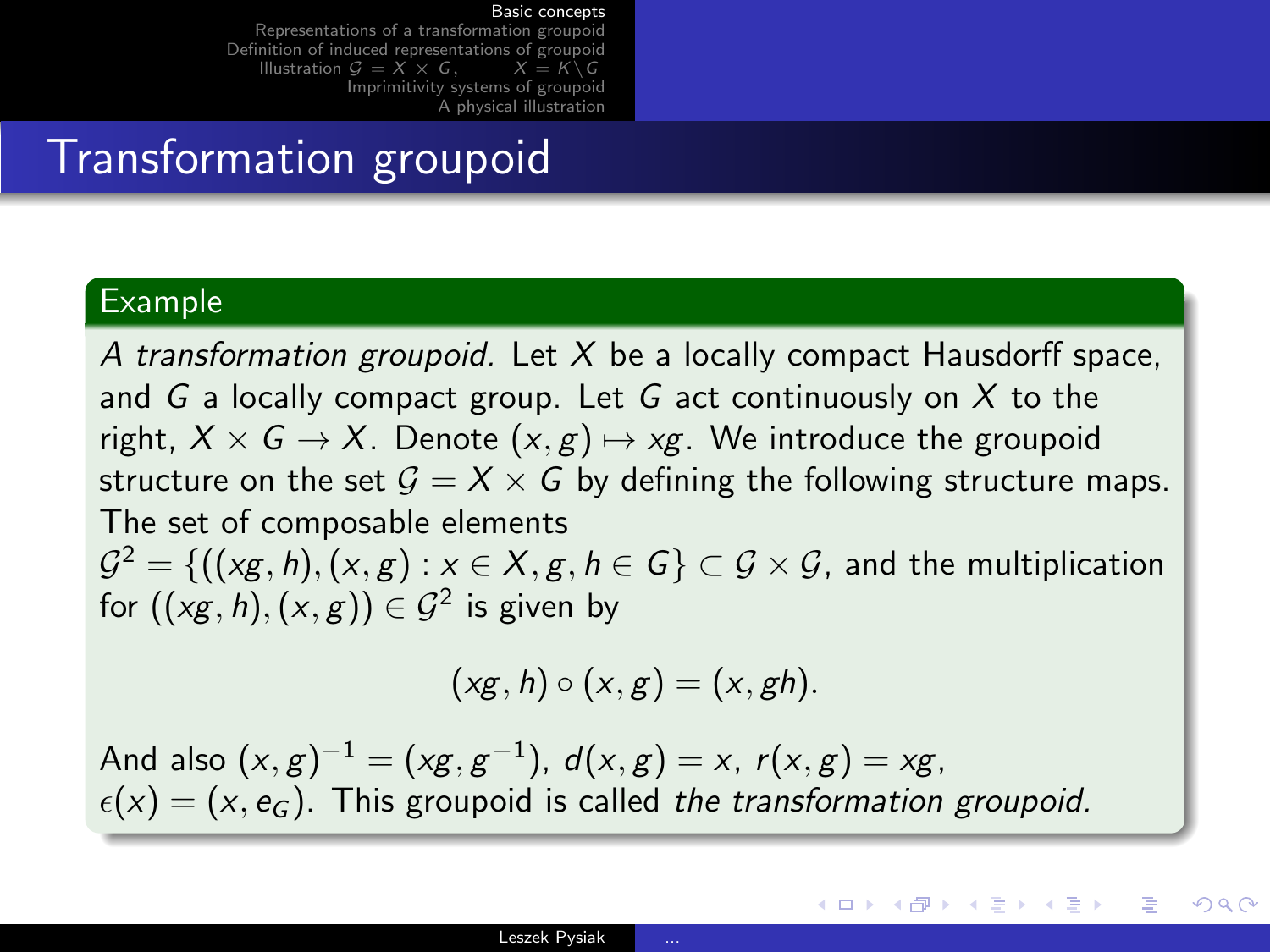[Representations of a transformation groupoid](#page-18-0) [Definition of induced representations of groupoid](#page-24-0) [Illustration](#page-27-0)  $G = X \times G$ . [Imprimitivity systems of groupoid](#page-35-0) [A physical illustration](#page-48-0)

## Right Haar System

#### **Definition**

A right Haar system for the groupoid G is a family  $\{\lambda_x\}_{x\in X}$  of regular Borel measures defined on the sets  $G_x$  (which are locally compact Hausdorff spaces) such that the following three conditions are satisfied:

- **1** the support of each  $\lambda_x$  is the set  $\mathcal{G}_x$ ,
- $\bullet$  (continuity) for any  $f\in \mathcal{C}_{c}(\mathcal{G})$  the function  $f^{0}$ , where

$$
f^0(x)=\int_{\mathcal{G}_x}fd\lambda_x,
$$

belongs to  $C_c(X)$ ,

**3** (right invariance) for any  $g \in \mathcal{G}$  and any  $f \in C_c(\mathcal{G})$ ,

$$
\int_{\mathcal{G}_{r(g)}} f(h \circ g) d\lambda_{r(g)}(h) = \int_{\mathcal{G}_{d(g)}} f(u) d\lambda_{d(g)}(u).
$$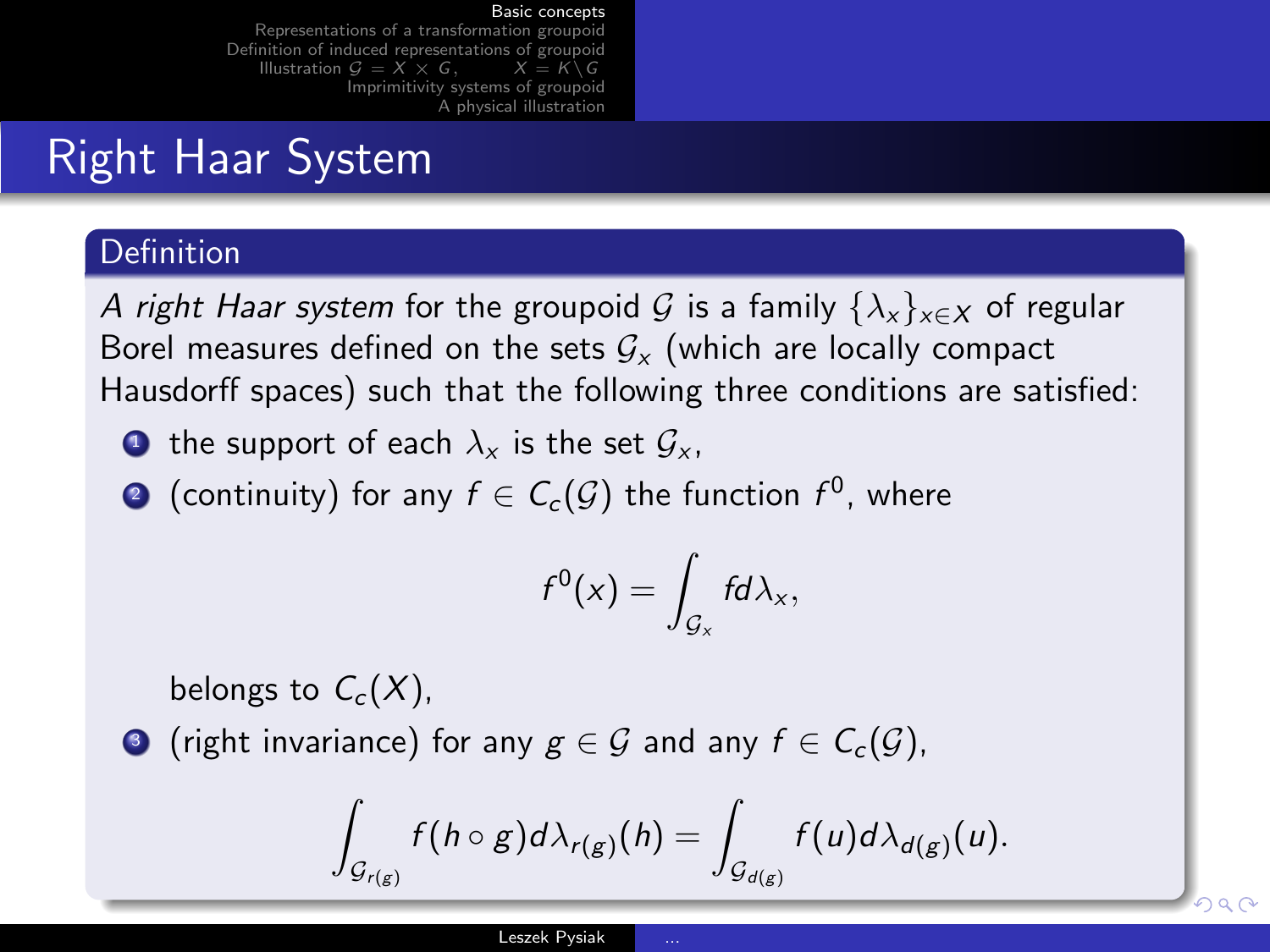[Representations of a transformation groupoid](#page-18-0) [Definition of induced representations of groupoid](#page-24-0)<br>Illustration  $G = X \times G$ ,  $X = K \setminus G$ [Illustration](#page-27-0)  $G = X \times G$ . [Imprimitivity systems of groupoid](#page-35-0) [A physical illustration](#page-48-0)

One can also consider the family  $\{\lambda^x\}_{x\in\mathcal{X}}$  of left-invariant measures, each  $\lambda^\times$  being defined on the set  $\mathcal{G}^\times$  by the formula  $\lambda^{\times}(E)=\lambda_{\times}(E^{-1})$  for any Borel subset  $E$  of  $\mathcal{G}^{\times}$  (where  $E^{-1}=\{g\in\mathcal{G}: g^{-1}\in E\}).$  Then the invariance condition assumes the form:

$$
\int_{\mathcal{G}^{d(g)}} f(g \circ h) d\lambda^{d(g)}(h) = \int_{\mathcal{G}^{r(g)}} f(u) d\lambda^{r(g)}(u).
$$

Now, let  $\mu$  be a regular Borel measure on X. We can consider the following measures which will be called *measures associated with*  $\mu$ :  $\nu=\int \lambda_{\mathsf{x}}d\mu(\mathsf{x})$  on  $\mathcal{G}$ ,  $\nu^{-1}=\int \lambda^{\mathsf{x}}d\mu(\mathsf{x})$  and  $\nu^2=\int \lambda_{\mathsf{x}}\times \lambda^{\mathsf{x}}d\mu(\mathsf{x})$  on  $\mathcal{G}^2$ . If  $\nu = \nu^{-1}$  we say that the measure  $\mu$  is a *G*-invariant measure on X.

イロメ イ何 メ ミ メ ス ヨ メ ニョー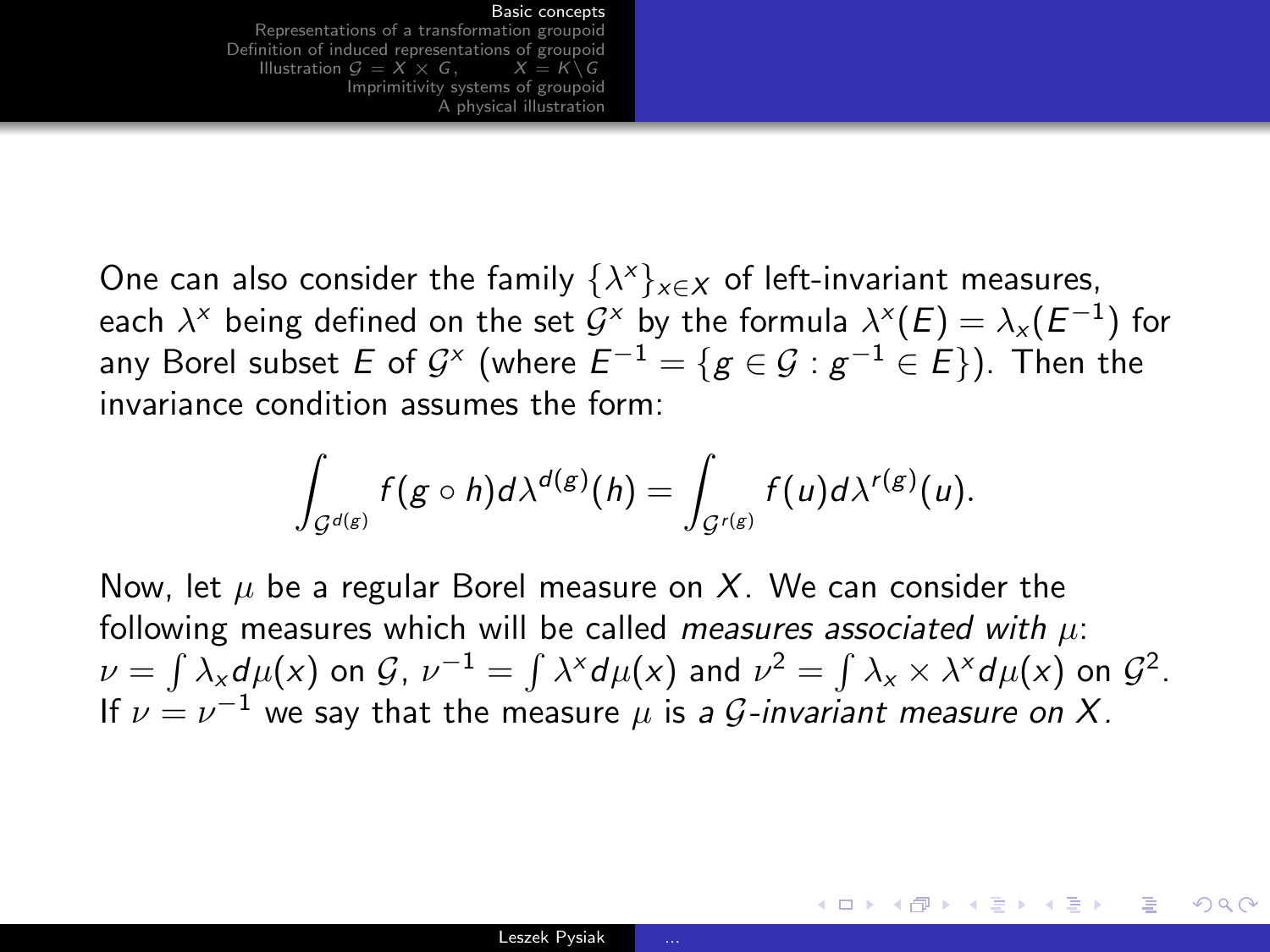[Representations of a transformation groupoid](#page-18-0) [Definition of induced representations of groupoid](#page-24-0)<br>Illustration  $G = X \times G$ ,  $X = K \setminus G$ [Illustration](#page-27-0)  $G = X \times G$ . [Imprimitivity systems of groupoid](#page-35-0) [A physical illustration](#page-48-0)

## Locally trivial groupoids

#### Definition

A topological groupoid  $G$  on  $X$  is called *locally trivial* if there exist a point  $x \in X$ , an open cover  $\{U_i\}$  of X and continuous maps  $s_{x,i}: U_i \to \mathcal{G}_x$  such that  $r \circ s_i = id_{U_i}$  for all i.

イロメ イ母メ イヨメ イヨメー

目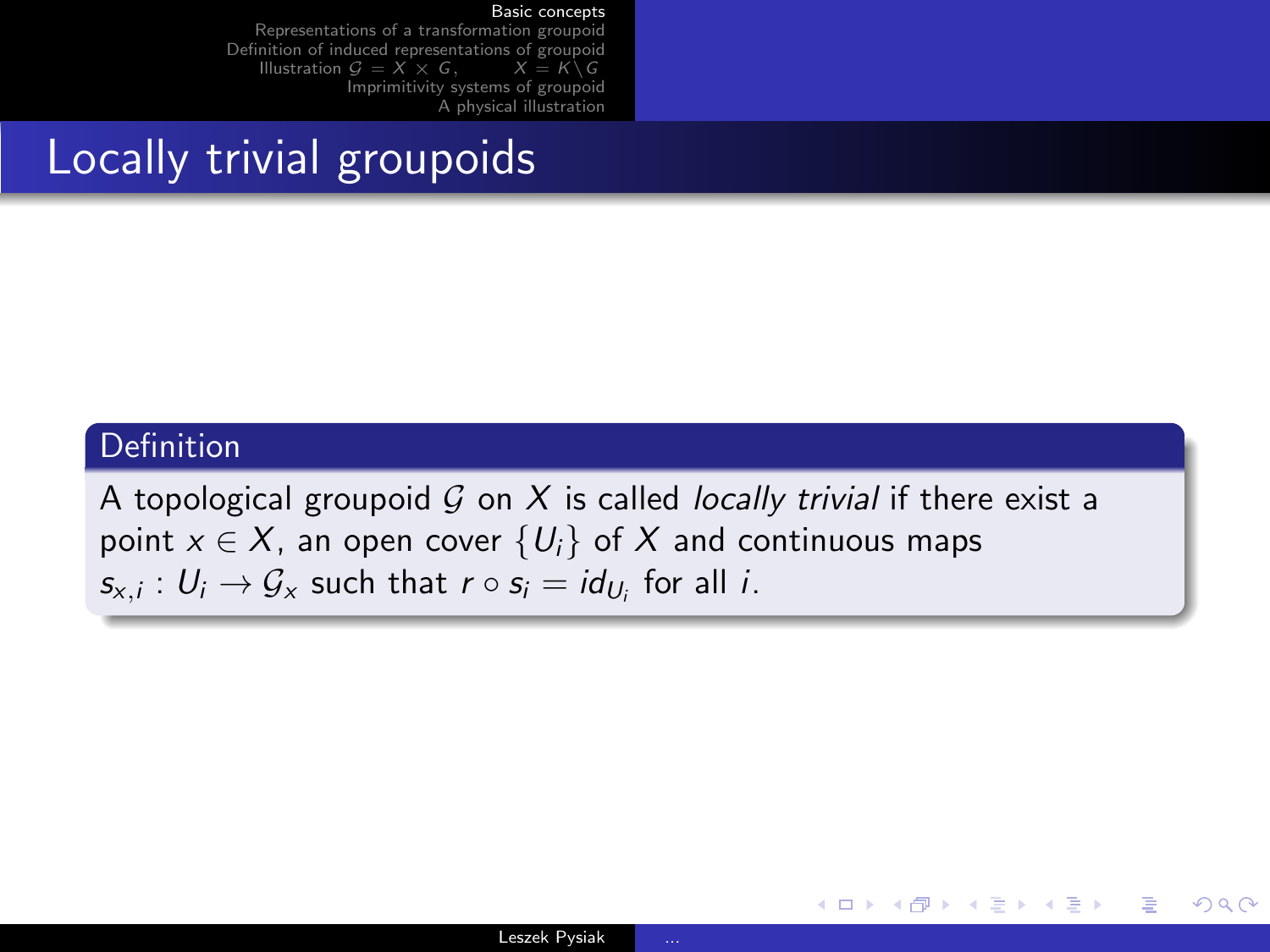[Representations of a transformation groupoid](#page-18-0) [Definition of induced representations of groupoid](#page-24-0)<br>Illustration  $G = X \times G$ ,  $X = K \backslash G$ [Illustration](#page-27-0)  $G = X \times G$ . [Imprimitivity systems of groupoid](#page-35-0) [A physical illustration](#page-48-0)

#### Proposition

Assume that  $G$  is a locally trivial groupoid on  $X$  and  $X$  is second countable space. Let  $\mu$  be a regular Borel measure on X. Then

- $\bigcirc$  G is transitive.
- $\bullet$  all isotropy groups of  $\mathcal G$  are isomorphic with each other,
- **3** for every  $y \in X$  there exist an open cover  $\{V_i\}$  of X and continuous maps  $s_{y,j}: V_j \to \mathcal{G}_y$  such that  $r \circ s_j = id_{v_j},$
- $\bullet$  for every  $x \in X$  there exists a section  $s_x : X \to \mathcal{G}_x$  which is  $\mu$ -measurable, i.e., for every Borel set B in  $\mathcal{G}_{\times}$ ,  $\mathsf{s}_{\times}^{-1}(B)$  is  $\mu$ -measurable subset of X,
- **5** the section  $s_x$  is  $\mu a.e.$  continuous on X.

イロン イ何ン イヨン イヨン・ヨー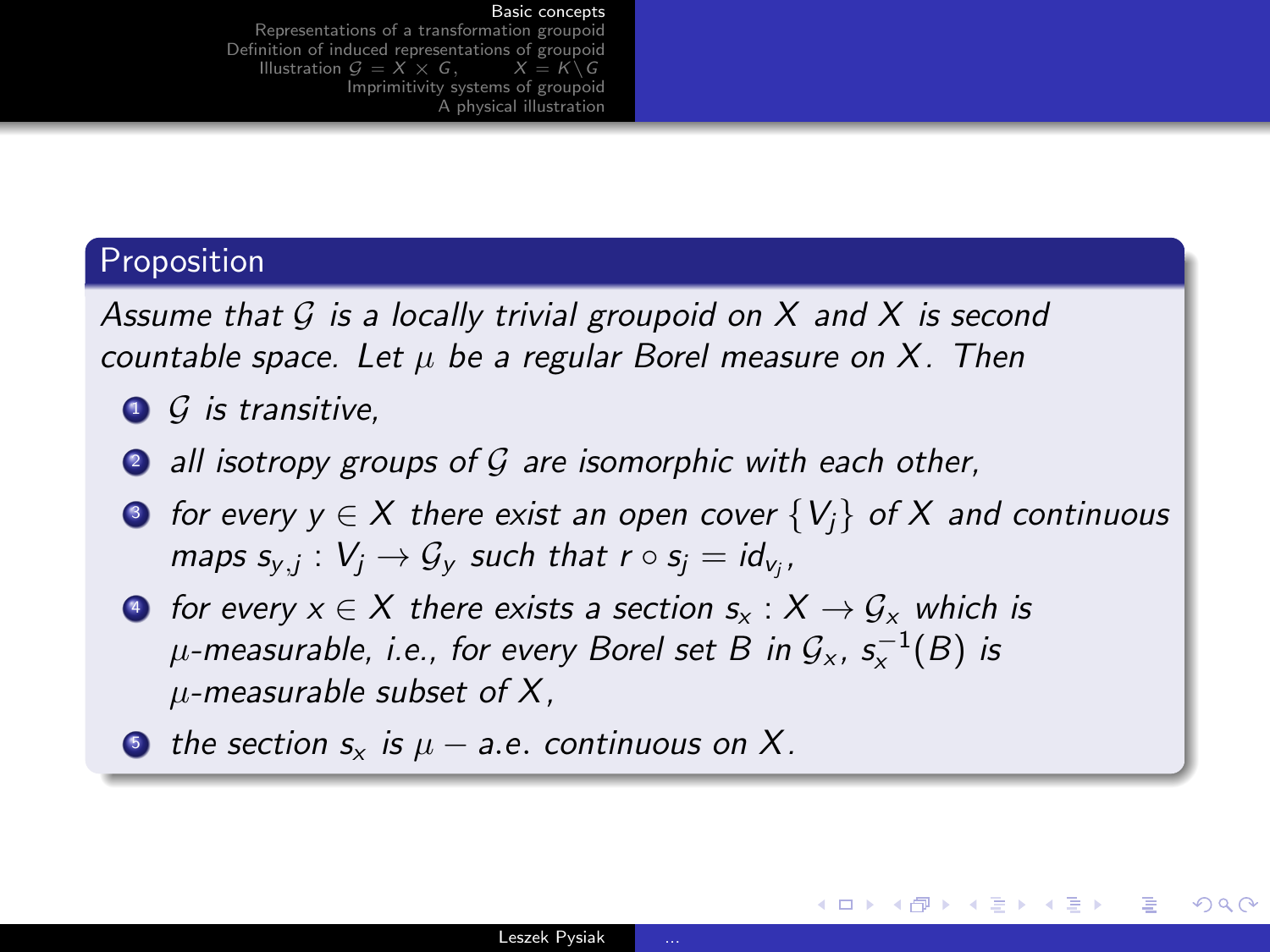[Representations of a transformation groupoid](#page-18-0) [Definition of induced representations of groupoid](#page-24-0) [Illustration](#page-27-0)  $G = X \times G$ . [Imprimitivity systems of groupoid](#page-35-0) [A physical illustration](#page-48-0)

## Groupoid representation

#### Definition

A unitary representation of a groupoid G is the pair  $(U, H)$  where H is a Hilbert bundle over X and  $\mathcal{U} = \{U(g)\}_{g \in G}$  is a family of unitary maps  $U(g)$ :  $H_{d(g)} \to H_{r(g)}$  such that:

$$
\bullet \ \ U(\epsilon(x))=id_{H_x} \text{ for all } x\in X,
$$

$$
\bullet \ \ U(g) \circ U(h) = U(g \circ h) \text{ for } \nu^2 - a.e. \ (g,h) \in \mathcal{G}^2.
$$

$$
\bullet \ \ U(g^{-1})=U(g)^{-1} \ \text{for} \ \nu-\text{a.e.} \ g\in \mathcal{G},
$$

**•** For every  $\phi, \psi \in L^2(X, \mathsf{H}, \mu)$ ,

$$
\mathcal{G} \ni g \to (\mathit{U}(g)\phi(d(g)), \psi(r(g)))_{r(g)} \in \mathcal{C}
$$

is  $\nu$ -measurable on  ${\mathcal G}.$  (Here  $L^2(X,{\mathsf{H}},\mu)$  denotes the space of square-integrable sections of the bundle **H**, and  $(\cdot, \cdot)_x$  denotes the scalar product in the Hilbert space  $H_{x}$ .)

イヴァ イミア イミア

4 D F

つへへ

∍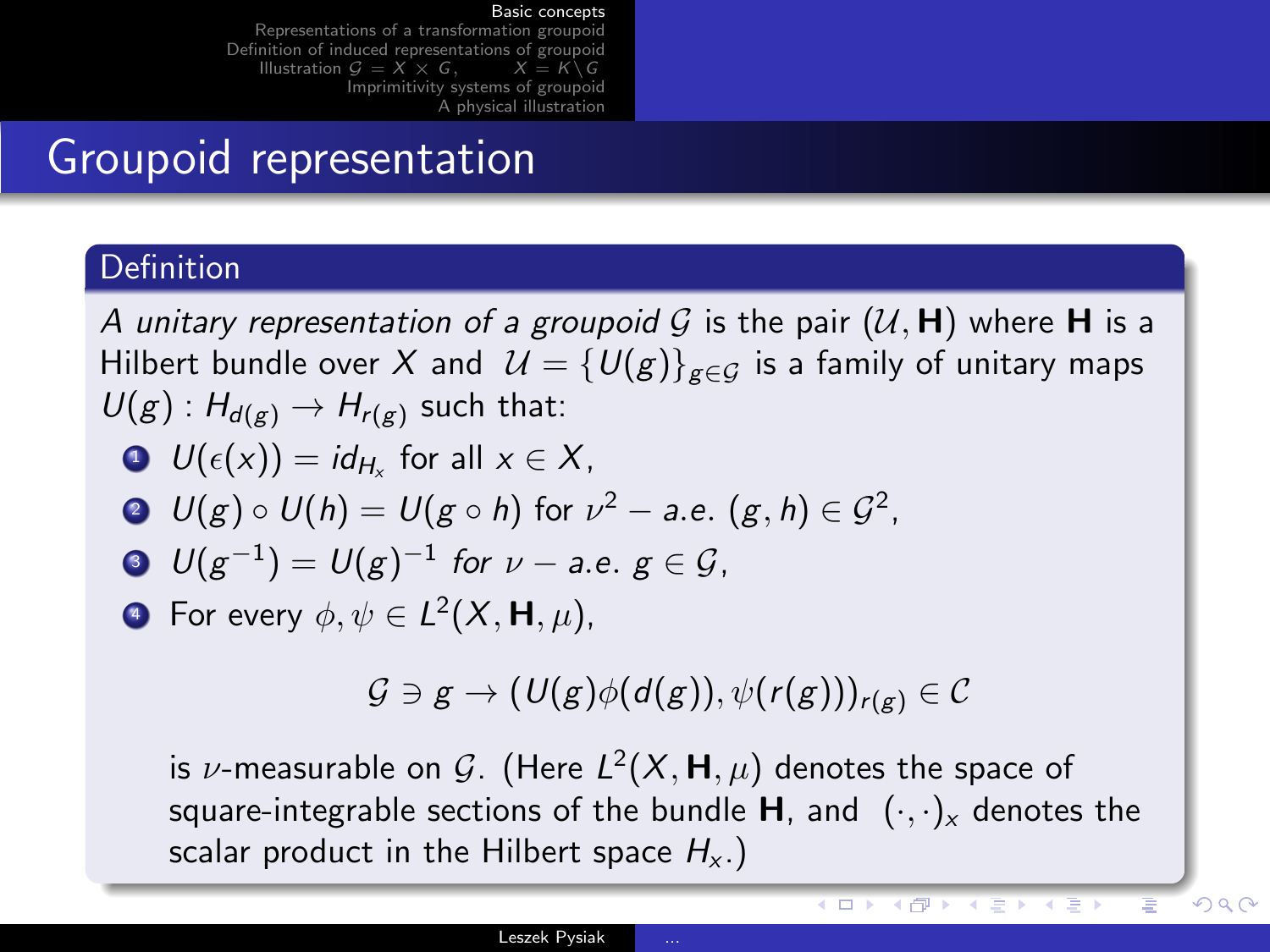[Representations of a transformation groupoid](#page-18-0) [Definition of induced representations of groupoid](#page-24-0)<br>Illustration  $G = X \times G$ ,  $X = K \backslash G$ [Illustration](#page-27-0)  $G = X \times G$ . [Imprimitivity systems of groupoid](#page-35-0) [A physical illustration](#page-48-0)

### Properties of representations

#### **Definition**

Unitary representations  $(U_1, H_1)$  and  $(U_2, H_2)$  of a groupoid G are said to be *unitarily equivalent* if there exists a family  $\{A_x\}_{x\in X}$  of isomorphisms of Hilbert spaces  $A_x : H_{1x} \to H_{2x}$ ,  $x \in X$  such that for every  $x, y \in X$  and for  $\nu-$ a.e.  $g\in \mathcal{G}^{\mathcal{Y}}_{\mathsf{x}}$  the following diagram commutes



#### Definition

A unitary representation  $(U, H)$  is called *irreducible* if it has no proper subrepresentations.

nar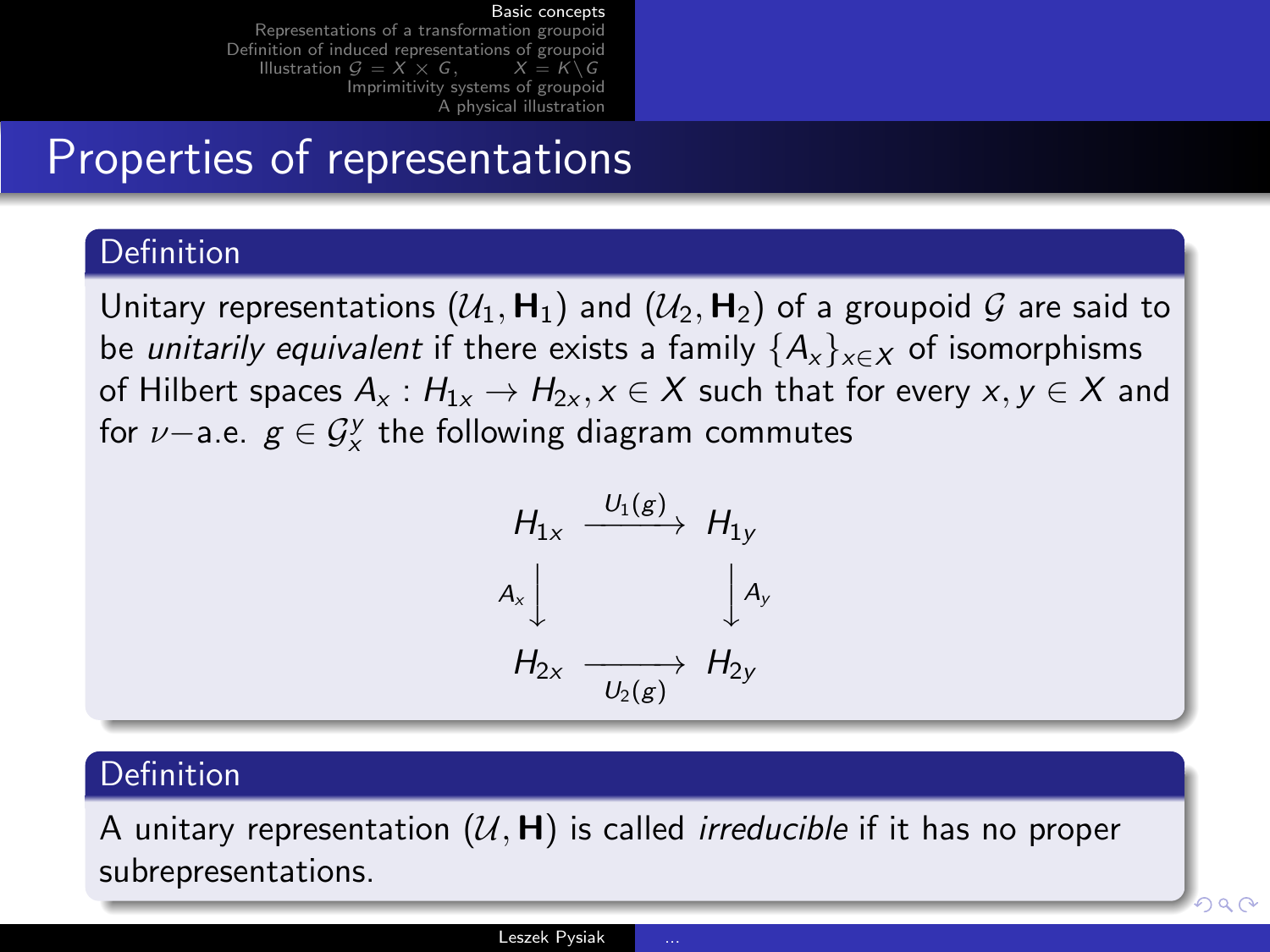[Representations of a transformation groupoid](#page-18-0) [Definition of induced representations of groupoid](#page-24-0)<br>Illustration  $G = X \times G$ ,  $X = K \backslash G$ [Illustration](#page-27-0)  $G = X \times G$ . [Imprimitivity systems of groupoid](#page-35-0) [A physical illustration](#page-48-0)

### Examples of representations

#### Example

.

Let  $H_{\mathsf{x}} = L^2(\mathcal{G}_{\mathsf{x}},d\lambda_{\mathsf{x}}),$  for  $\mathsf{x} \in \mathsf{X},$  be a Hilbert space of square  $\lambda_{x}$ -integrable functions on  $\mathcal{G}_{x}$ , and for  $g\in \mathcal{G}_{x}^{y}, x,y\in X$  and  $f\in H_{x}$ define  $U(g) : H_x \to H_y$  by

$$
(\mathcal{U}(g)f)(g_1)=f(g_1\circ g),
$$

for  $g_1 \in \mathcal{G}_v$ . A representation  $(U, H)$  is called regular representation of the groupoid G

イロメ イ何メ イヨメ イヨメーヨ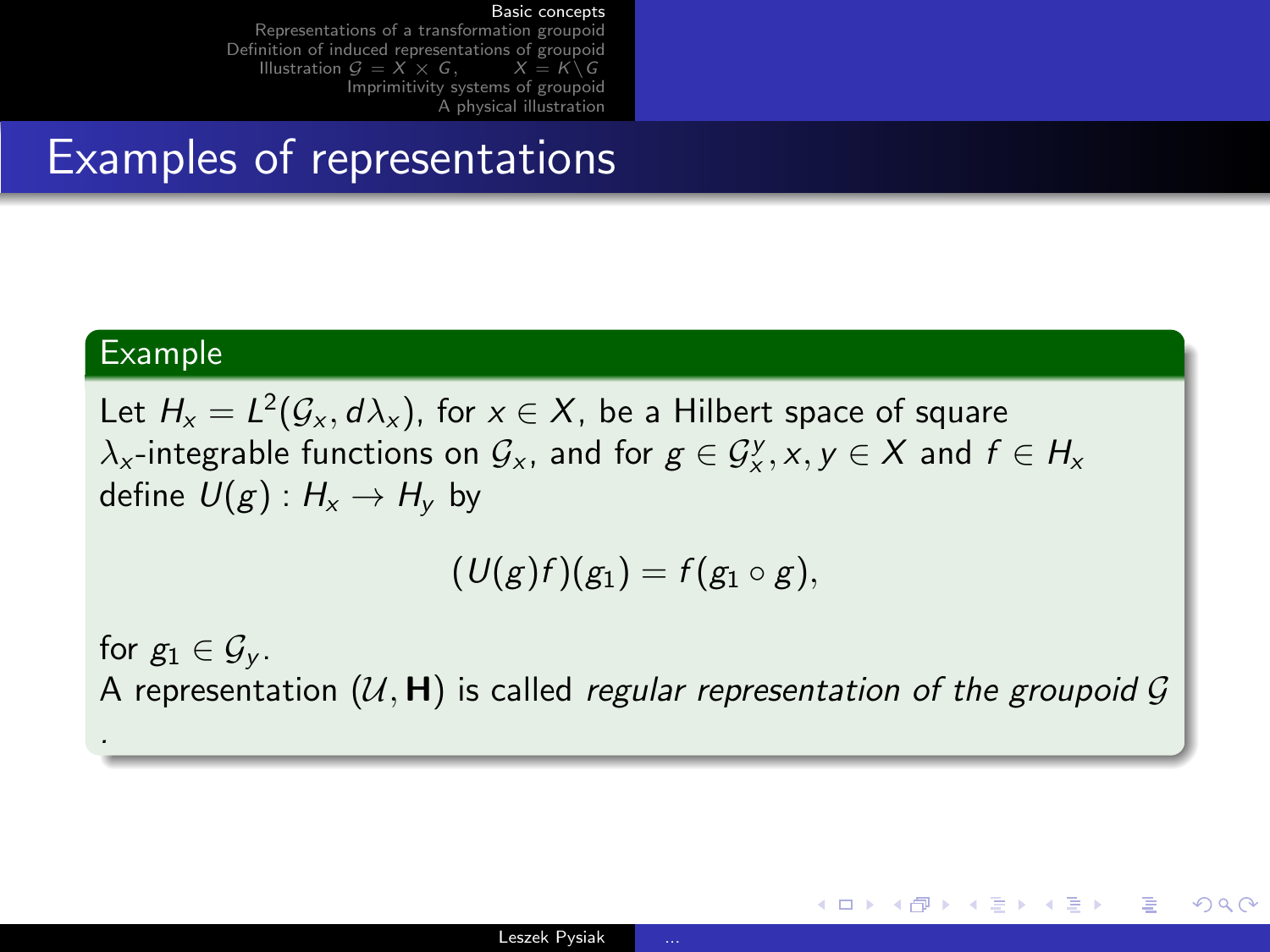[Representations of a transformation groupoid](#page-18-0) [Definition of induced representations of groupoid](#page-24-0)<br>Illustration  $G = X \times G$ ,  $X = K \backslash G$ [Illustration](#page-27-0)  $G = X \times G$ . [Imprimitivity systems of groupoid](#page-35-0) [A physical illustration](#page-48-0)

#### Example

Now let us consider the regular representation of a pair groupoid  $\mathcal{G}_0 = X \times X$ . Let  $\mu$  be a regular Borel measure on X. Now we can identify  $H_{\mathsf{x}} = L^2(X.\mu).$  Then

$$
\mathcal{U}(x,y)=id|_{H_x}, \text{ for } (x,y)\in X
$$

イロメ イ母メ イヨメ イヨメー

目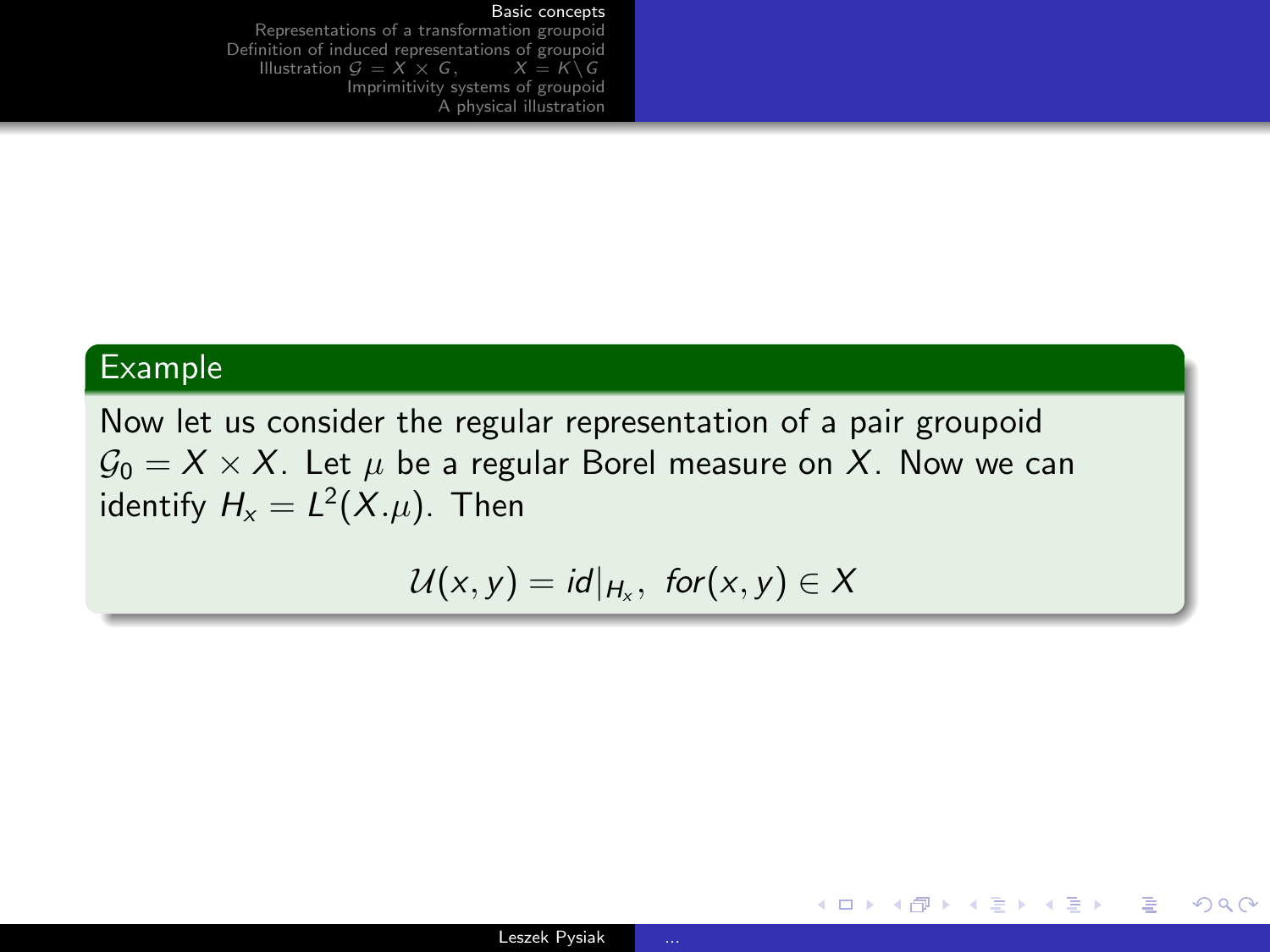[Representations of a transformation groupoid](#page-18-0) [Definition of induced representations of groupoid](#page-24-0)<br>Illustration  $G = X \times G$ ,  $X = K \setminus G$ [Illustration](#page-27-0)  $G = X \times G$ . [Imprimitivity systems of groupoid](#page-35-0) [A physical illustration](#page-48-0)

## Generalized regular representation of a groupoid algebra

Consider the noncommutative algebra  $A = C_c(G_0)$  of continuous compactly supported functions on the pair groupoid  $\mathcal{G}_0$  with multiplication given by the following convolution:

$$
(a * b)(x, y) = \int a(x, z) b(z, y) d\mu(z).
$$

Such defined algebra will be called the groupoid algebra of  $\mathcal{G}_0$ . We shall consider a representation  $\widetilde{\pi}$  of  $\mathcal A$  in the space  $L^2(X, H, \mu)$  of square integrable functions on  $X$  with volues in a Hilbert spa square-integrable functions on  $X$  with values in a Hilbert space  $H$ .

$$
\widetilde{\pi}: \mathcal{A} \to B(L^2(X, H, \mu))
$$

given by the formula

$$
[\widetilde{\pi}(a)\psi](x) = \int a(x,y)\psi(y)d\mu(y),
$$

where  $a \in \mathcal{A}$  and  $\psi \in L^2(X,H,\mu).$  This representation will be called also generalized regular representation. イロト イ押 トイヨ トイヨ トー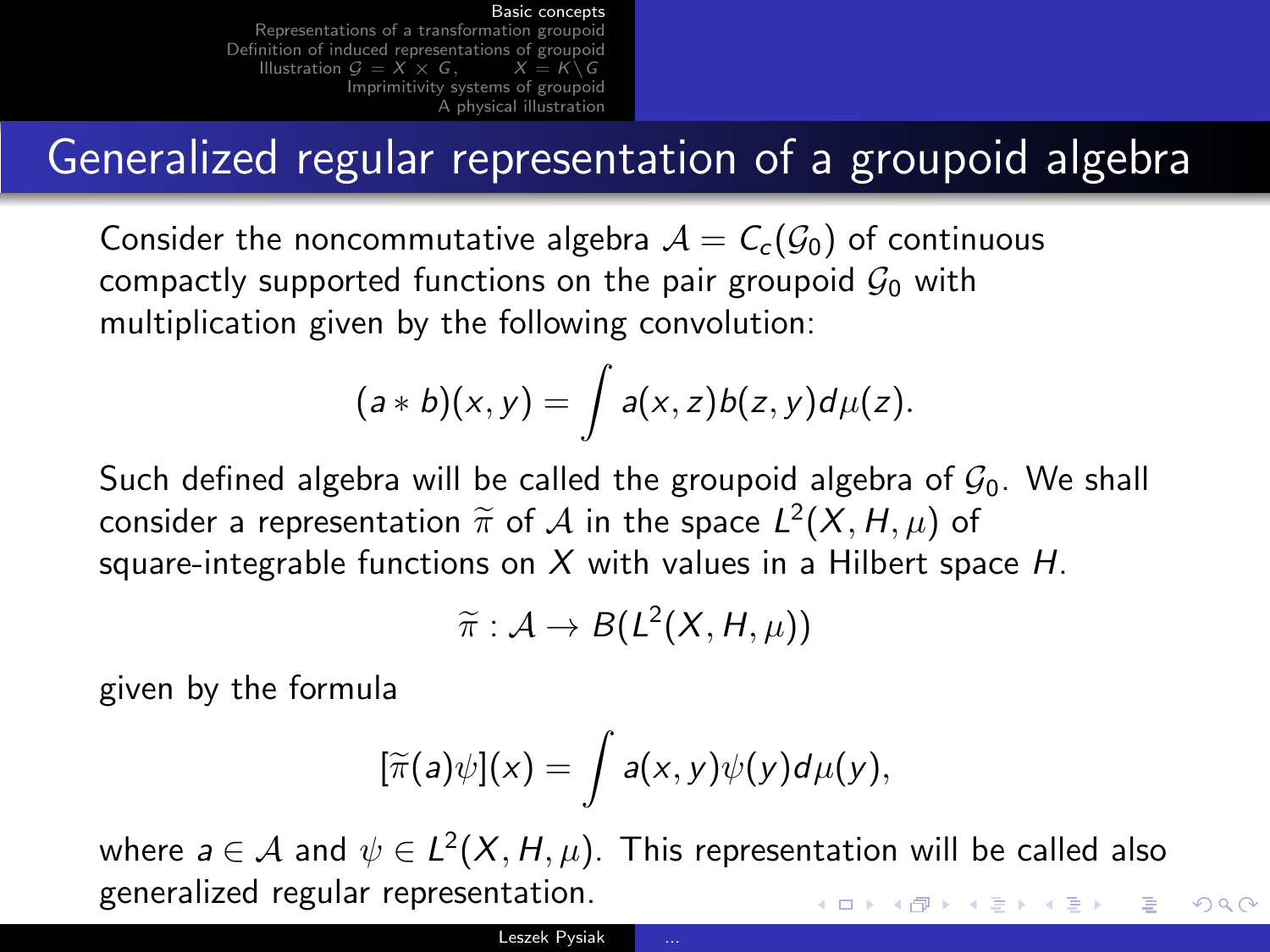[Representations of a transformation groupoid](#page-18-0) [Definition of induced representations of groupoid](#page-24-0)<br>Illustration  $G = X \times G$ ,  $X = K \setminus G$ [Illustration](#page-27-0)  $G = X \times G$ . [Imprimitivity systems of groupoid](#page-35-0) [A physical illustration](#page-48-0)

### $G_0$ -consistent representation

Let  $\mathbf{W} = \{W_x\}_{x \in X}$  be a Hilbert bundle over X and let us consider a new Hilbert bundle  $\mathbf{H} = \{H_x\}_{x \in X}$  of the form  $H_x = L^2(X, W_x)$ . Take a generalized regular representation  $\widetilde{\pi}_{x}$  of the groupoid algebra A in the spaces  $H_x$ :

$$
\widetilde{\pi}_x : A \to B(L^2(X, H_x, \mu)), \quad x \in X.
$$

#### Definition

Let  $(U, H)$  be an unitary representation of the groupoid G. We call it a  $\mathcal{G}_0$ -consistent representation, if the following condition holds:

$$
U(g)\widetilde{\pi}_x(a)U(g^{-1})=\widetilde{\pi}_y(a)
$$

メロメ メ都 メメ きょうくぼ メー

<span id="page-17-0"></span> $209$ 

for  $g \in \mathcal{G}_x^y$ ,  $a \in \mathcal{A}$ , and  $x, y \in \mathcal{X}$ .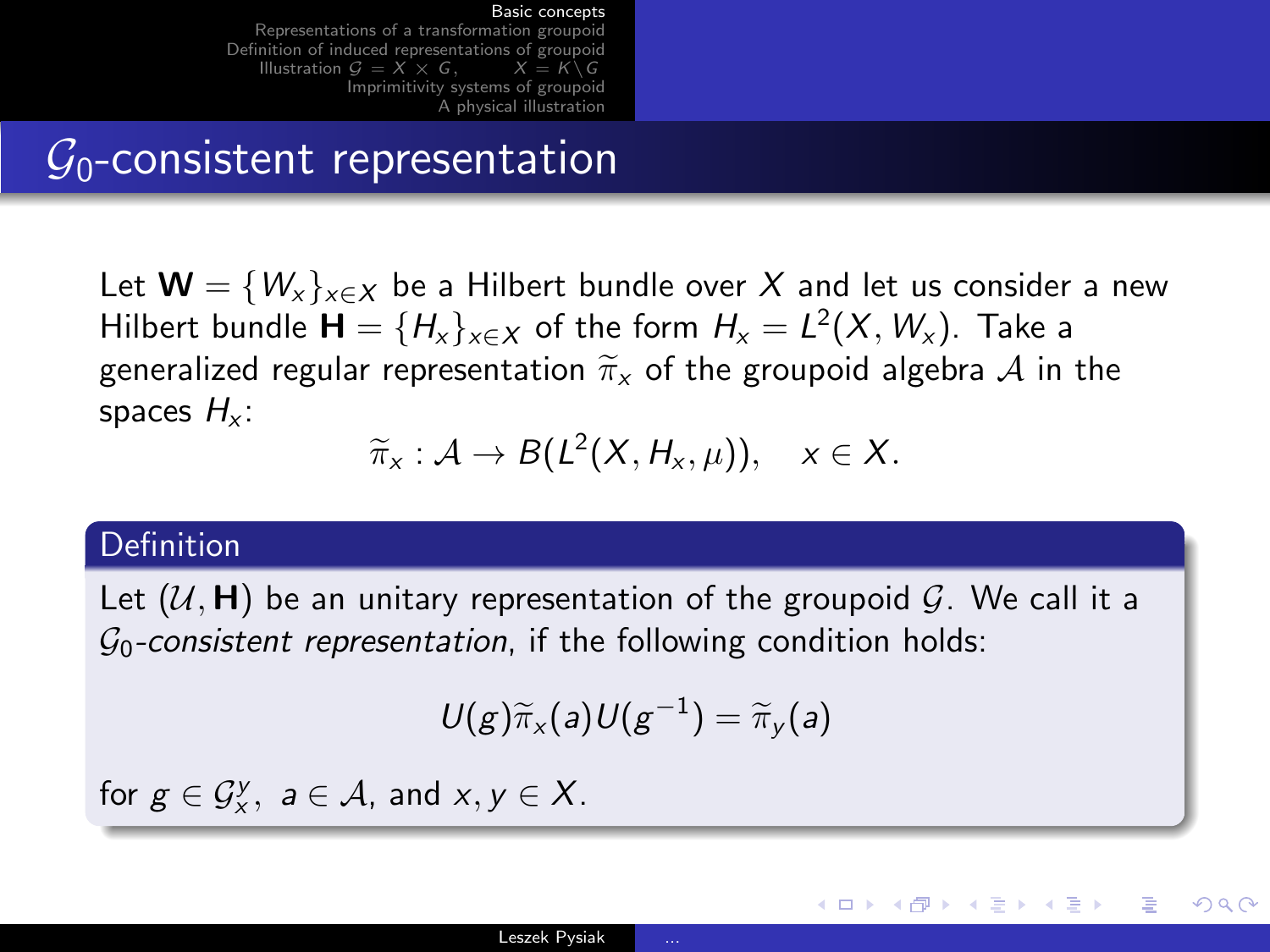## Group induced representation

Let G be a Lie group and K its closed subgroup. We assume, for simplicity, that  $X = K\backslash G$  has a G-invariant measure  $\mu$ . We consider  $\mathcal{H}_I$ , a Hilbert space consisting of measurable functions  $\phi$  on G with values in V, such that

$$
\phi(hg)=L(h)\phi(g), h\in K,
$$

and

$$
\int_X ||\phi([g])||_V^2 d\mu([g]) < \infty
$$

where  $[g]$  denotes the image of g in X under the projection  $G \to K \backslash G = X$ . We introduce the inner product

<span id="page-18-0"></span>
$$
(\phi_1,\phi_2)_{\mathcal{H}_L}=\int_X(\phi_1(x),\phi_2(x))_V d\mu(x).
$$

Then we define the representation  $U^L$  of  $G$  on  $\mathcal{H}_L$  given by the formula  $(\mathit{U}^{L}(g)f)(g_{0})=f(g_{0}g),\,\,g_{0},g\in G,\,\,f\in\mathcal{H}_{L}.$ 

 $(U^{\mathsf{L}},\mathcal{H}_{\mathsf{L}})$  is called *induced by the representation [L](#page-17-0) [of](#page-19-0) [K](#page-17-0)*[.](#page-18-0) G.  $2990$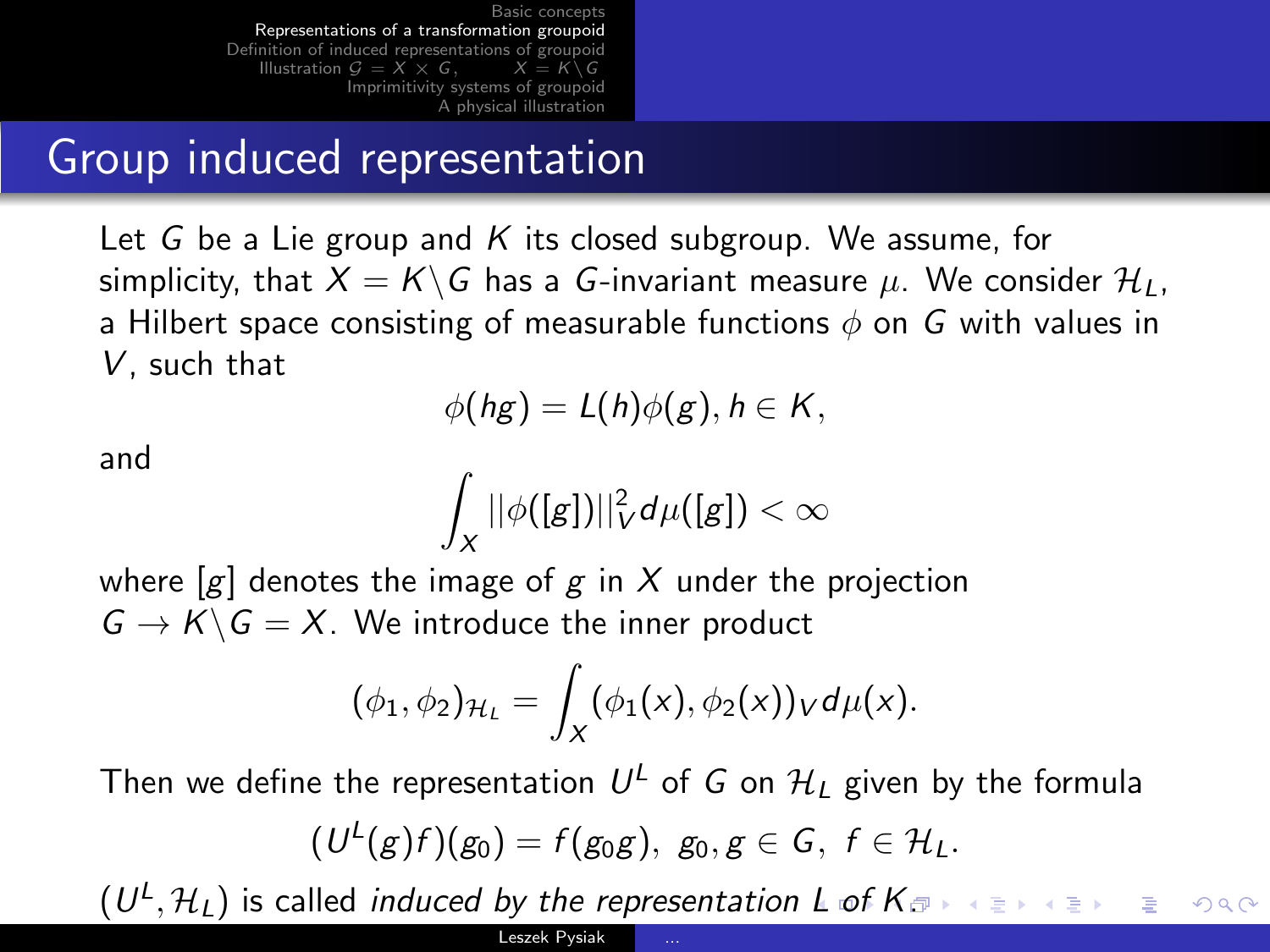## Imprimitivity system of group G

#### Definition

Let  $(U, H)$  be a unitary representation of the group G, X a G-space and P a projection valued measure on the Borel sets of  $X$ ,  $P(B)$  being orthogonal projection on H, and  $P(X) = id_H$ . The pair  $(U, P)$  is called a system of imprimitivity ( S.I. for short) of the group G for the representation U , if

$$
U(g)P(B)U(g^{-1})=P(Bg^{-1}),
$$

where  $Bg^{-1} = \{x g^{-1}, x \in B, g \in G\}$ , and  $B$  a Borel set in  $X$ .

Next I present an equivalent definition of S.I.

<span id="page-19-0"></span>イロメ イ母メ イヨメ イヨメーヨー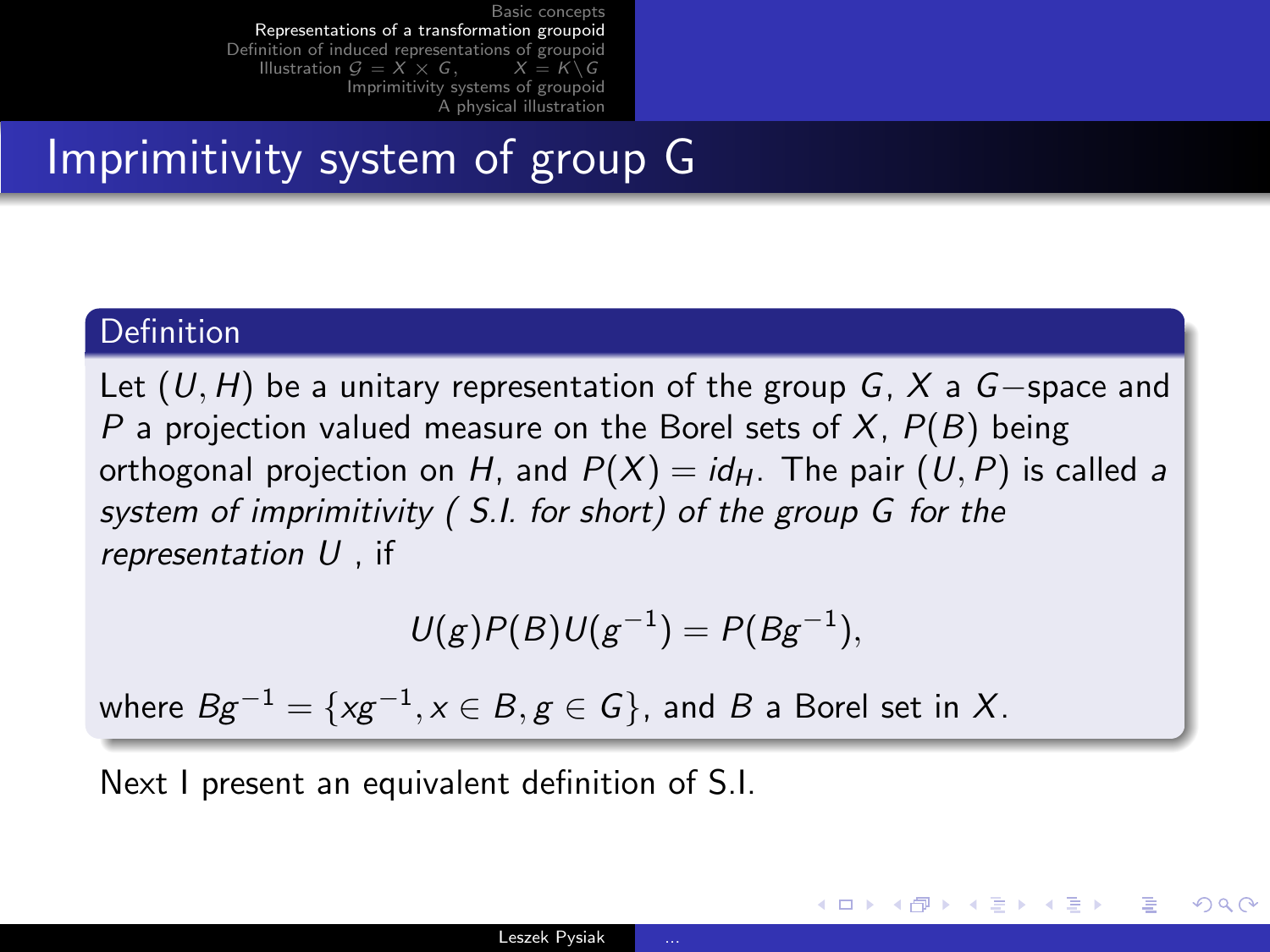## Imprimitivity system of group G

#### **Definition**

Let  $(U, H)$  be a unitary representation of the group G, and  $\pi$  be a nondegenerate representation of  $* - algebra C_0(X)$  of continuous functions on X, vanishing at infinity. The pair of representations  $(U, \pi)$  is called a system of imprimitivity ( S.I. for short) of the group G for the representation U, if the representations  $\pi$ , U satisfy the following covariance condition:

$$
U(g)\pi(f)U(g^{-1})=\pi(R_gf),
$$

where  $R_{\sigma} f(x) = f(xg), x \in X, g \in G, f \in C_0(X)$ .

The classical Mackey's imprimitivity theorem states, that every unitary representation of the group  $G$  for which there exists a transitive imprimitivity system is equivalent to representation induced by some representation of subgroup  $K$ . (The transitivity of S.I. means that  $X = K \backslash G.$ イロメ イ母メ イヨメ イヨメーヨー

 $QQ$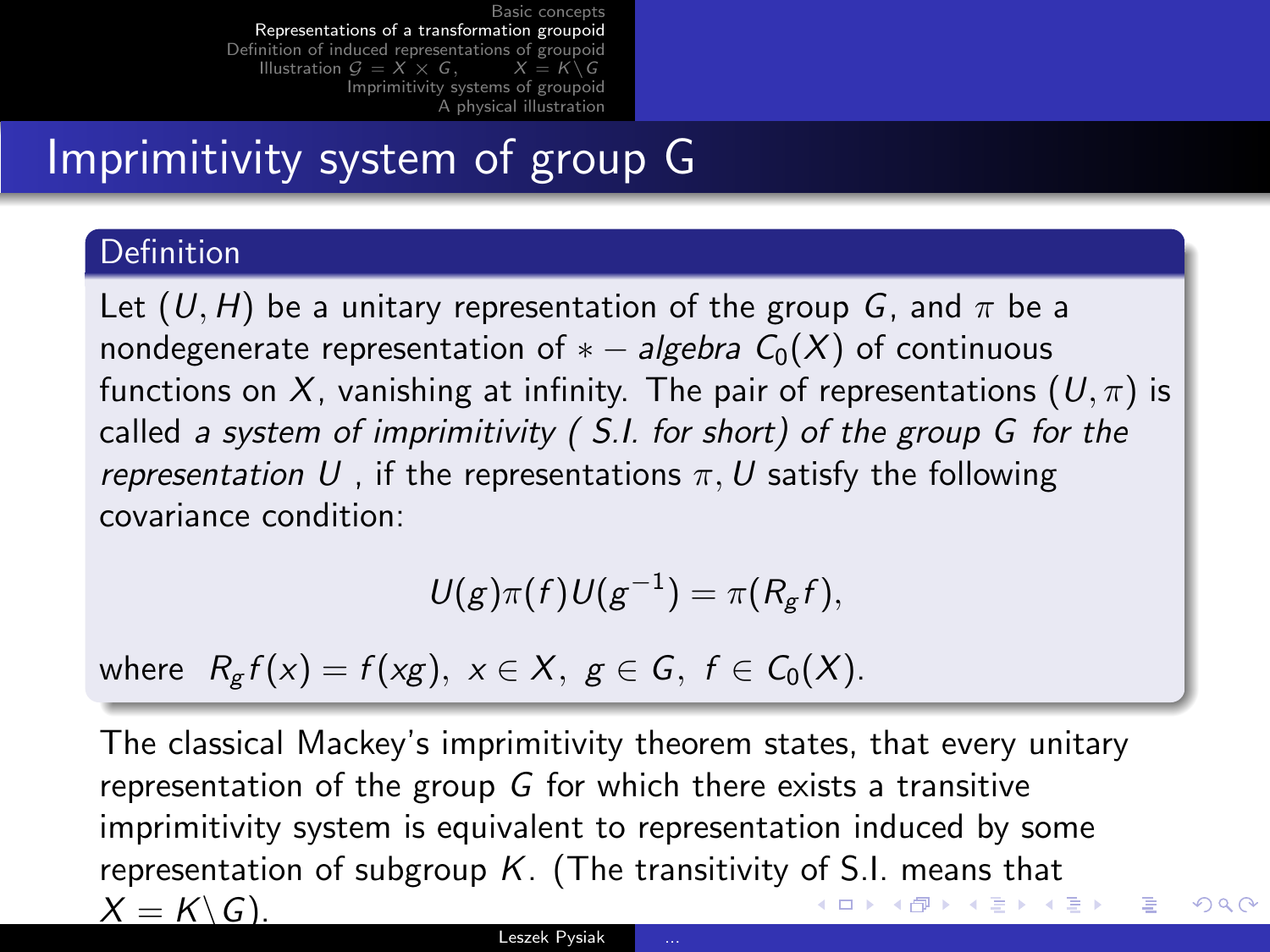## Representations of a transformation groupoid

Let G be a Lie group and K its closed subgroup. Consider representations of the transformation groupoid of the form  $G = X \times G$ , where  $X = K \backslash G$ .

#### Theorem

There exists a one-to-one correspondence between unitary representations of the transformation groupoid  $G$  and the systems of imprimitivity of the group G.

→ 何 ▶ → ヨ ▶ → ヨ ▶

 $\leftarrow$   $\Box$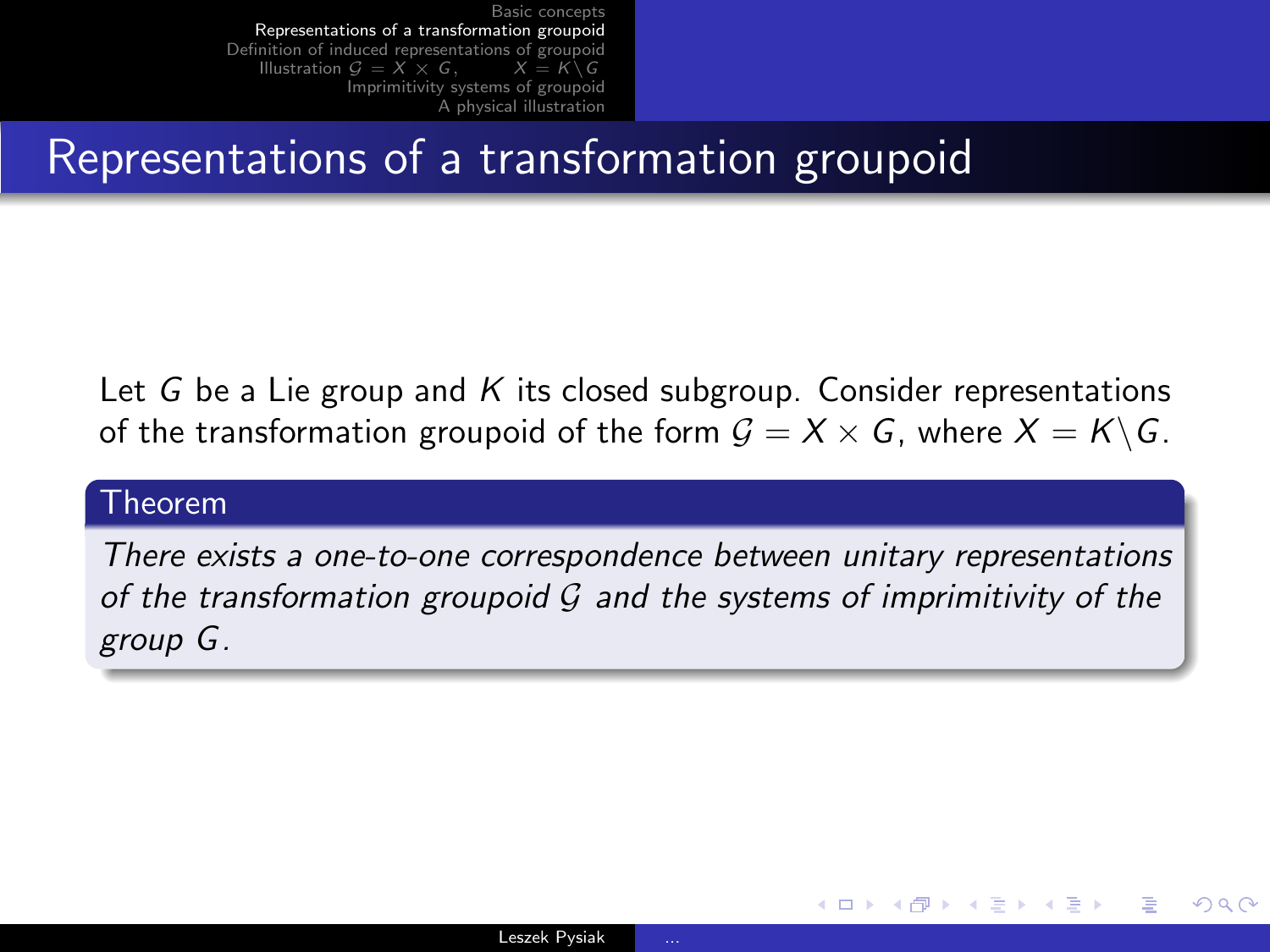## Proof of theorem

**Proof.** Let  $(\mathcal{U}, \mathcal{H})$  be a u.r. of G in a Hilbert bundle H over X. Denote  $\mathsf{H}=\int_{\oplus}H_{\mathsf{x}}d\mu(\mathsf{x})$  and define  $\mathsf{\mathit{U}}(\mathsf{g}):\mathsf{H}\rightarrow\mathsf{H}$  as

$$
U(g)=\int_{\oplus}U(x,g)d\mu
$$

Then  $(U, H)$  is a u.r. of the group G in the Hilbert space H. Moreover for  $f \in C_0(X)$ 

$$
U(g)\pi(f)=\pi(R_gf)U(g)
$$

Thus we obtain a S.I.  $(U, \pi)$  of the group G.

For simplicity I present another part of proof in the finite case. Now choose a S.I.  $(U, P)$ . Denote  $H_x = P_x H$  and define:

$$
\mathcal{U}(x,g):H_x\to H_{gx}
$$

K ロ ▶ K @ ▶ K 경 ▶ K 경 ▶ 《 경 »

 $QQQ$ 

by the formula: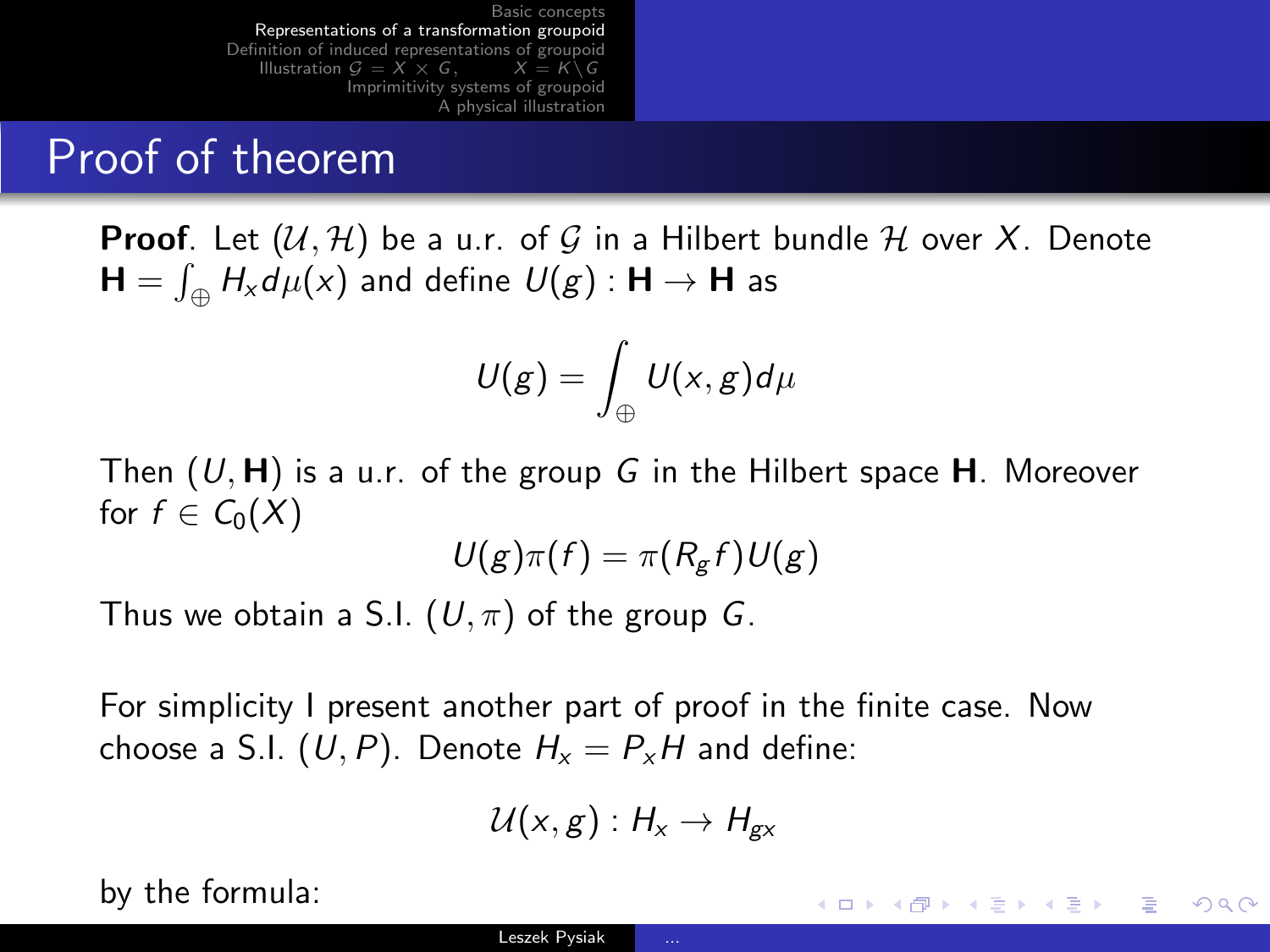$$
U(x,g)h = U(g^{-1})|_{H_x}h \quad \text{for } h \in H_x,
$$

Observe that  $\mathcal{U}(x,g)h = P_{\mathsf{x} \mathsf{g}} \, \mathcal{U}(\mathsf{g}^{-1})h$ , by the property of S.I. But it means that  $U(x, g)h \in H_{\alpha x}$ . Let us check the conditions of groupoid representation. Indeed, one has  $U(x, e)h = U(e)|_{H_x} h = h$ , for  $h \in H_x$ . Further  $\mathcal{U}(xg_2,g_1) \circ \mathcal{U}(x,g_2) = \mathcal{U}(g_1^{-1})|_{H_{xg_2}} \circ \mathcal{U}(g_2^{-1})|_{H_x} =$  $U((g_2g_1)^{-1})|_{H_x} = U(x,g_2g_1)$ . And finally  $\mathcal{U}(\mathsf{x} \mathsf{g}, \mathsf{g}^{-1}) = \mathcal{U}(\mathsf{g})|_{\mathsf{H}_{\mathsf{x} \mathsf{g}}} = (\mathcal{U}(\mathsf{x}, \mathsf{g}))^{-1}.$  Thus we have constructed the representation  $(U, \overline{\mathcal{H}})$  of  $\mathcal{G}$ , corresponding to the S.I. given.

イロン イ何ン イヨン イヨン・ヨー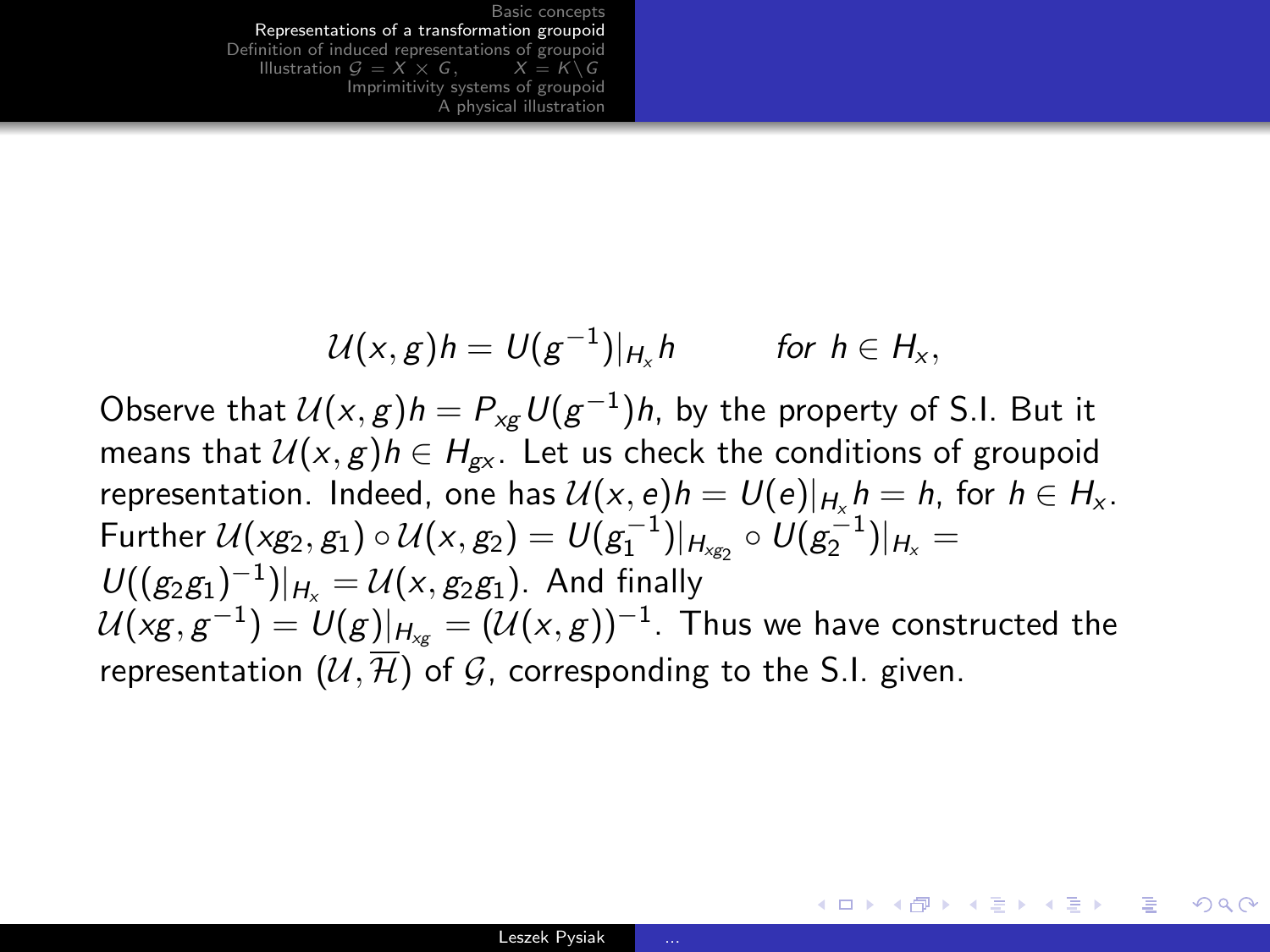### The space of induced representation

Assume that there is given a unitary representation ( $\tau$ , **W**) of the subgroupoid Γ. Here **W** is a Hilbert bundle over X. Let  $W_x$  denote a fiber over  $x \in X$  which is a Hilbert space with the scalar product  $\langle \cdot, \cdot \rangle_x$ , and let  $W = \bigcup_{x \in X} W_x$  denote the total space of the bundle W. Let us define, for every  $x \in X$ , the space  $\mathcal{W}_x$  of W-valued functions F defined on the set  $G<sub>x</sub>$  satisfying the following four conditions:

• 
$$
F(g) \in W_{r(g)}
$$
 for every  $g \in \mathcal{G}_{x}$ ,

**2** for every  $\mu$ -Borel measurable *r*-section  $s_x : X \to G_x$  (see Proposition) the composition  $F \circ s_x$  is a  $\mu$ -measurable section of the bundle **W**,

∢ ロ ⊁ ( 何 ) ( ミ ) ( ミ ) ( ニ )

<span id="page-24-0"></span> $\Omega$ 

• 
$$
F(\gamma \circ g) = \tau(\gamma)F(g)
$$
 for  $g \in \mathcal{G}_x$ ,  $\gamma \in \Gamma_{r(g)}$ ,

 $\textbf{P} \int \langle F(\textbf{s}_\text{x}(y)), F(\textbf{s}_\text{x}(y)) \rangle_\text{y} d\mu(\text{y}) < \infty.$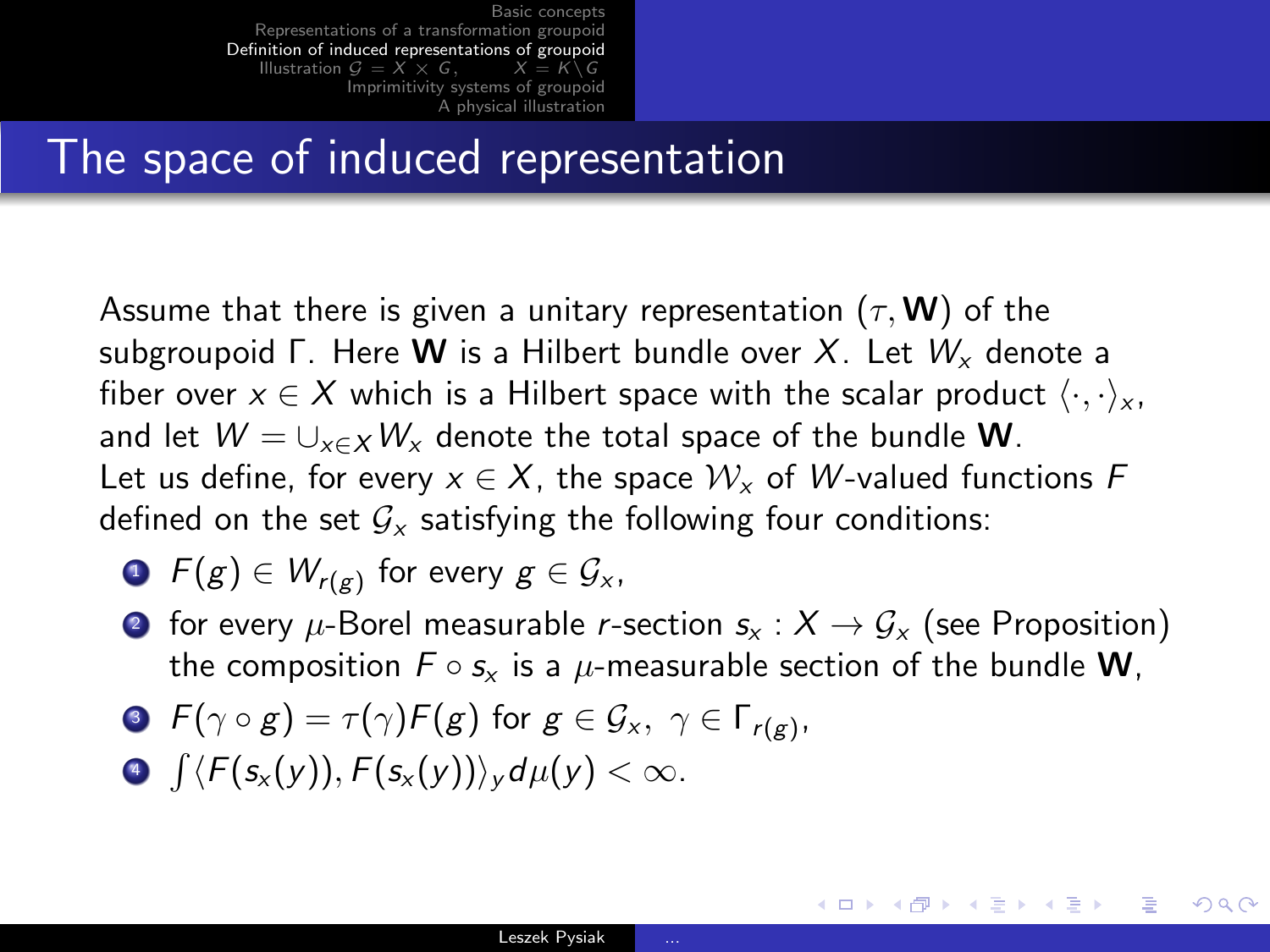We identify two functions  $\mathit{F},\mathit{F}' \in \mathcal{W}_\mathsf{x}$  which differ on the zero-measure sets, and introduce the scalar product  $(\cdot, \cdot)_x$  in the space  $\mathcal{W}_x$ 

$$
(F_1,F_2)_x=\int \langle F_1(s_x(y)),F_2(s_x(y))\rangle_y d\mu(y)
$$

where  $s<sub>x</sub>$  is a fixed section determined by Proposition.

The spaces  $W_x$ ,  $x \in X$ , with these scalar products are Hilbert spaces. It is easily seen that they are isomorphic to the Hilbert space  $L^2(X,{\bf W})$  of square-integrables sections of the bundle  $W$ . Now, let us denote  $W = \{W_x\}_{x \in X}$ . It is a Hilbert bundle over X.

G.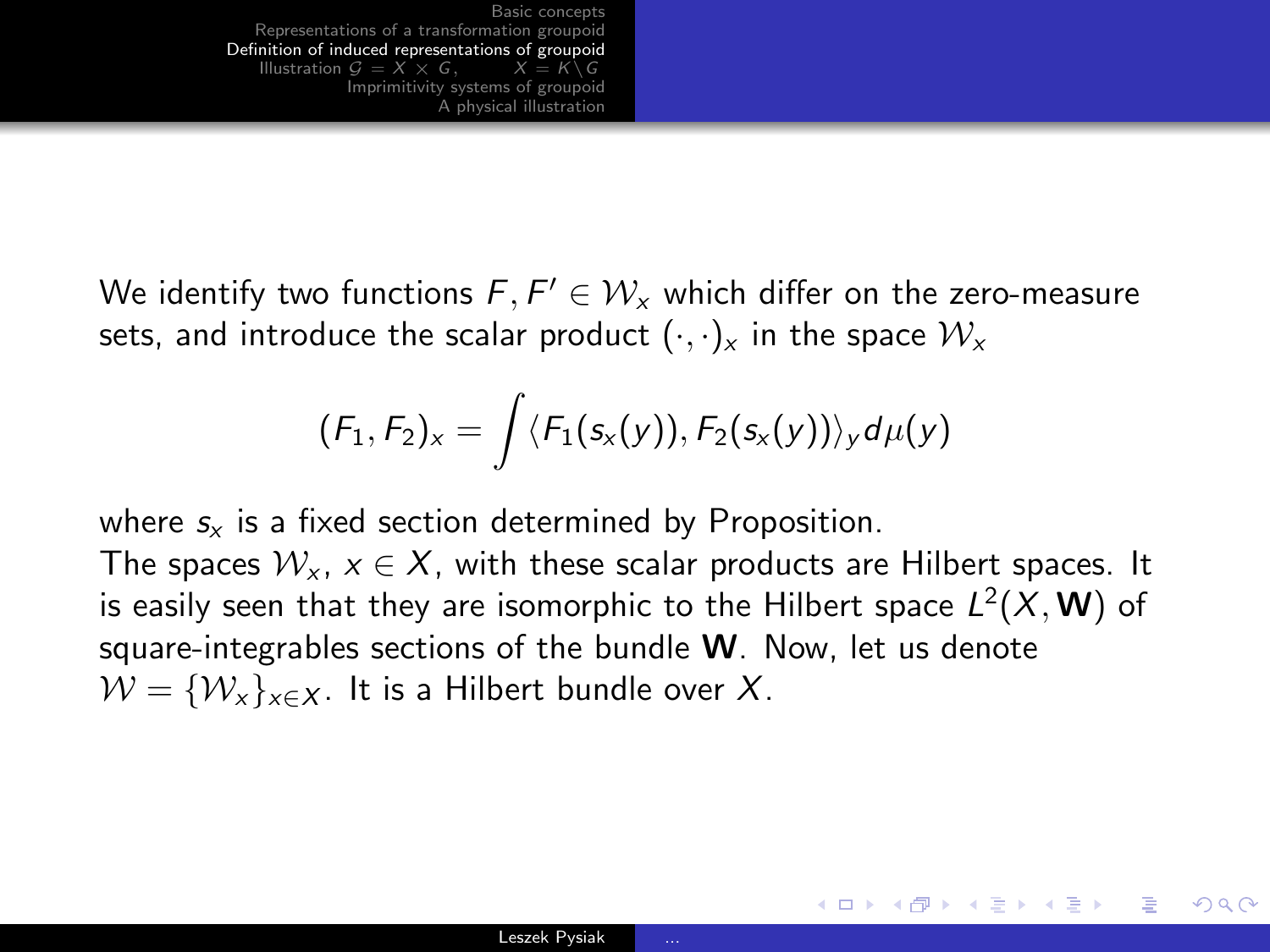## Induced representation of groupoid

#### Definition

The representation of the groupoid G induced by the representation  $(\tau, \mathbf{W})$  of the subgroupoid  $\Gamma$  is the pair  $(U^{\tau}, \mathcal{W})$  where, for  $g \in \mathcal{G}_{\mathsf{x}}^{\mathsf{y}}$ , we define  $U^{\tau}(g): \mathcal{W}_x \rightarrow \mathcal{W}_y$  by

$$
(U^{\tau}(g_0)F)(g) = F(g \circ g_0).
$$

It is clear that  $(U^{\tau}, W)$  is a unitary groupoid representation.

イロメ イ何メ イヨメ イヨメーヨー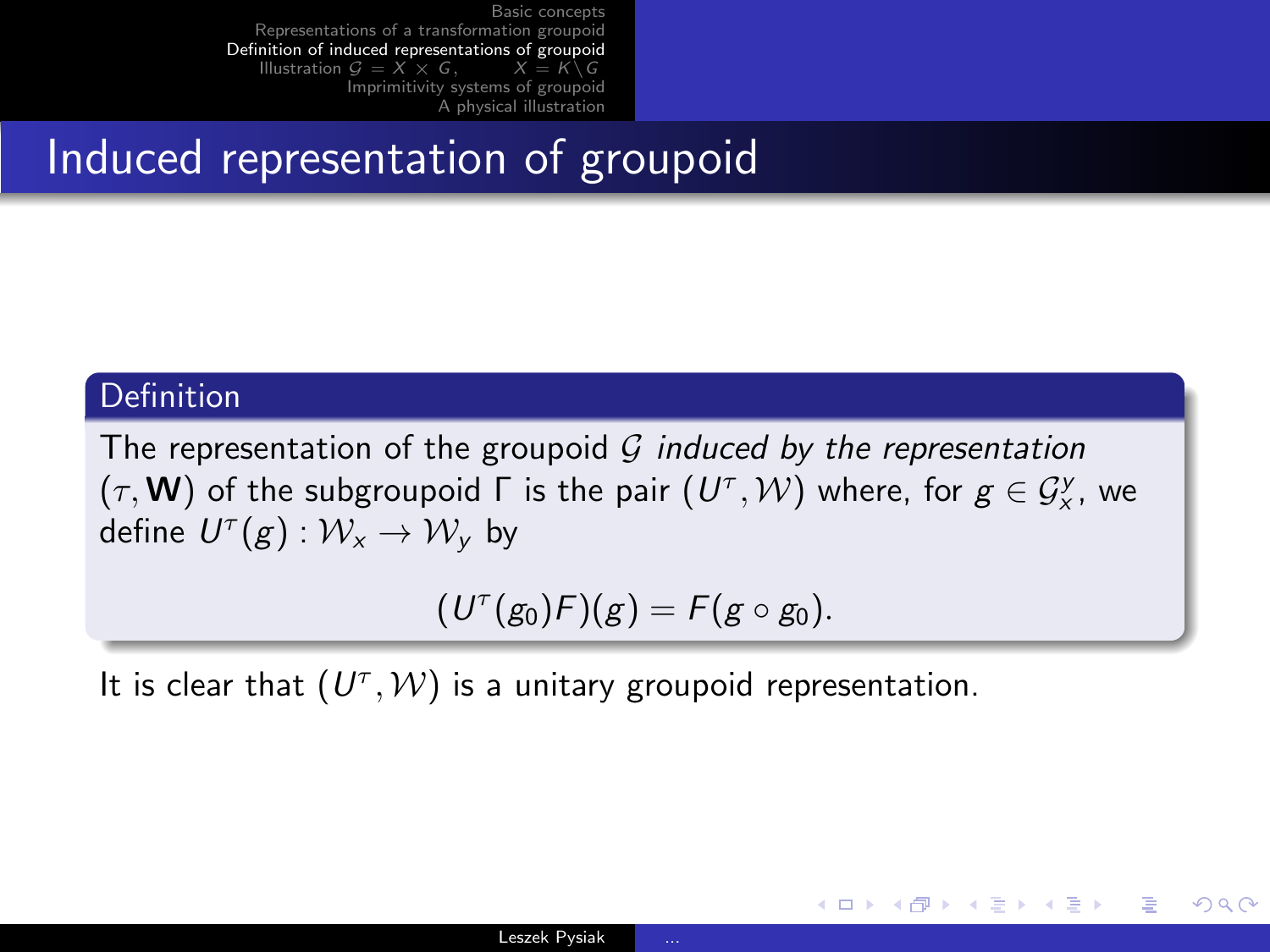### The structure of transformation groupoid

Let us denote

$$
\mathcal{G}_x = \{ (x,g) \in \mathcal{G} : g \in G \},
$$
  

$$
\mathcal{G}^y = \{ (yg^{-1}, g) \in \mathcal{G} : g \in G \}.
$$

Let us also denote the isotropy group  $\mathcal{G}_{x}^{x}$  by  $\Gamma_{x}$ ,  $\Gamma_{x} = \{(x, k) : k \in K_{x}\}\$ , where  $\mathsf{K}_{\mathsf{x}}$  is a subgroup of  $G$  of the form  $\mathsf{K}_{\mathsf{x}} = g_0^{-1} \mathsf{K} g_0$  where  $g_0 \in G$  is an element of the coset x ( $x = [g_0]$ ). Indeed, for  $k_x \in K_x$  we have  $x k_x = [g_0] g_0^{-1} k g_0 = [kg_0] = x$ . Denote by  $s_0$  a Borel section of the principal bundle  $G \to K \backslash G = X$ , i. e.,  $[s_0(x)] = Ks_0(x) = x$ .

<span id="page-27-0"></span>∢ ロ ⊁ ( 何 ) ( ミ ) ( ミ ) ( ニ )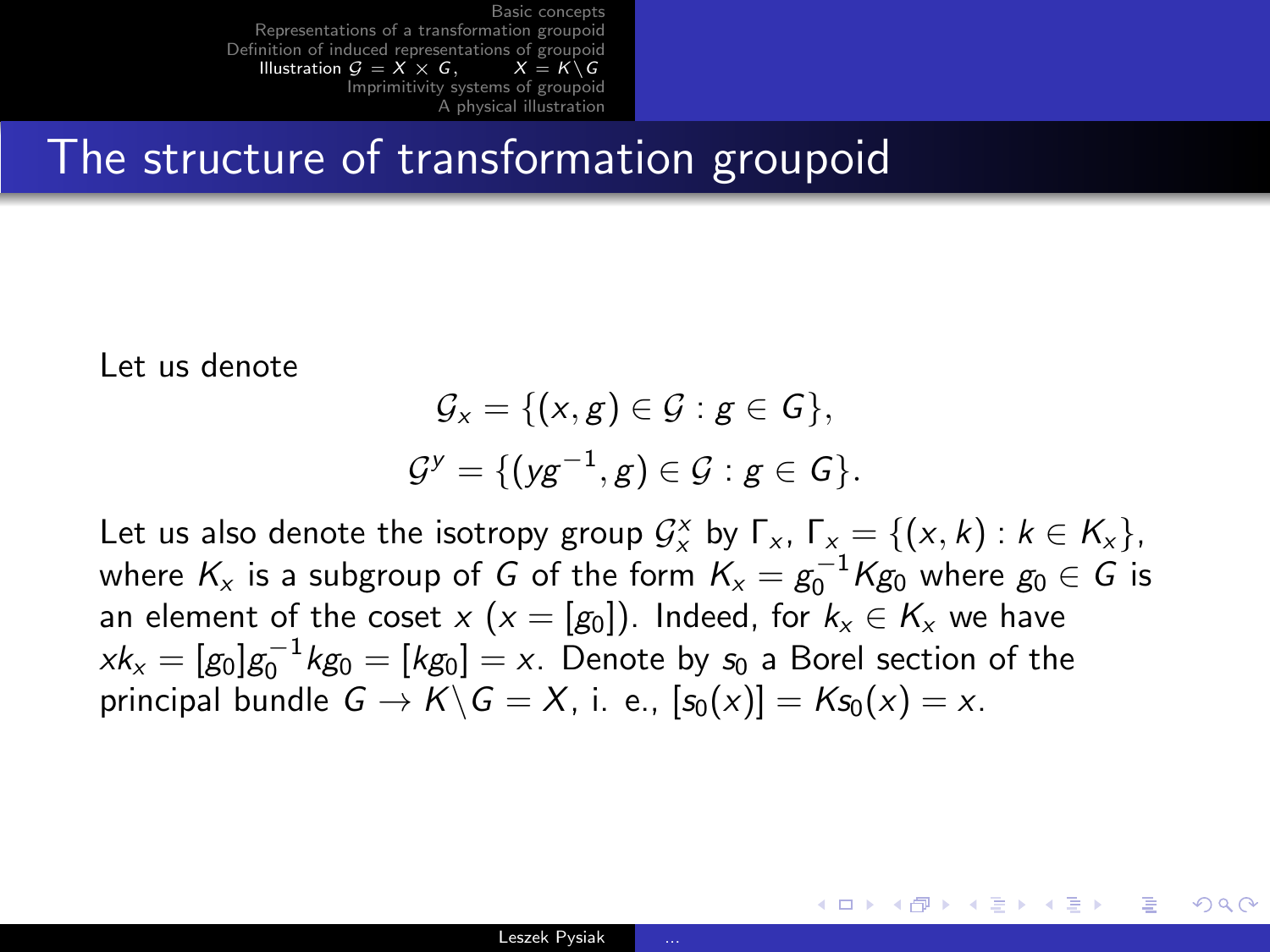Now, for a function  $f \in C_c(\mathcal{G}_x)$ , let us define  $f_{x}(y, k) = f(x, s_0(x)^{-1} k s_0(y))$ , and

$$
\int_{\mathcal{G}_x} f(\mathbf{g}) d\lambda_{\mathsf{x}}(\mathbf{g}) = \int_{\mathsf{X}} \int_{\mathsf{K}} f_{\mathsf{x}}(\mathsf{y},\mathsf{k}) d\mathsf{k} d\mu(\mathsf{y}).
$$

#### Proposition

The collection  $\{\lambda_x\}_{x \in X}$  is a right Haar system on the groupoid  $\mathcal{G}$ .

KED KARD KED KED E VOQO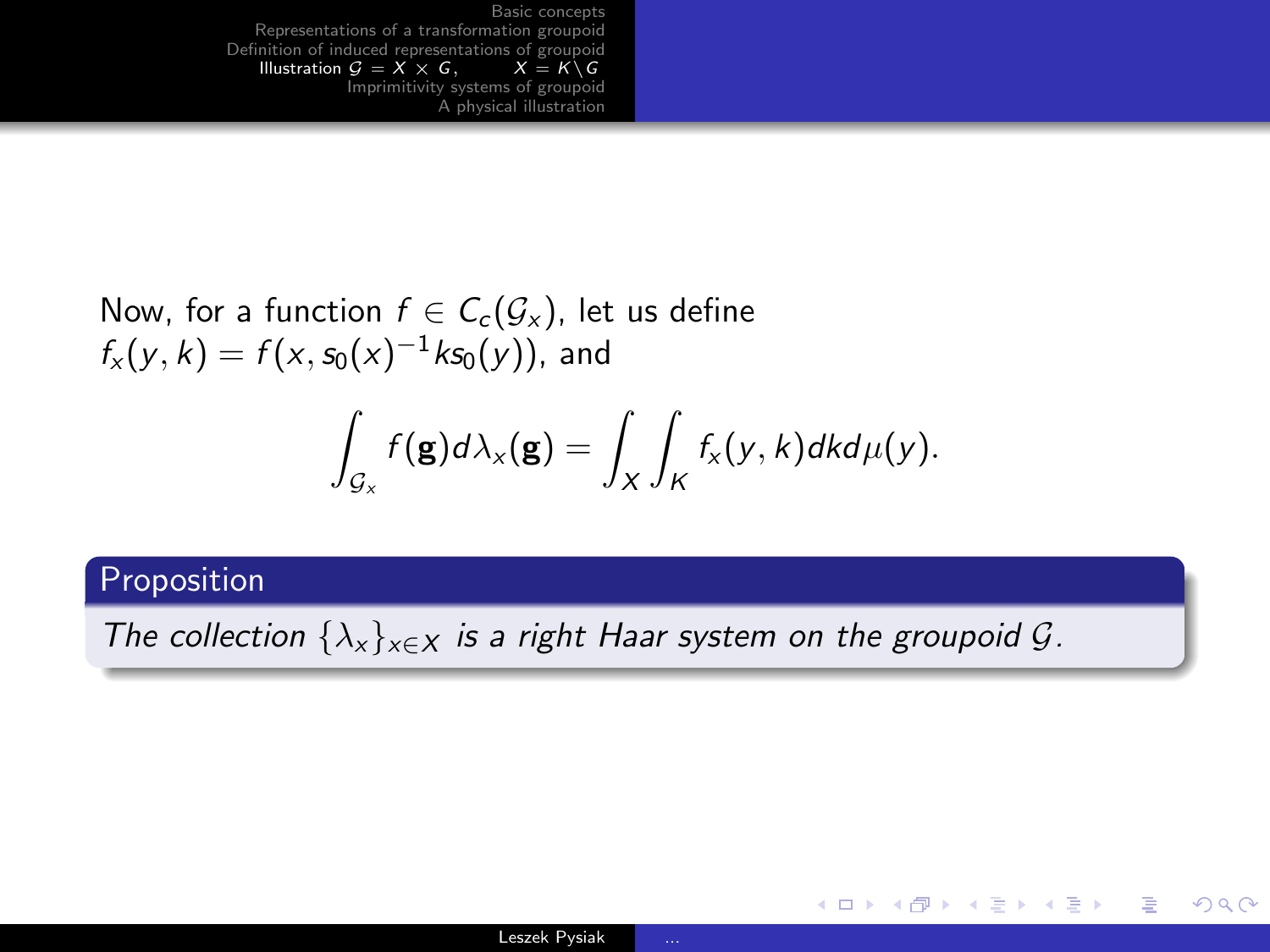Now, we shall consider representations of the isotropy subgroupoid Γ. As we have seen,  $\Gamma = \bigcup_{x \in X} \{x\} \times K_x$  with  $K_x = g^{-1}Kg$  and  $g \in G$  such that its coset in X is equal to x ( $[g] = x$ ). We can use  $g = s_0(x)$ . Let  $(\tau, \mathbf{W})$  be a unitary representation of the groupoid  $\Gamma$  in a Hilbert bundle  $\mathbf{W} = \{W_x\}_{x \in \mathbf{X}}$ .

#### Definition

A representation  $(\tau, \mathbf{W})$  is called X-consistent if there exist a unitary representation  $(\tau_0, W_0)$  of the group K and a family of Hilbert space isomorphisms

$$
A_x: W_0 \to W_x, \ x \in X
$$

such that, for  $\gamma\in \mathsf{F}_{\mathsf{x}}$  of the form  $\gamma=(\mathsf{x},\mathsf{s}_0(\mathsf{x})^{-1} \mathsf{k} \mathsf{s}_0(\mathsf{x})),$ 

$$
\tau(\gamma)=A_x\tau_0(k)A_x^{-1}.
$$

イロン イ何ン イヨン イヨン・ヨー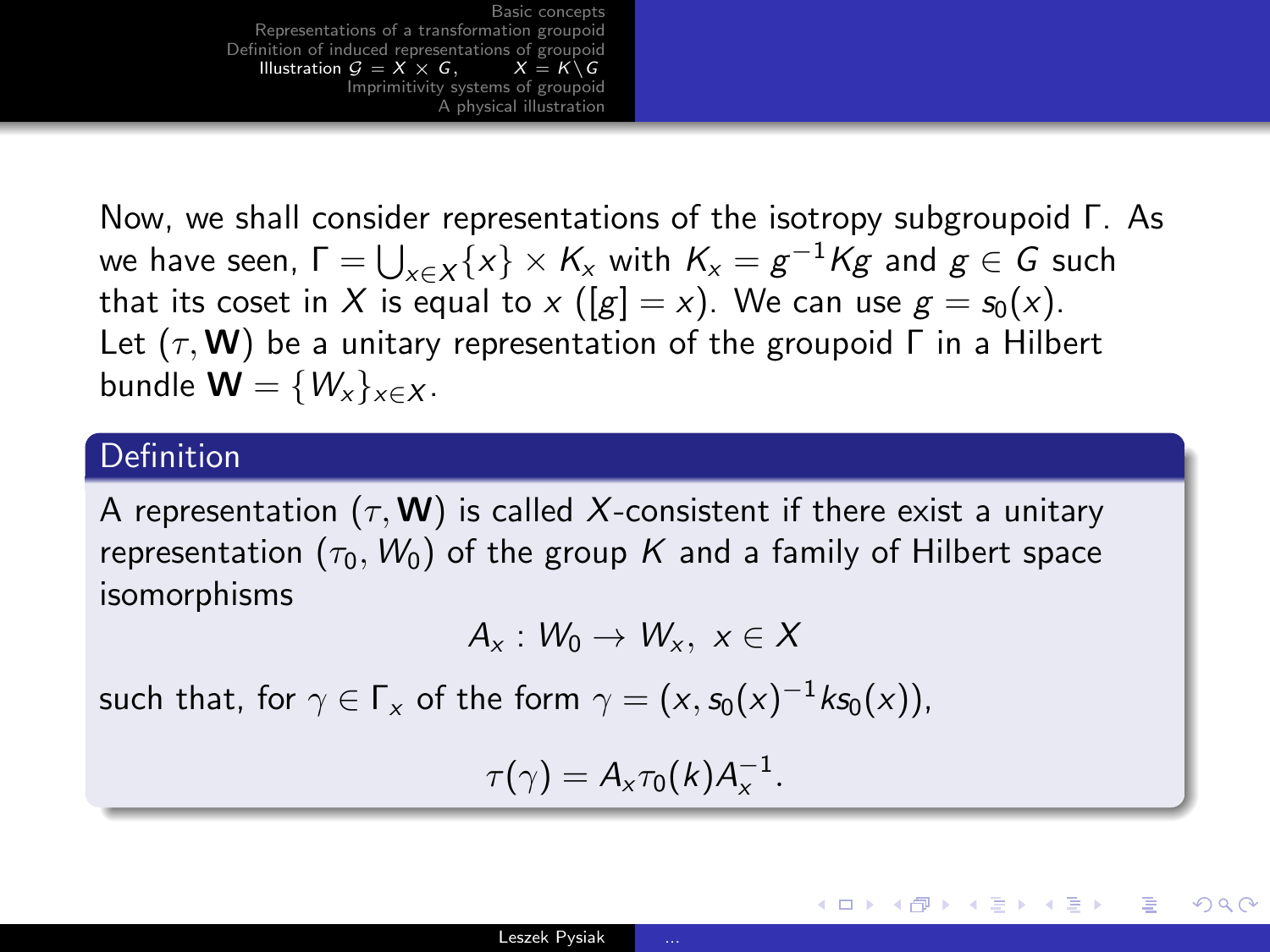## Induced representations of  $\overline{G} = X \times G$

In the sequel we shall consider the representation of the groupoid  $G = X \times G$  induced by X - consistent representation  $(\tau, W)$  of the subgroupoid Γ, and we shall establish its connection with the induced representation in the Mackey sense of the group G. Now condition 3 of the definition of the space  $\mathcal{W}_x$  assumes the form

$$
F(\gamma \circ (x,g)) = \tau(\gamma)F(x,g)
$$

where  $x, y \in X$ ,  $y = xg$ ,  $g \in G$ ,  $\gamma \in \Gamma_v = \{y\} \times K_v$ . Thus we have  $\gamma=(\mathsf{y},\mathsf{s}_0(\mathsf{y})^{-1} \mathsf{k} \mathsf{s}_0(\mathsf{y}))$  for an element  $\mathsf{k}\in \mathsf{K}$  . Then, by the definition of X-consistent representation, we can write

$$
F(\gamma \circ (x,g)) = (A_y \tau_0(k) A_y^{-1}) F(x,g).
$$

Let introduce a function  $\phi : G \to W_0$  defined by the formula  $\phi(k\mathsf{s}_0(\mathsf{y})) = \mathsf{A}_\mathsf{y}^{-1}(\mathsf{F}(\mathsf{x},\mathsf{s}_0(\mathsf{x})^{-1} \mathsf{k} \mathsf{s}_0(\mathsf{y})))$ . Then the function  $\phi$  has the property  $\phi(kg) = \tau_0(k)\phi(g)$ .  $\mathbf{A} \otimes \mathbf{B} \rightarrow \mathbf{A} \otimes \mathbf{B} \rightarrow \mathbf{A} \otimes \mathbf{B} \rightarrow \mathbf{A} \otimes \mathbf{B} \rightarrow \mathbf{B} \otimes \mathbf{B}$  $209$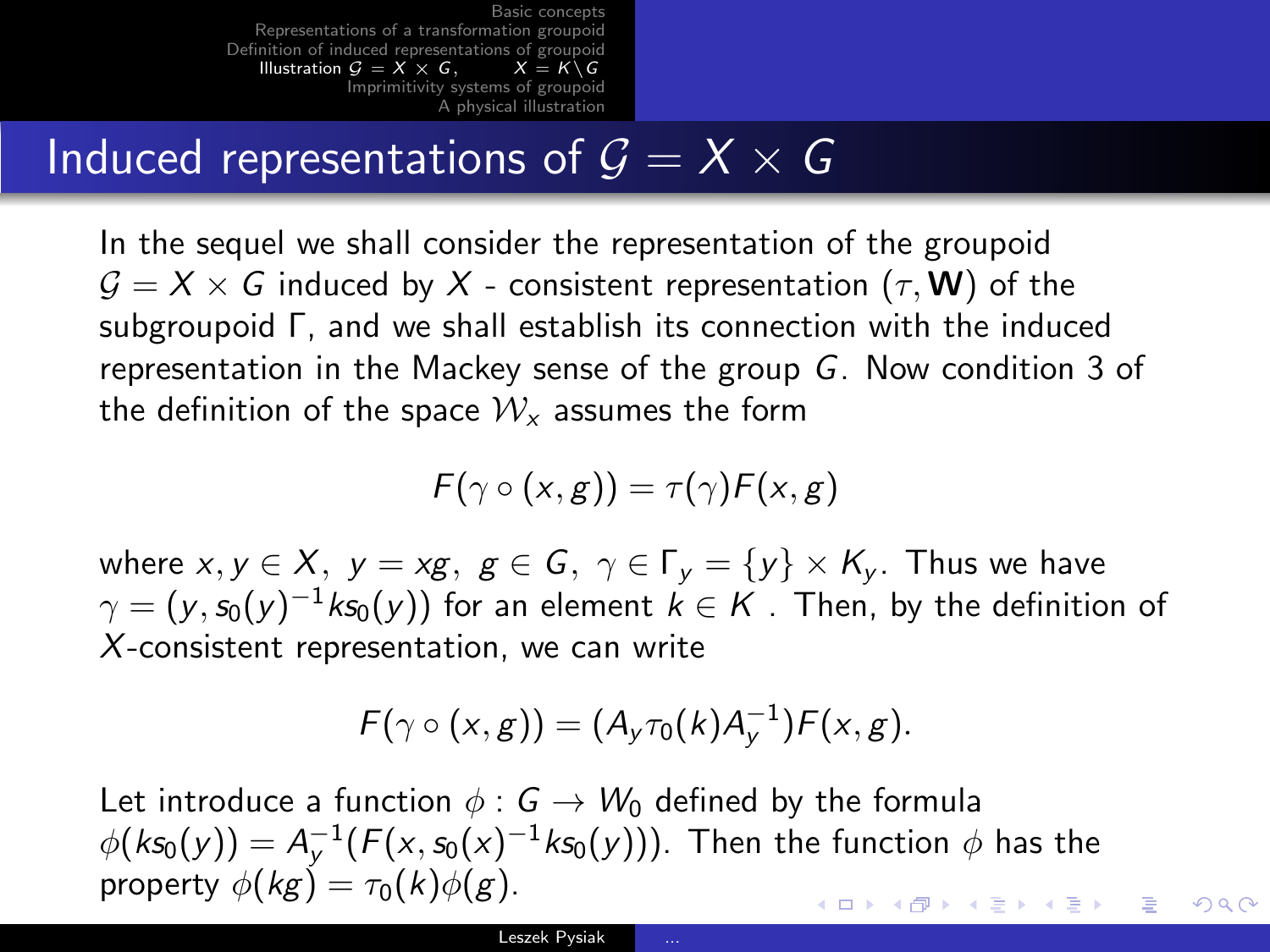We shall use the notation  $(L, W_0)$  for the unitary representation of the group K in the space  $W_0$ ,  $L = \tau_0$ . Thus we have  $\phi(kg) = L(k)\phi(g)$  and we can consider the Hilbert space  $\mathcal{H}_L$  introduced above as well as the representation  $(U^{\mathsf{L}},\mathcal{H}_{\mathsf{L}})$  of the group  $G$  induced in the sense of Mackey by  $L$  from the subgroup  $K$ .

The following theorem establishes a connection of the induced representation  $(\mathcal{U}^{\tau}, \mathcal{W})$  of the groupoid  $\mathcal G$  with the representation  $(U^L, \mathcal{H}_L)$  of the group  $G$ .

Denote by  $R_g$ ,  $g \in G$ , the following operator acting in the space  $W_x$ ,  $x \in X$ ,  $y = xg$ .

$$
(R_gF)(x,h)=(A_{xh}A_{xhg}^{-1})(F(x,hg)).
$$

Then we have the family of unitary G-representations  $(R, \mathcal{W}_x), x \in X$ . (The unitarity follows from the fact that the measure  $\mu$  is G-invariant and the operators  $A_{xh}$ ,  $A_{xh}$  are Hilbert space isomorphisms.)

イロト イ伊 トマミト マミト ニヨー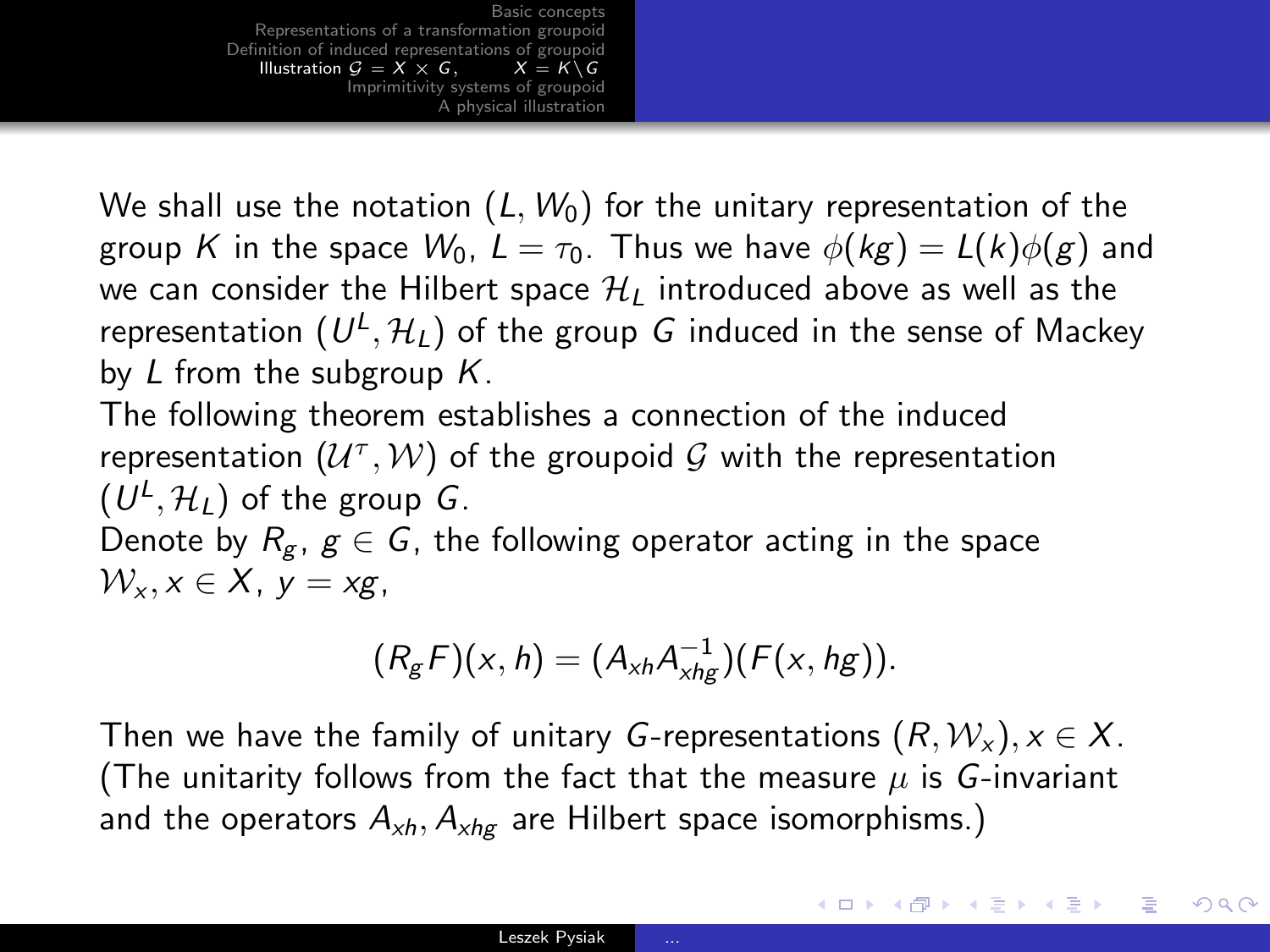### Relation with group induced representation

#### Theorem

- **1** For every  $x \in X$  the G-representation  $(R, W_x)$  is unitarily equivalent to the induced representation  $(U^L, \mathcal{H}_L)$ .
- All representations  $(R, W_x)$ ,  $x \in X$ , are unitarily equivalent to each other. The equivalence is given by the operators  $l_x^y : \mathcal{W}_x \to \mathcal{W}_y$ ,

$$
(I_x^y F)(y, s_0(y)^{-1} k s_0(z)) = (A_y A_z^{-1})(F(x, s_0(x)^{-1} k s_0(z))),
$$

イロメ イ何メ イヨメ イヨメー

 $209$ 

 $x, y \in X$ .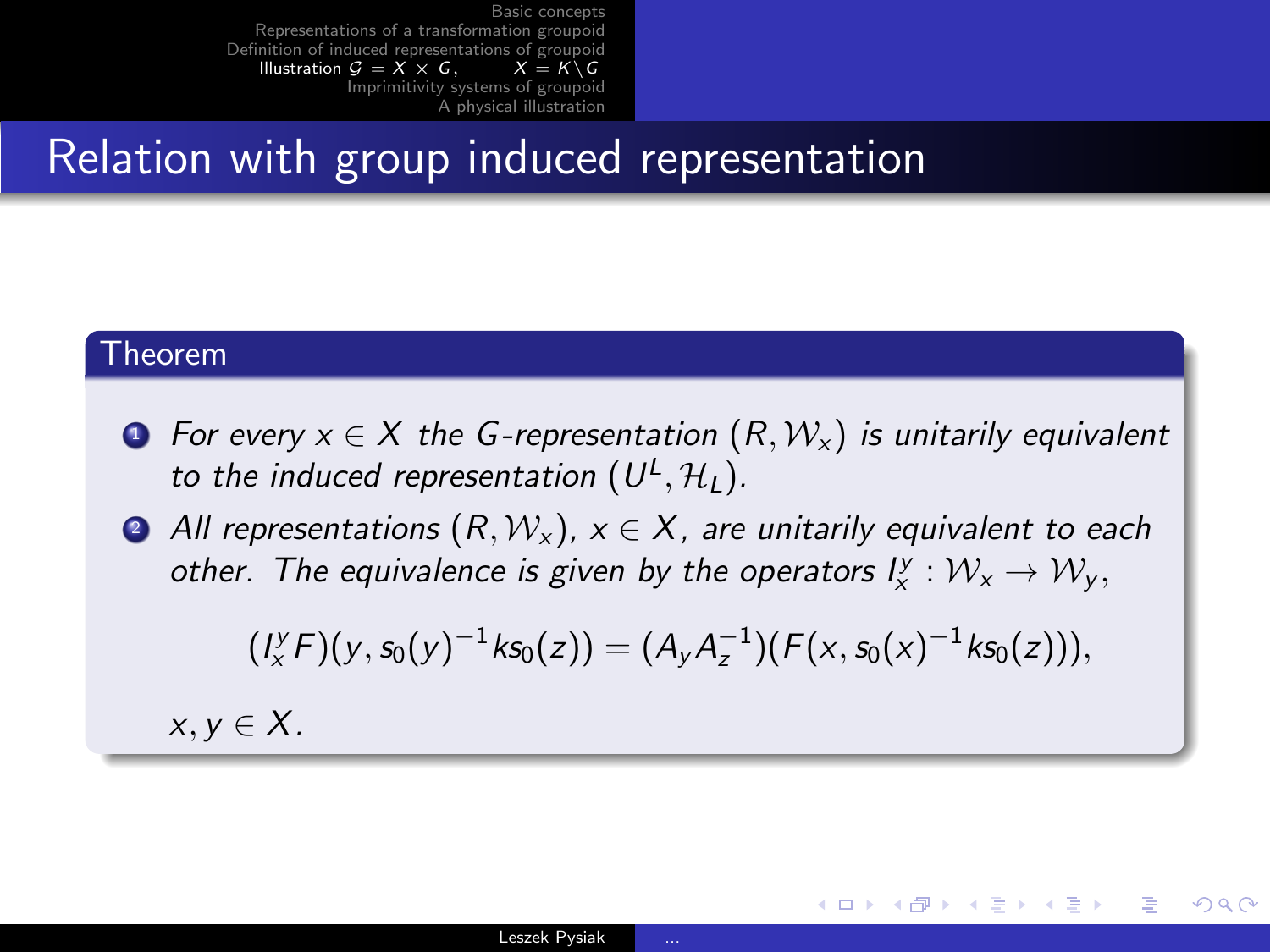## Proof of theorem

#### Proof.

We define the linear map  $J_x : \mathcal{W}_x \to \mathcal{H}_1$  by  $(J_x F)(g) = \phi(ks_0(y)) = A_y^{-1}(F(x, s_0(x)^{-1}ks_0(y)))$  where  $g = ks_0(y)$ .  $J_x$ is a linear isomorphism since  $A<sub>v</sub>$  is an isomorphism and it is easily seen that  $J_x$  preserves scalar products of  $W_x$  and  $H_1$  and so it is a Hilbert space isomorphism. To see that it defines an equivalence of representations, we have to show that, for  $g \in G$ , the following diagram is commutative

$$
\begin{array}{ccc}\n\mathcal{W}_x & \xrightarrow{\quad R_g} & \mathcal{W}_x \\
J_x \downarrow & & \downarrow J_x \\
\mathcal{H}_L & \xrightarrow{\quad \quad U^L(g)} & \mathcal{H}_L\n\end{array}
$$

イロメ イ何メ イヨメ イヨメー ヨー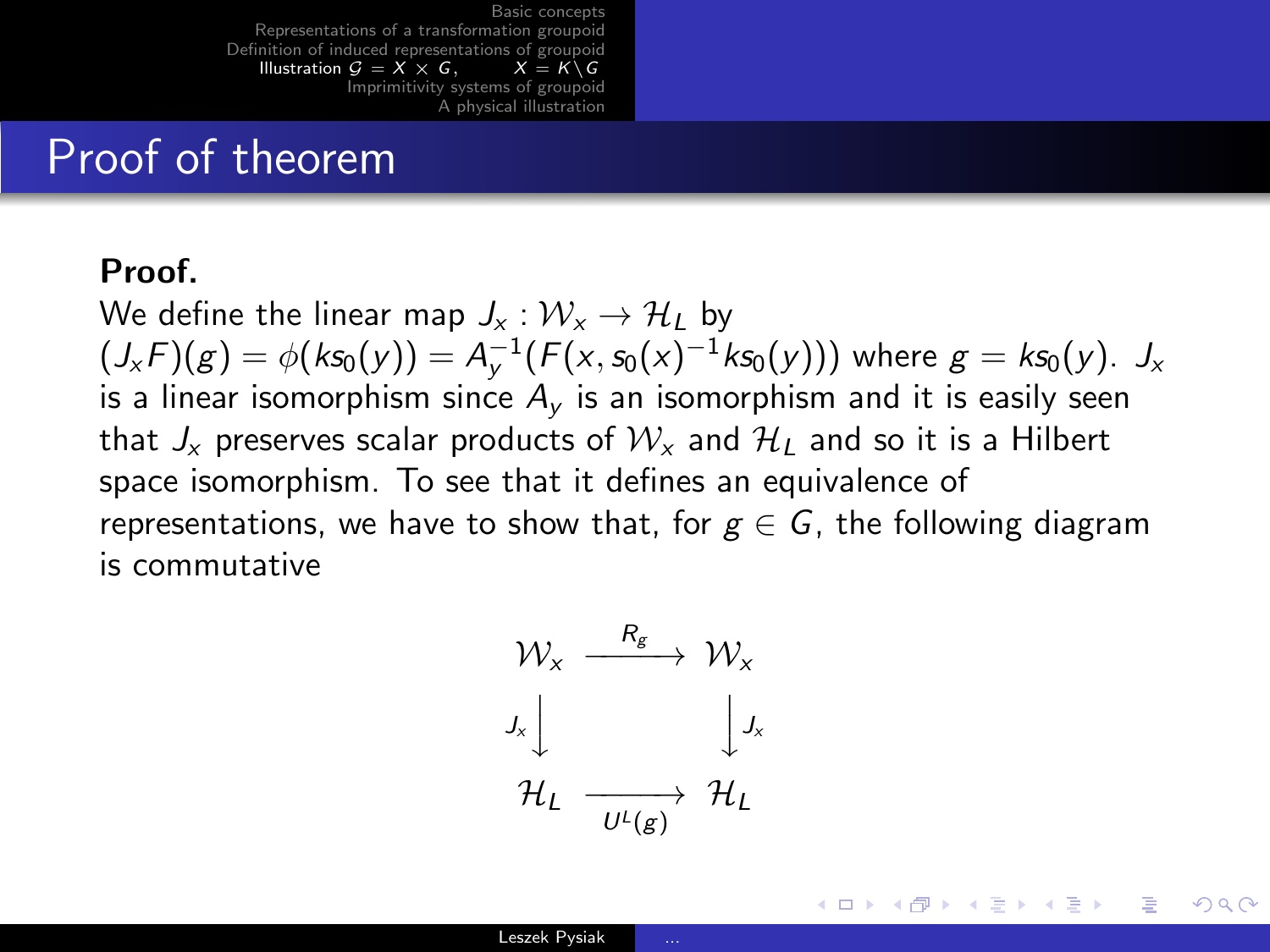Let us compute  $(U^{\mathsf{L}}(g)J_{\mathsf{x}})(F)(h).$  It is sufficient to take  $h = \mathsf{s}_0(\mathsf{y})$  and to notice that each  $g\in G$  can be written in the form  $g=s_0(y)^{-1}k\mathfrak{s}_0(z)$ , for  $z \in X$ ,  $z = yg$  and an element  $k \in K$ .

$$
(U^L(s_0(y)^{-1}ks_0(z))J_x)(F)(s_0(y)) = (J_xF)(ks_0(z)) =
$$
  
= L(k)A<sub>z</sub><sup>-1</sup>(F(x, s\_0(x)<sup>-1</sup>s\_0(z))).

On the other hand

$$
(J_x R_g)(F)(s_0(y)) = A_y^{-1}((R_g F)(x, s_0(x)^{-1}s_0(y))) =
$$
\n
$$
= A_y^{-1}(A_y A_z^{-1})(F(x, s_0(x)^{-1} s_0(z))) = A_z^{-1} \tau(\gamma)(F(x, s_0(x)^{-1} s_0(z))) =
$$
\n
$$
= A_z^{-1} A_z \tau_0(k) A_z^{-1}(F(x, s_0(x)^{-1} s_0(z))) = L(k) A_z^{-1}(F(x, s_0(x)^{-1} s_0(z))).
$$
\nNow it is a simple observation that  $I_x^y = J_y^{-1} J_x$ .  $\diamond$ 

イロメ イ母メ イヨメ イヨメー

G.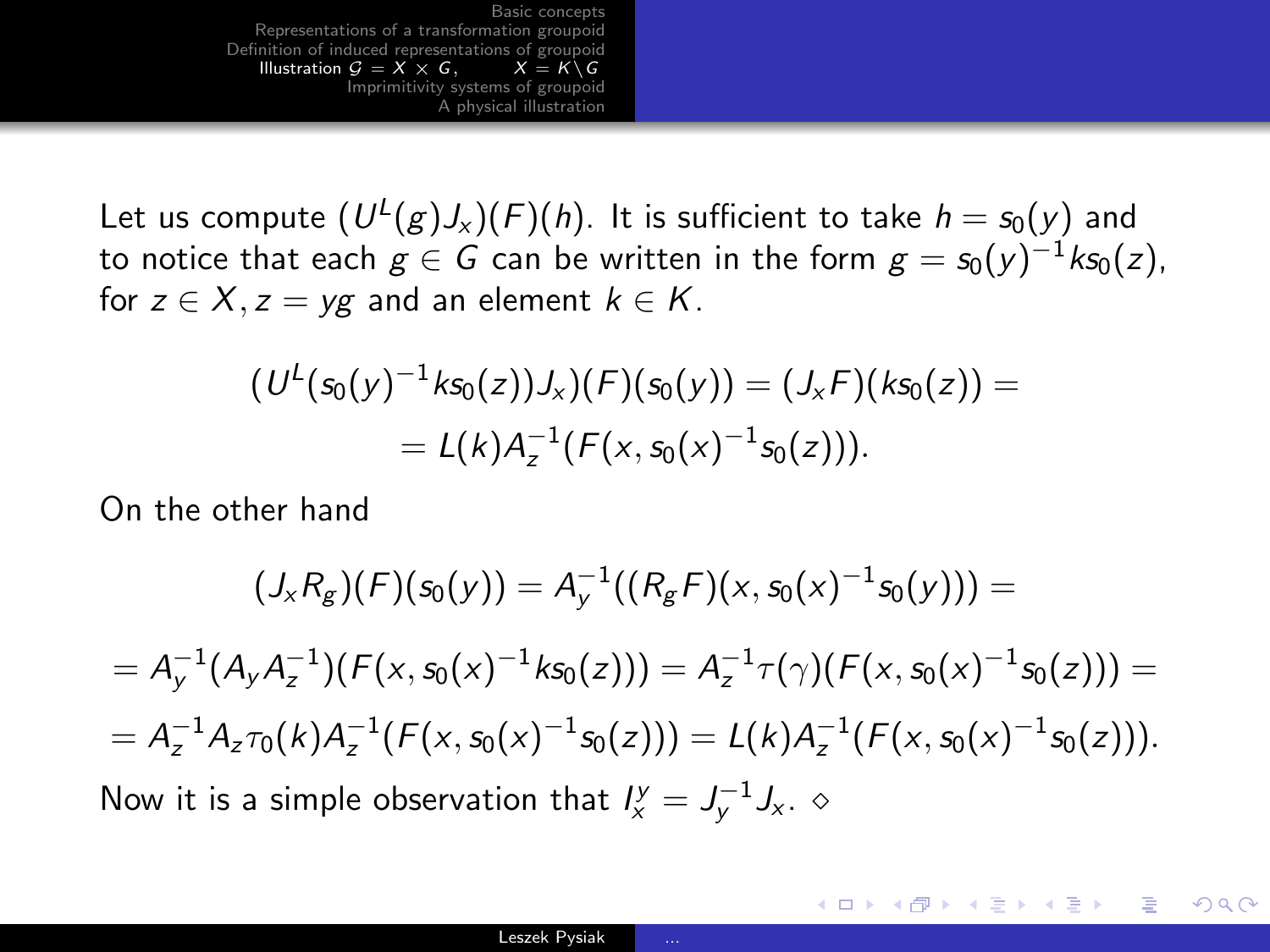## Imprimitivity system of groupoid

#### **Definition**

Let  $(\mathcal{U}, \mathbf{H})$  be an unitary  $\mathcal{G}_0$ -consistent representation of the groupoid  $\mathcal{G}$ . Consider the commutative algebra  $L^{\infty}(X)$  and a family  $\pi = (\pi_{x})_{x \in X}$  of its representations in the Hilbert spaces  $\mathsf{L}^2(X,W_\mathsf{x})$  respectively, given by the operators of multiplication by a function:  $L^{\infty}(X) \ni f \to \pi_{x}(f) \in B(L^{2}(X, W_{x}))$  where, for  $z \in X, \psi \in L^{2}(X, W_{x})$ 

$$
[\pi_x(f)\psi](z) = f(z)\psi(z).
$$

We say that the representation U has a system of imprimitivity  $(U, \pi)$  if for every  $f\in L^\infty(X)$ , and for  $\mu$  - a.e.  $x,y\in X$ , and  $\nu$  - a.e.  $g\in \mathcal{G}_x^{\mathrm{y}}$  the following condition holds:

$$
U(g)\pi_x(f)U(g^{-1})=\pi_y(f).
$$

イロト イ押 トイヨ トイヨ トー

<span id="page-35-0"></span>目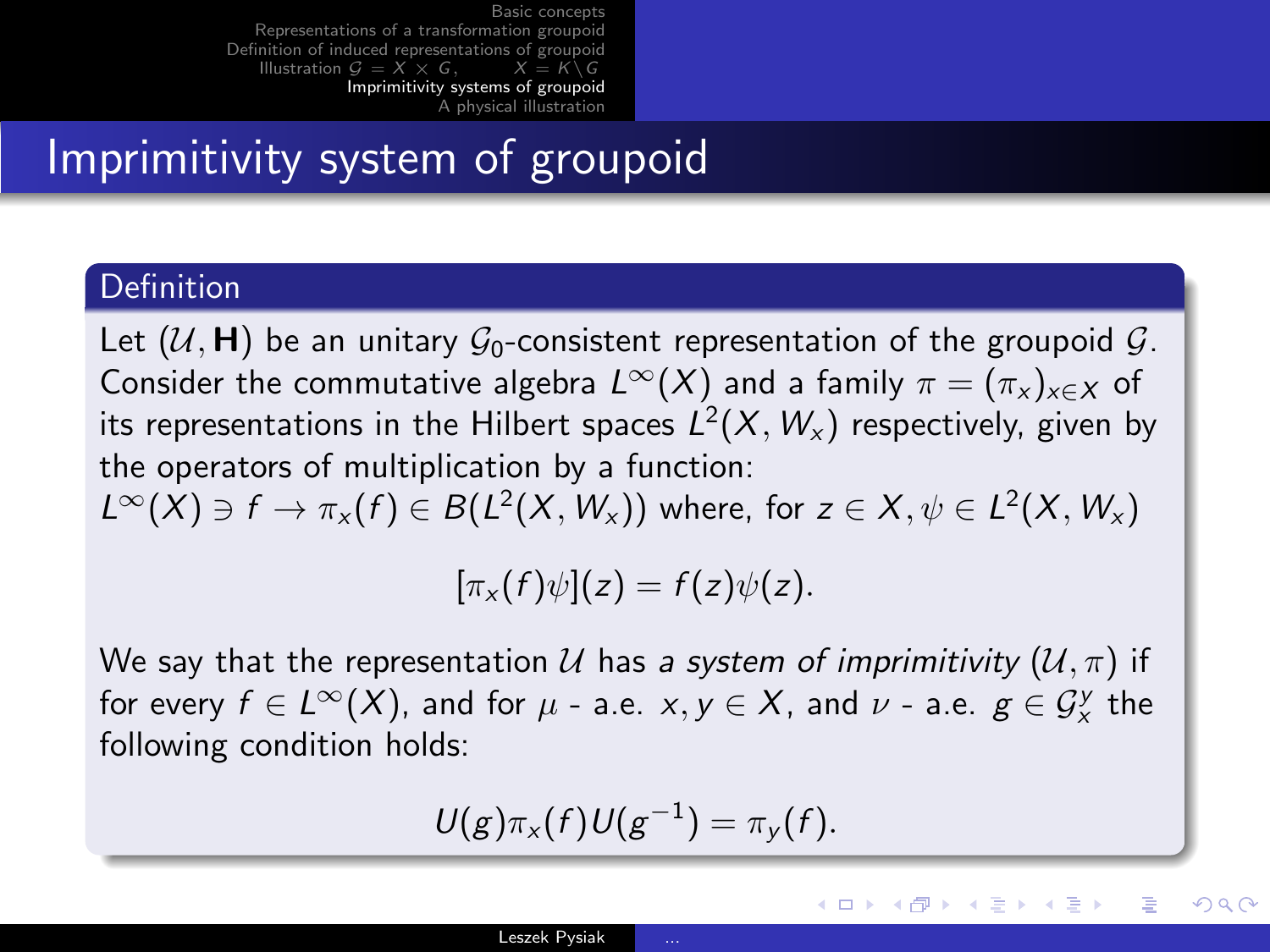## Imprimitivity theorem for groupoid

#### Theorem

If, for a representation  $(U, H)$ , there exists a system of imprimitivity  $(\mathcal{U},\pi)$  then the representation  $\mathcal{U}$  is equivalent to the representation  $\mathcal{U}^{\dagger}$ induced by some representation  $(\tau, W)$  of the subgroupoid  $\Gamma$ .

イロメ イ母メ イヨメ イヨメー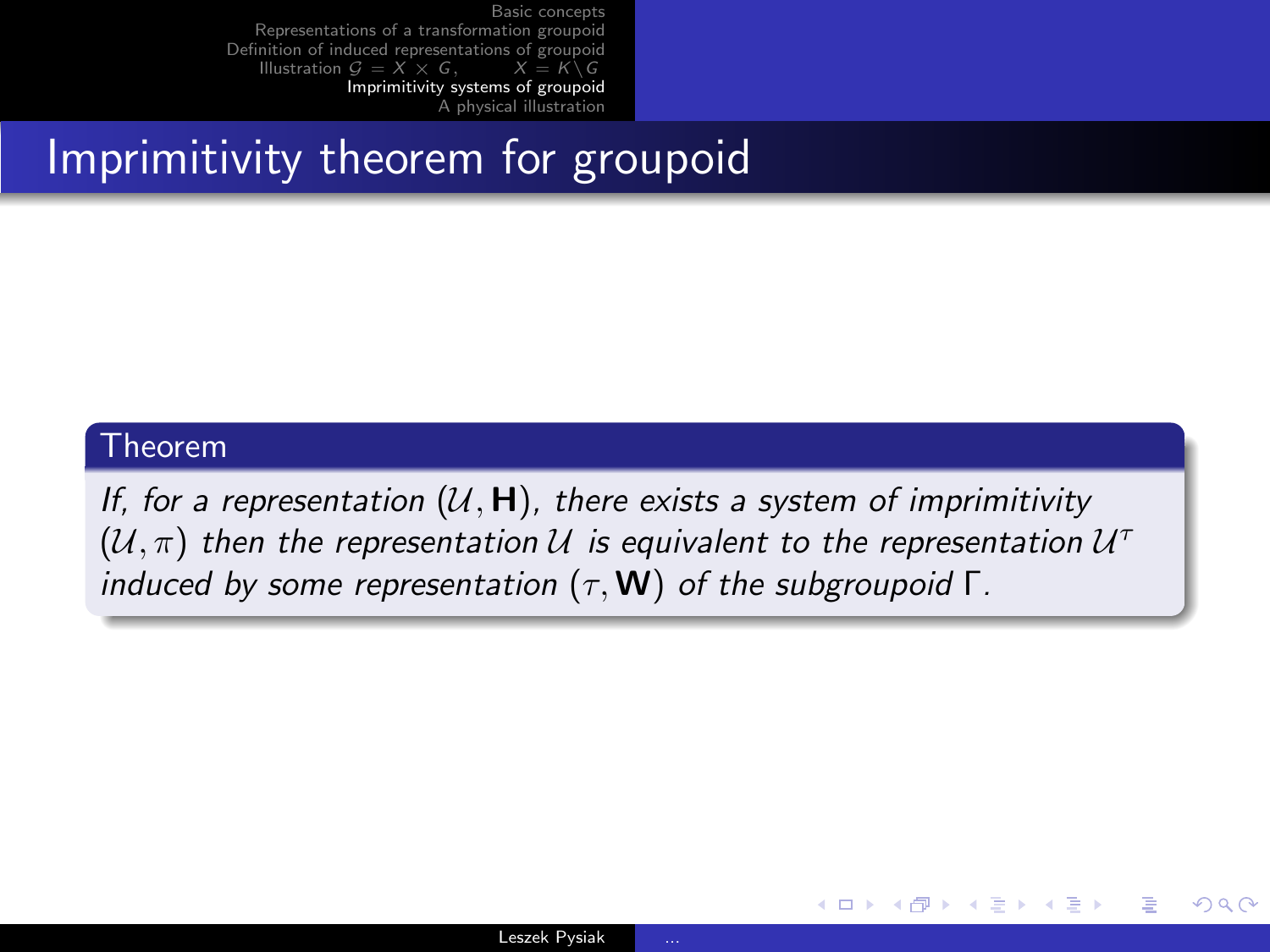Let us observe that, for  $\gamma \in \Gamma_x = \mathcal{G}_x^{\times}$ , the covariance condition of the imprimitivity system reduces to the following one

$$
U(\gamma)\pi_{x}(f)U(\gamma^{-1})=\pi_{x}(f).
$$

It follows that  $U(\gamma)$  are decomposable, i.e., for  $\mu - a.e.$   $y \in X$ , there exists an operator  $\mathit{U}(\gamma)_y\in B(\mathit{W}_x)$  such that, for  $\psi\in L^2(\mathit{X},\mathit{W}_x)$ ,  $(U(\gamma)\psi)(y) = U(\gamma)_y(\psi(y)).$ 

Morover,notice that the Hilbert space  $L^2(X,W_\times)$  is isomorphic to the tensor product of Hilbert spaces  $L^2(X)\bigotimes W_{\mathsf{x}}$ .

And more

イロメ イ母メ イヨメ イヨメーヨー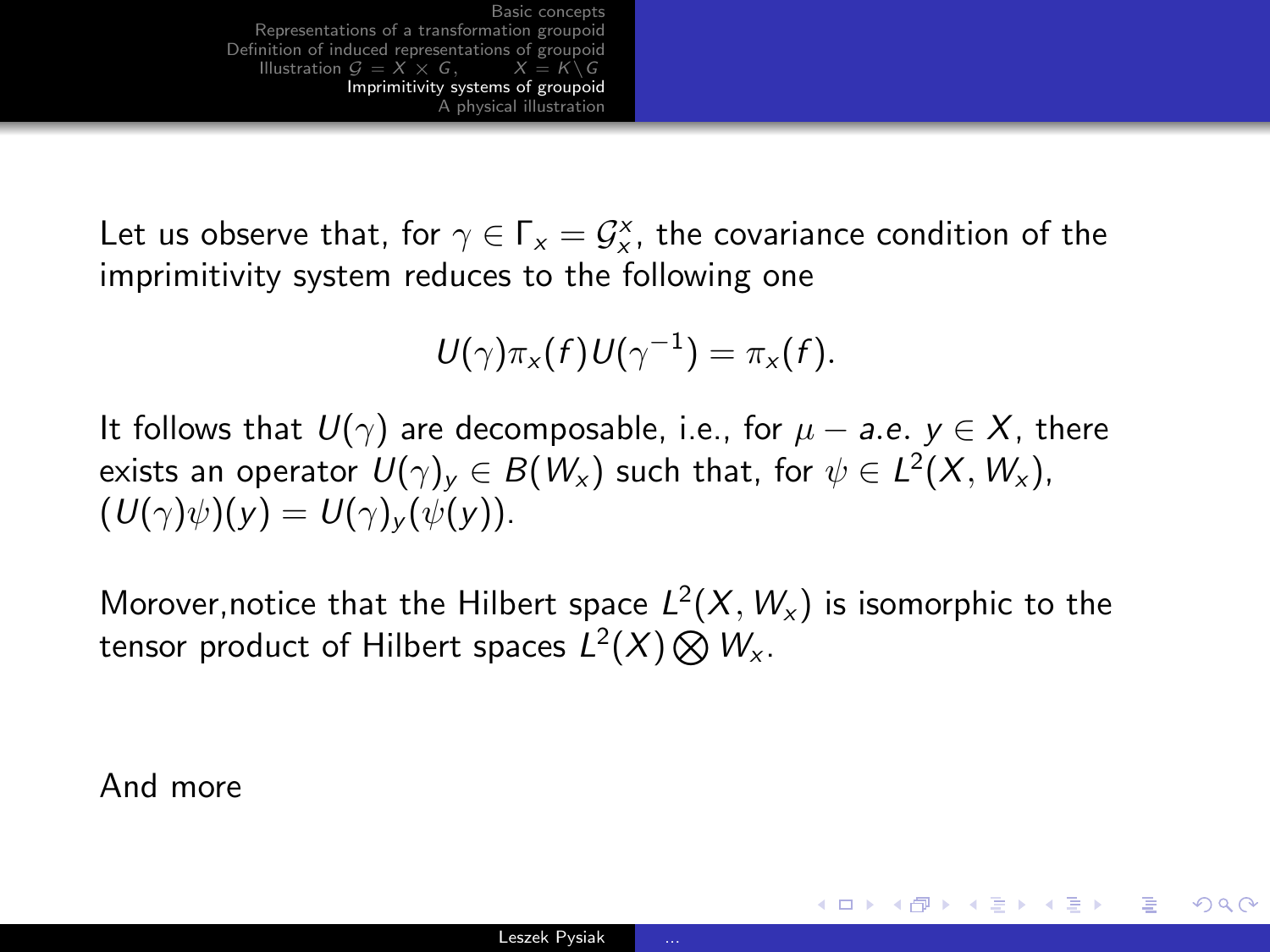#### Lemma 1

#### Lemma

If for a representation  $(U, H)$  there exists a system of imprimitivity, then

- **1** there exists a unitary representation  $(\tau_x, W_x)$  of the group  $\Gamma_x$  such that  $U(\gamma) = id_{12} \otimes \tau_{x}(\gamma)$  for every  $\gamma \in \Gamma_{x}$  and  $\mu$  - a.e.  $x \in X$ . (In particular it means that the function  $X \ni y \to U(\gamma)_y \in B(H_x)$  is a constant field of operators),
- **2** we can define a representation  $(\tau, \mathbf{W})$  of the subgroupoid  $\Gamma$  such that, for  $\gamma \in \Gamma_{x}$ ,  $\tau(\gamma) = \tau_{x}(\gamma)$ ,

イロメ イ母メ イヨメ イヨメーヨー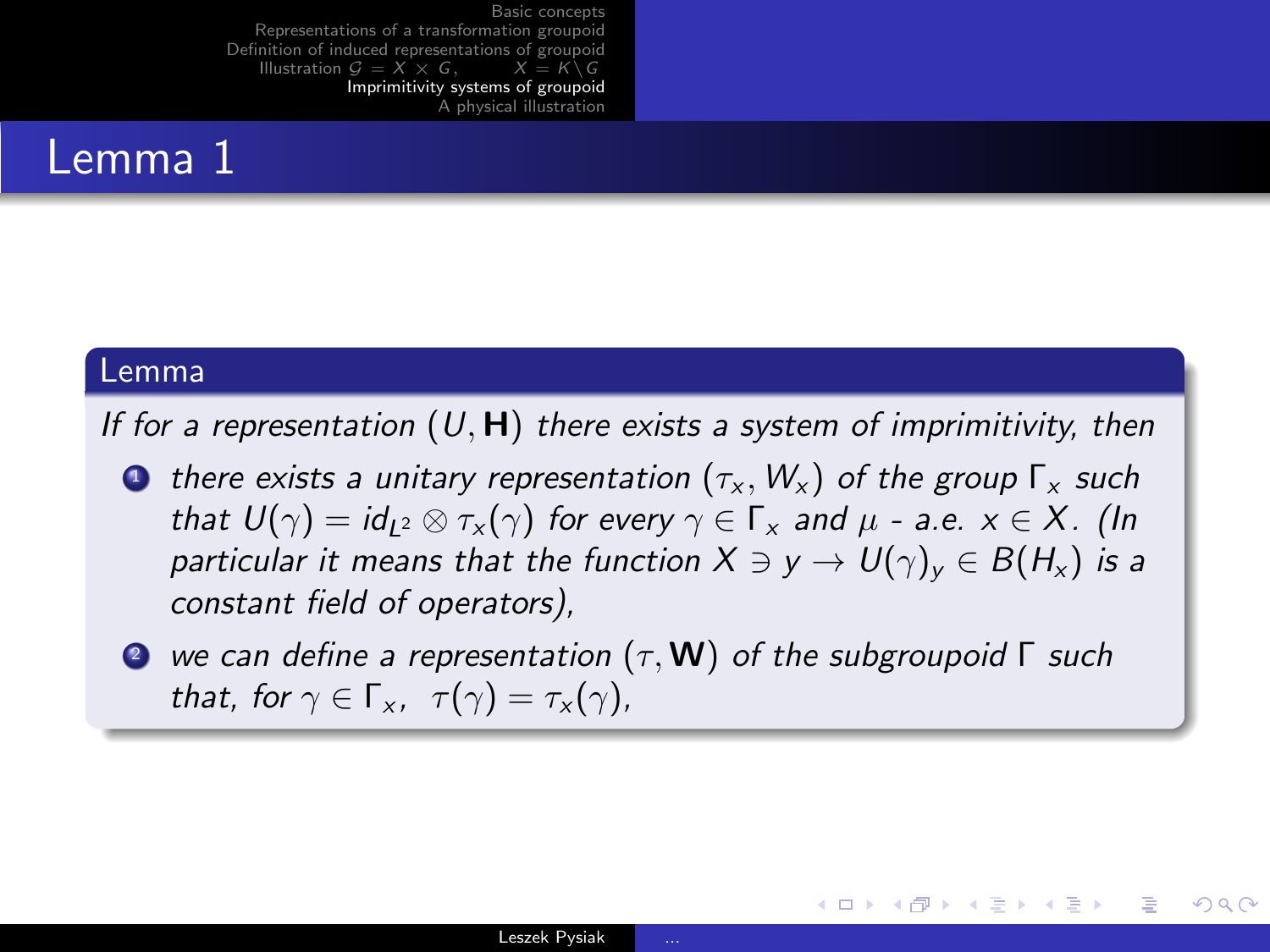## Proof of Lemma 1

**Proof:** A decomposable operator  $U(\gamma)$  in the space  $L^2(X)\bigotimes W_{\!\scriptscriptstyle X}$ has the form  $[U(\gamma)(\psi \otimes h)](y) = \psi(y) \otimes U(\gamma)_v h$ . We have to show that it is of the form  $id_{L^2} \otimes \tau_x(\gamma)$ , where  $\tau_x(\gamma) \in B(W_x)$ . Since  $(U, H)$  is a  $\mathcal{G}_0$ -consistent representation, the following commutation relation holds:

$$
U(\gamma^{-1})\widetilde{\pi}_x(a)U(\gamma)=\widetilde{\pi}_x(a)
$$

for  $a \in A$ ,  $\gamma \in \Gamma_{x}$ , and  $x \in X$ . But this implies that

$$
U(\gamma^{-1})AU(\gamma)=A
$$

for every  $A$  of the form  $A=A_0\otimes \mathit{id}_{W_\times}$ ,  $A_0\in B(L^2(X)).$  Then it follows that  $U(\gamma) = id_{L^2} \otimes \tau_{\mathsf{x}}(\gamma)$ . It is clear that all  $\tau_{\mathsf{x}}(\gamma)$  are unitary in  $W_{\mathsf{x}}$ . Thus  $\tau_x$  is a unitary representation of the group  $\Gamma_x$  in the Hilbert space  $W_{x}$ . This ends the proof of Lemma.

イロン イ何ン イヨン イヨン・ヨー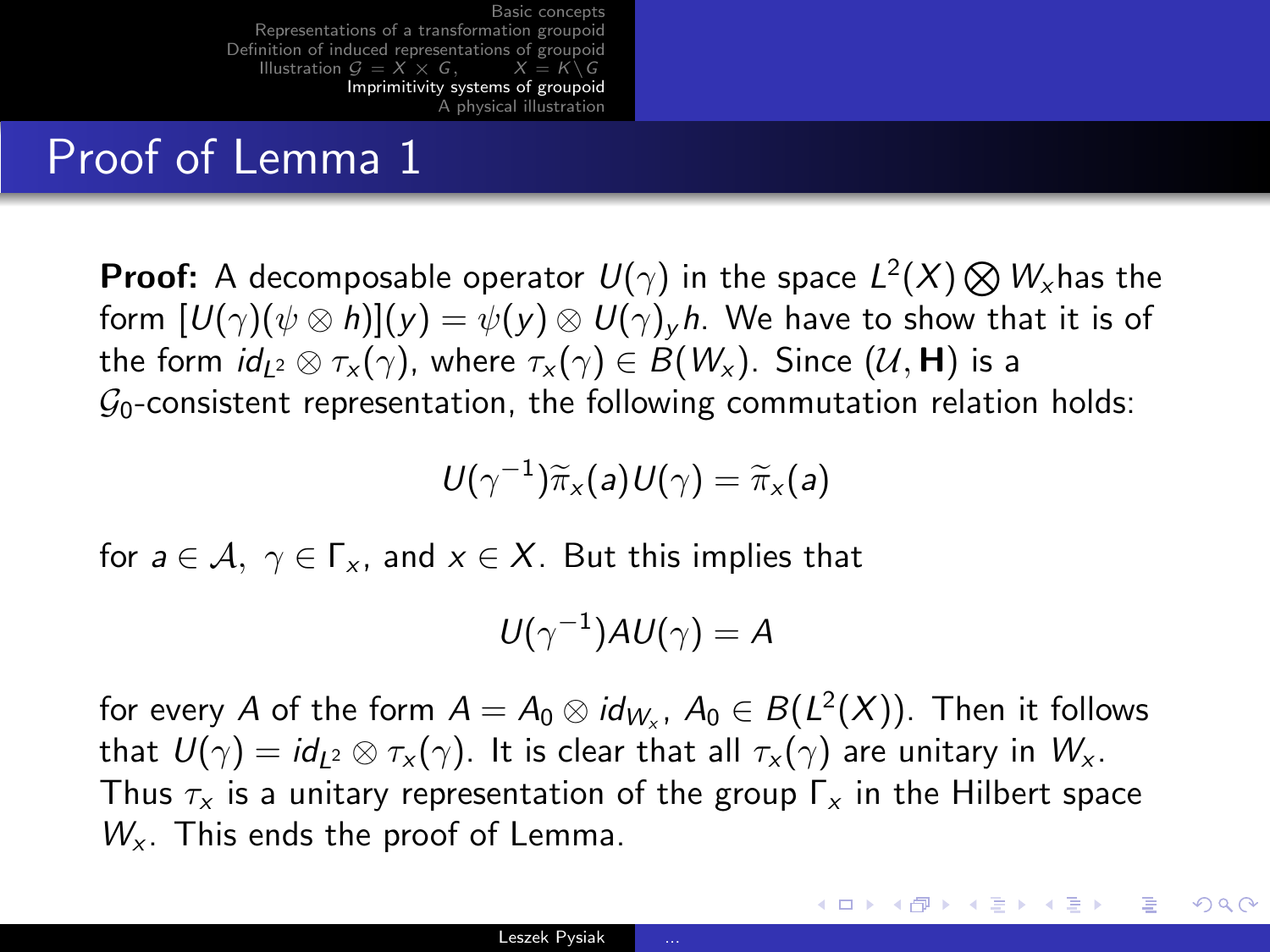### Lemma 2

#### Lemma

- **1** The representations  $\tau_x, x \in X$  are equivalent to each other, as representations of isomorphic groups  $\Gamma_{x}$ .
- $\bullet$  The operators  $\mathsf{U}({\pmb{\mathcal{g}}}) : \mathsf{H}_\mathsf{x} \to \mathsf{H}_\mathsf{y},$  where  $\mathsf{H}_\mathsf{x} = \mathsf{L}^2(\mathsf{X}, \mathsf{W}_\mathsf{x}),$  $H_y = L^2(Y, W_y)$  for  $g \in \mathcal{G}_x^y$ , are decomposable, i.e., there exist unitary operators  $U^0(g):W_\mathsf{x}\to W_\mathsf{y}$  such that for  $\psi\in L^2(X,W_\mathsf{x})$ and, for  $z \in X$ .

$$
(U(g)\psi)(z) = (U^0(g))(\psi(z)).
$$

イロメ イ何メ イヨメ イヨメーヨー

 $\Omega$ 

Moreover, the operator  $U^0(g):W_\chi\to W_\chi$  does not depend of  $z \in X$ .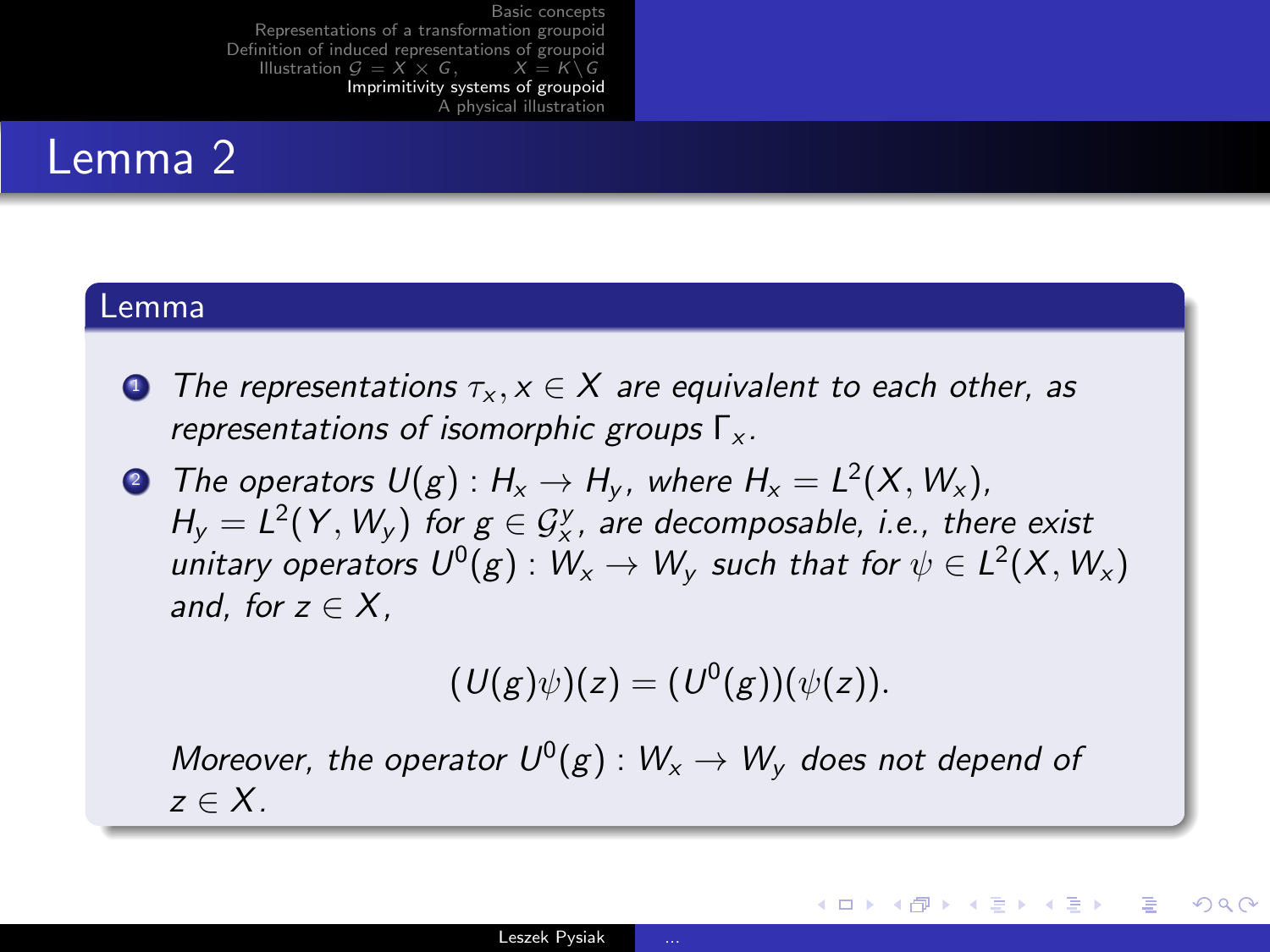## Proof of Lemma 2

**Proof:** First we shall prove part 2. Denote by  $i_x^y : W_x \to W_y$  an isomorphism of Hilbert spaces and define the unitary map  $R_{x}^{y}: L^{2}(X, W_{x}) \to L^{2}(X, W_{y})$  by  $(R_{x}^{y}\psi)(z) = i_{x}^{y}(\psi(z)),$  $\psi \in L^2(X,W_\mathsf{x}), z \in X$ . Consider the composition of unitary maps  $U(g)\circ (R_{x}^{y})^{-1}: L^{2}(X, W_{y})\to L^{2}(X, W_{y})$  where  $g\in \mathcal{G}_{x}^{y}$ . By using the property of the imprimitivity system for  $U(g)$ , we obtain

$$
U(g) \circ (R_x^y)^{-1} \circ \pi_y(f) = \pi_y(f) \circ U(g) \circ (R_x^y)^{-1}
$$

for  $f \in L^{\infty}(X)$ . This means that the operator  $\,{U(\mathcal{g}\hskip.2pt)\circ} \, (R_{\times}^\mathrm{y})^{-1}$  is decomposable in  $L^2(X, W_y)$ . But  $(R_x^y)$  is a decomposable map by definition, therefore  $U(g)$  is decomposable as the composition of decomposable maps. As in the proof of Lemma 1 we conclude that  $\mathit{U}^{0}(g)$  does not depend of  $z\in\mathcal{X}$ and is unitary.

K ロンス 御 > ス 할 > ス 할 > 「 할 …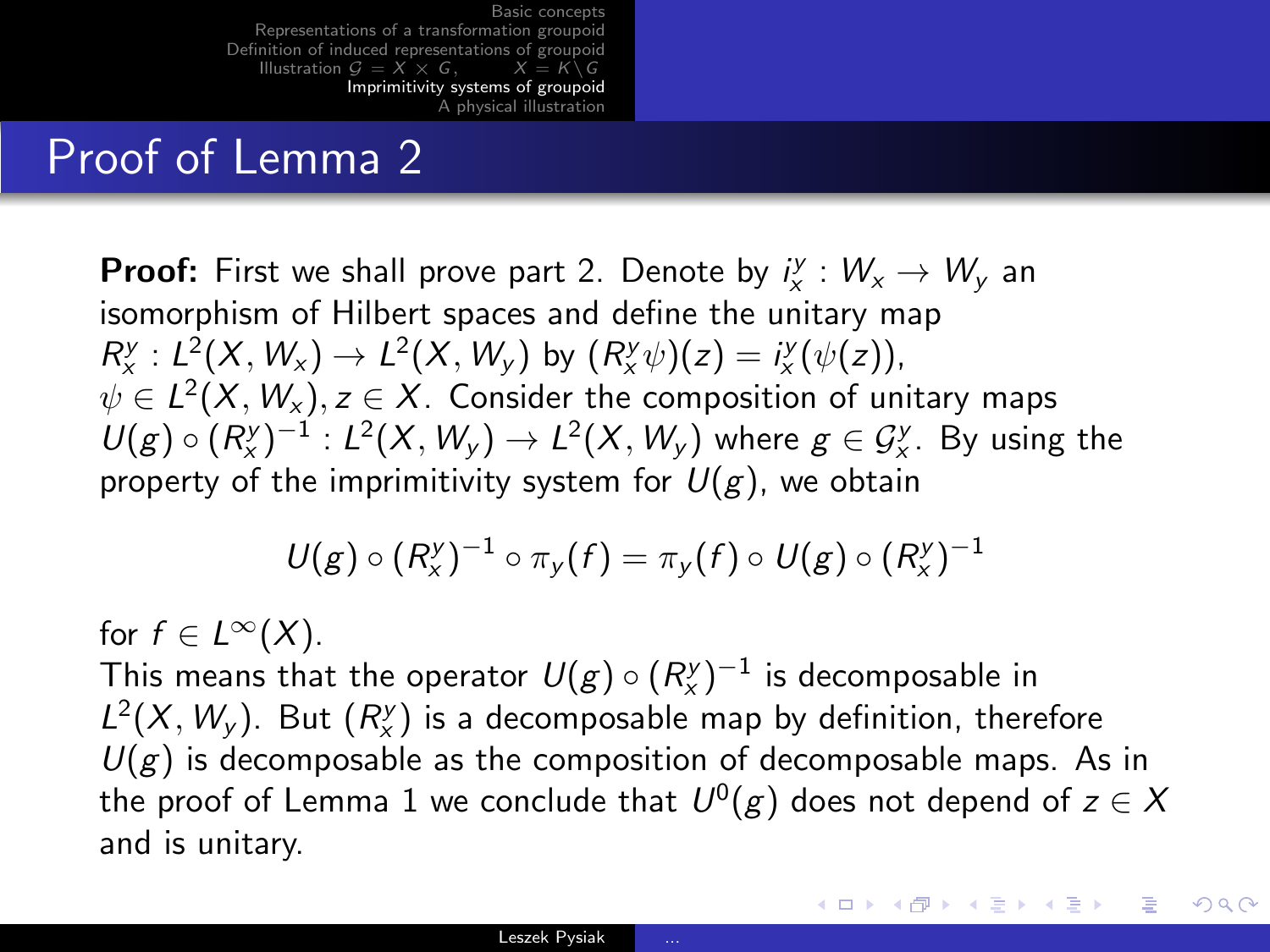To prove part 1 let us first observe that the isotropy groups  $\Gamma_{x}$  are isomorphic to each other  $x \in X$ . Indeed, taking an element  $g \in \mathcal{G}^{\mathcal{Y}}_{\mathcal{x}}$  we define the isomorphism  $i:\Gamma_{\mathsf{x}}\to\Gamma_{\mathsf{y}}$  by the formula  $i(\gamma)=\mathsf{g}\circ\gamma\circ\mathsf{g}^{-1}$  for  $\gamma \in \Gamma_{\mathsf{x}}$ . Now, we have  $U(i(\gamma)) = id_{12} \otimes \tau_{\mathsf{v}}(i(\gamma))$  as in the proof of Lemma 1. On the other hand,  $U(i(\gamma))=U(g)\circ U(\gamma)\circ U(g^{-1})=(\mathit{id}_{L^2}\otimes U^0(g))\circ (\mathit{id}_{L^2}\otimes \tau_\mathsf{x}(\gamma))\circ$  $(\mathit{id}_{L^2}\otimes U^0({g})^{-1})=\mathit{id}_{L^2}\otimes (U^0({g})\circ \tau_\mathsf{x}(\gamma)\circ U^0({g})^{-1}).$  Therefore, we have  $\tau_{\mathsf y}(i(\gamma)) = \mathsf U^0(\mathsf g) \circ \tau_{\mathsf x}(\gamma) \circ \mathsf U^0(\mathsf g)^{-1}$ , but this means that the representations  $\tau_{\mathbf{v}}$  and  $\tau_{\mathbf{x}}$  are equivalent.

KED KAR KED KED E MAA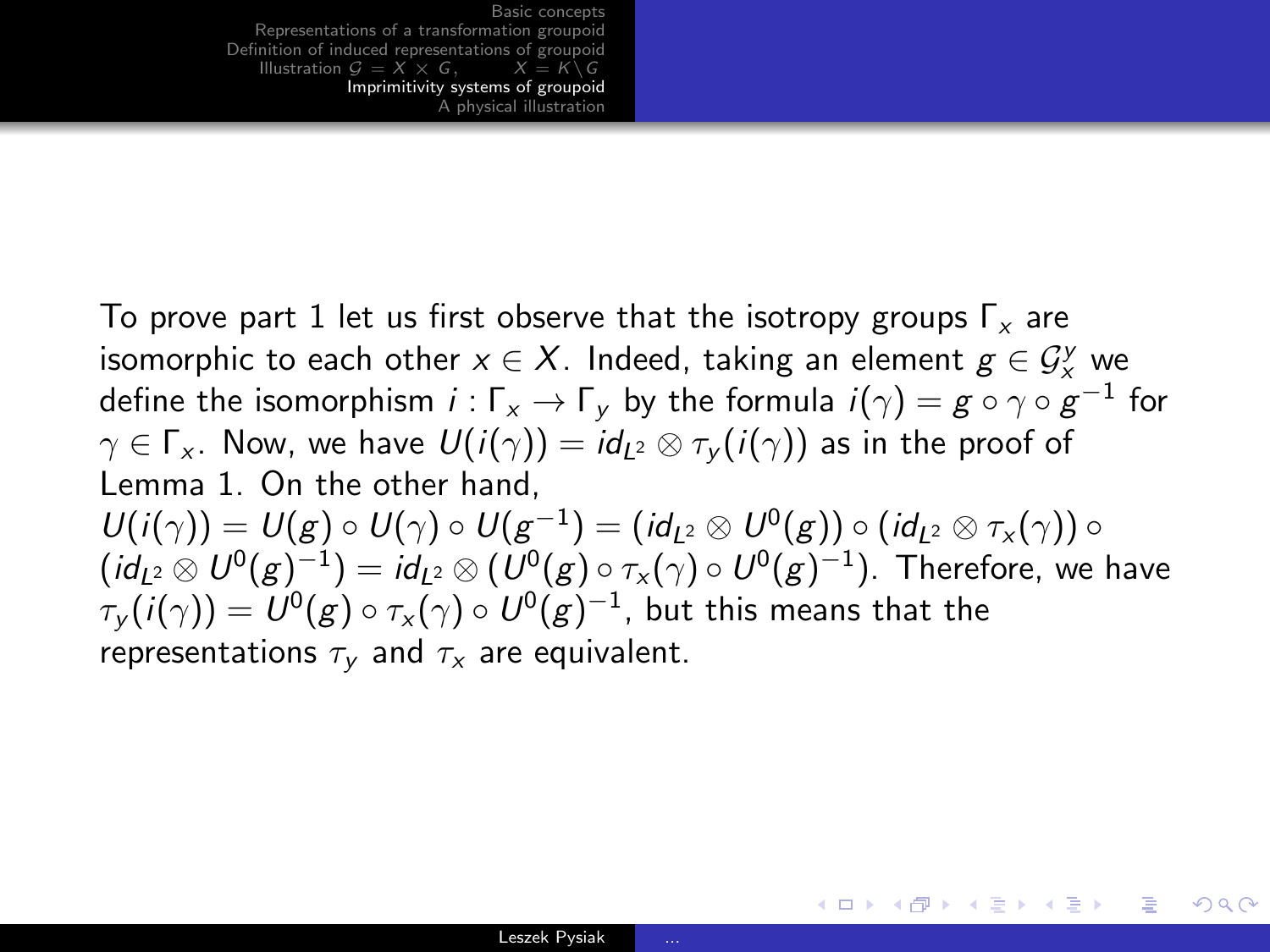### Idea of proof of the theorem

Define a family of linear maps of Hilbert spaces

$$
J_x:H_x\to \mathcal{W}_x,\ x\in X
$$

- The maps  $J_x$  are unitary isomorphisms.
- $J_x$  are intertwining maps, i.e., the diagram commutes:

$$
H_x \xrightarrow{U(g)} H_z
$$
  
\n
$$
J_x \downarrow \qquad \qquad J_z
$$
  
\n
$$
W_x \xrightarrow{U^{\tau}(g)} W_z
$$

イロメ イ母メ イヨメ イヨメー

目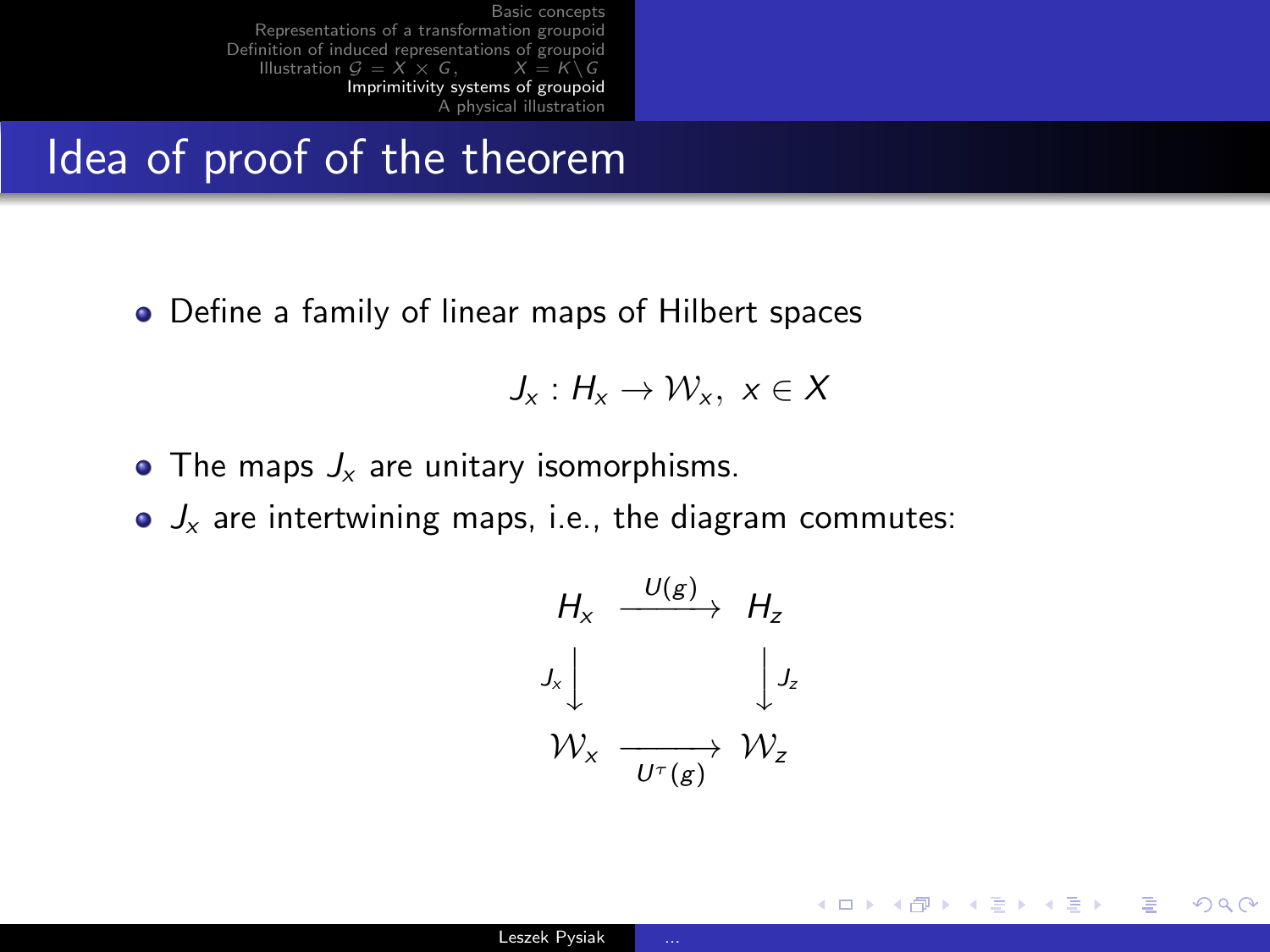### Proof of the theorem

**Proof.** Let us consider the spaces  $\{W_x\}_{x \in X}$ , connected to the representation  $\tau$  of Lemma 1 and the corresponding induced representation  $U^\tau.$  We shall show that the representation  $(U,\mathsf{H})$  is equivalent to  $(U^\tau, \mathcal{W}).$  We define a family of isomorphisms of Hilbert spaces  $J_{\mathsf{x}}: \mathcal{H}_{\mathsf{x}} \to \mathcal{W}_{\mathsf{x}}$  for  $\mu$  - a.e.  $\mathsf{x} \in X.$  Since  $\mathcal{H}_{\mathsf{x}} = L^2(X, \mathcal{W}_{\mathsf{x}}),$  for  $\psi \in H_{\rm x}$ ,  $g \in \mathcal{G}_{\rm x}$ , and  $r(g) = v$ , we put  $F(g) = (J_x \psi)(g) = (U(g)(\psi))(y)$ . The definition is correct since by Lemma 2 we have  $(U(g)\psi)(y)=U^0(g)(\psi(y)),$  and  $U^0(g)$  does not depend of  $y\in X$ . Since  $U(g)\psi\in L^2(X,W_y)$ , therefore  $[U(g)(\psi)](y) \in W_{\mathsf{v}}$ . Also it is clear that  $F(\gamma \circ g) = \tau(\gamma)(F(g))$  for  $γ ∈ Γν$ .

KED KAR KED KED E MAA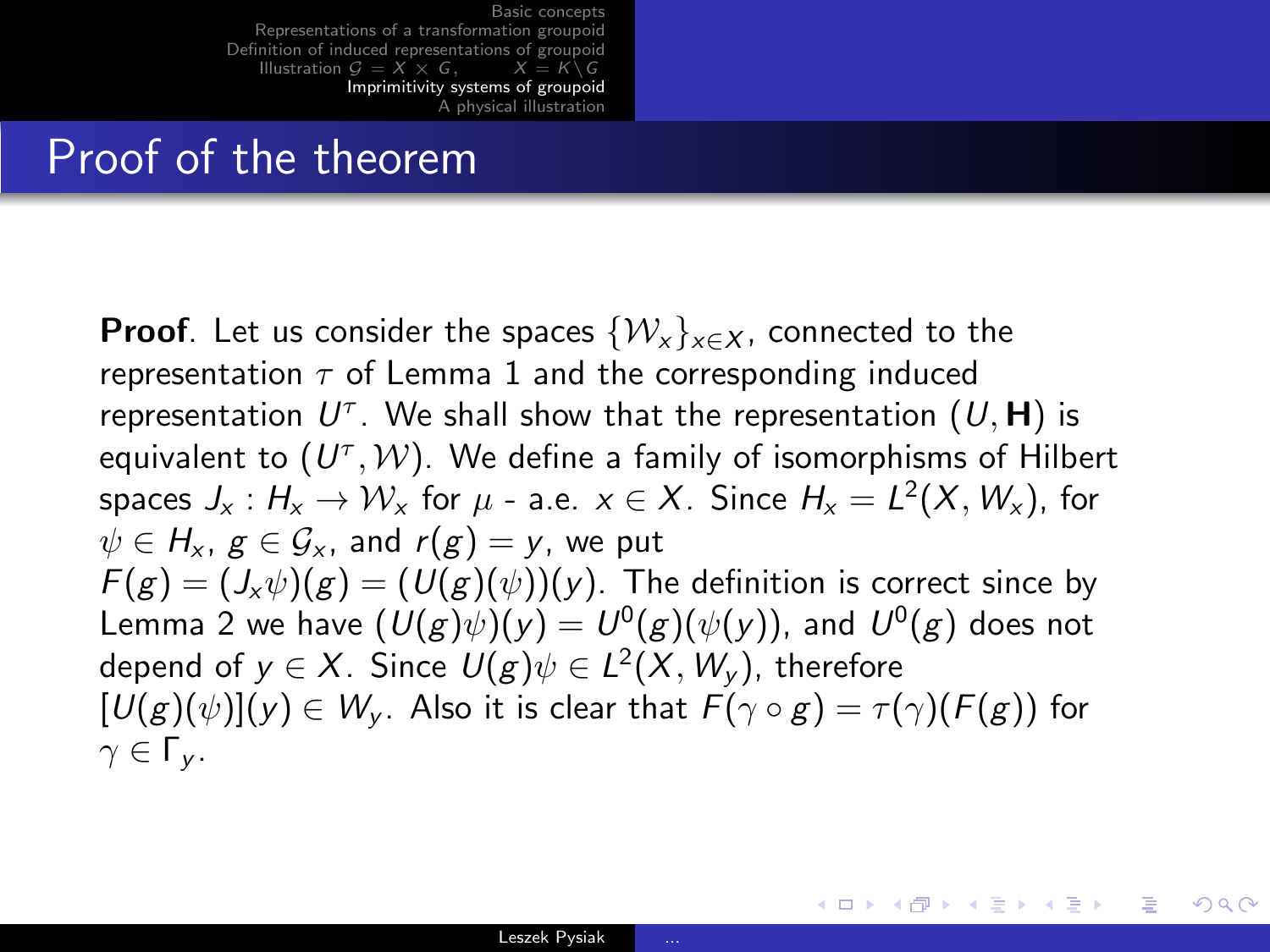To see the square-integrability let us write

$$
\int \langle F(s_x(y)), F(s_x(y)) \rangle_y d\mu(y) =
$$
\n
$$
= \int \langle U^0(s_x(y))(\psi)(y), U^0(s_x(y))(\psi)(y) \rangle_y d\mu(y) = \int \langle \psi(y), \psi(y) \rangle_y d\mu(y) =
$$
\n
$$
= || \psi ||_{H_x} < \infty.
$$

This also shows that  $J_x$  are unitary maps and are injective.

GHT 1  $2990$ 

イロメ イ母メ イヨメ イヨメー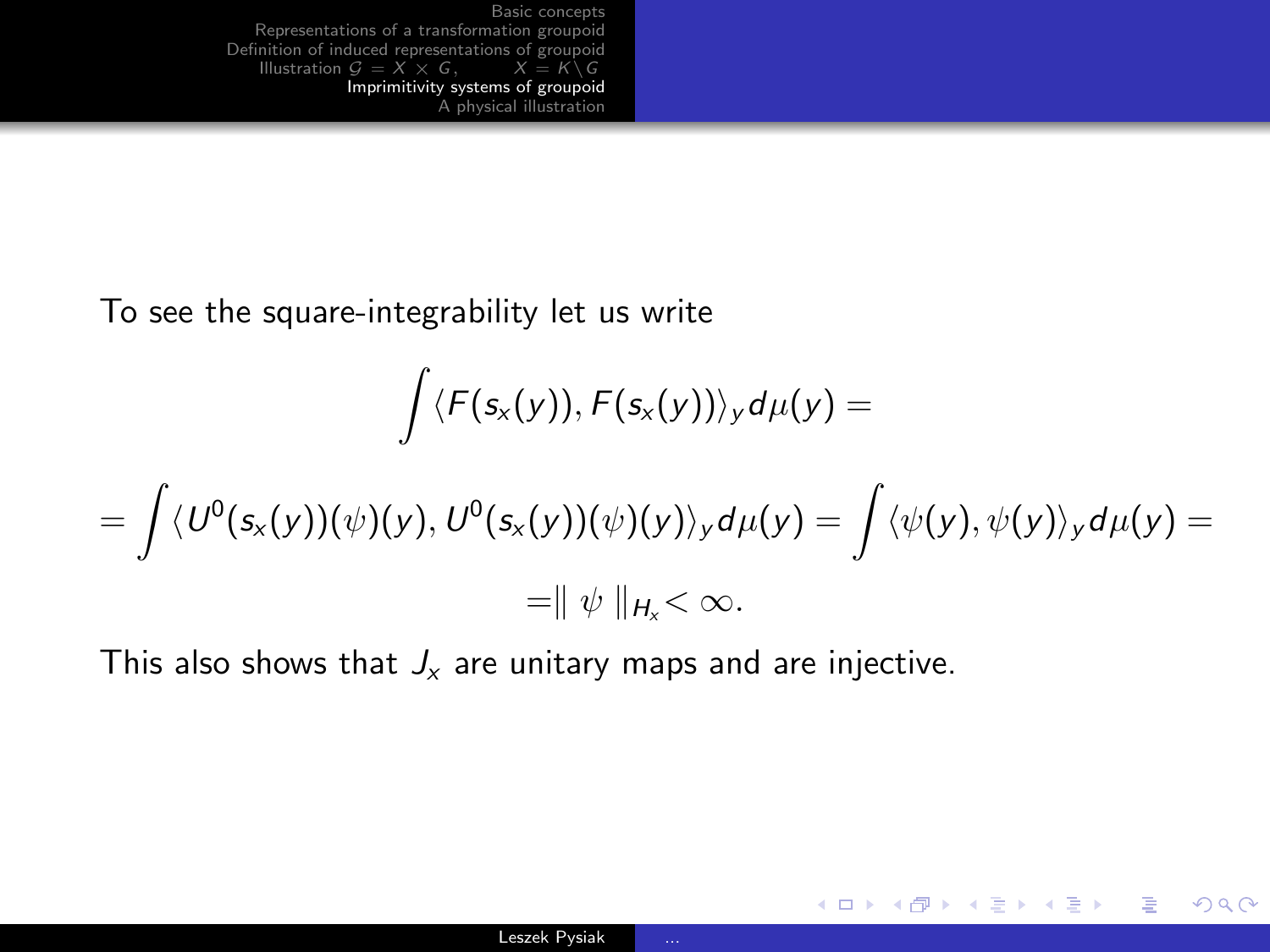To see that  $J_{\mathsf{x}}$  map onto  $\mathcal{W}_{\mathsf{x}}$ , we can give the formula for  $J_{\mathsf{x}}^{-1}$ :  $(J^{-1}_{\mathsf{x}} F)(\mathsf{y}) = (\mathsf{U}^0(\mathsf{g}))^{-1}(\mathsf{F}(\mathsf{g}))$  where  $\mathsf{F} \in \mathcal{W}_\mathsf{x}$  and  $\mathsf{g} \in \mathcal{G}^\mathsf{y}_\mathsf{x}$ . Then the right-hand side does not change if we take other element  $g_1 \in \mathcal{G}_x^{\mathcal{Y}}$ . Indeed, since  $g_1 = \gamma \circ g$ , for an element  $\gamma \in \Gamma_{\nu}$ , therefore we have  $(U^0(\gamma\circ g))^{-1}(F(\gamma\circ g))= ((U^0(g))^{-1}(\tau(\gamma))^{-1}(\tau(\gamma))(F(g))=$  $(\,U^0(g))^{-1}(F(g)).$  This shows that  $\mathit{J}_x,\,x\in\mathcal{X},$  are isomorphisms of Hilbert spaces.

KED KAP KED KED E VAA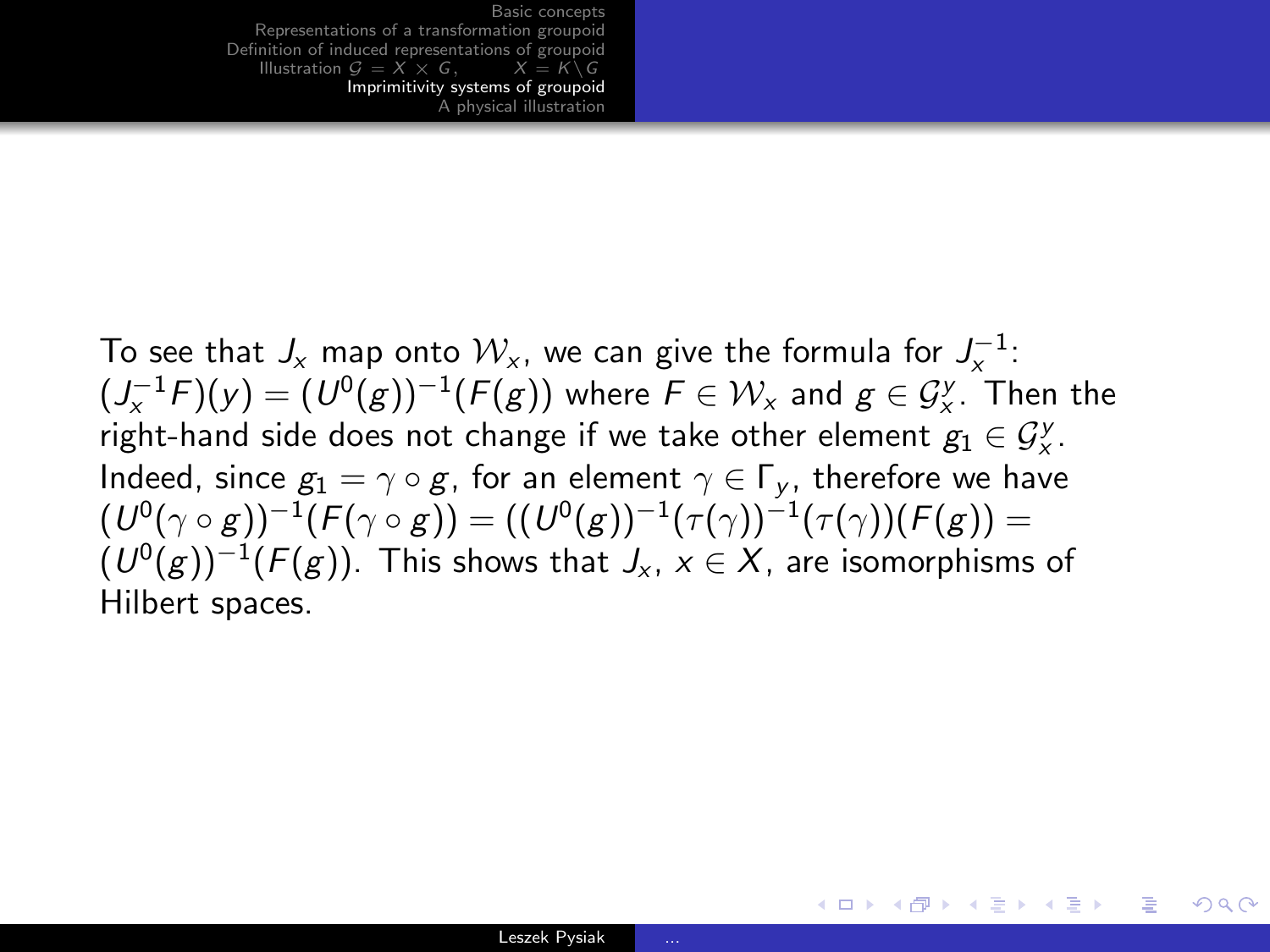Now we can see that  $J_x$  are intertwining maps for the representations U and  $U^{\tau}$ , i.e., that the following diagram commutes



for  $\mu$ -a.e.  $x, z \in X$  and  $\nu$  - a.e.  $g \in \mathcal{G}_{x}^{z}$ . Let  $\psi \in H_{x}$ . Then, for  $h \in \mathcal{G}_{z}^{y}$ , we have  $[(J_zU(g))(\psi)](h) = [(U(h)(U(g))(\psi)](\gamma) = U(h \circ g)(\psi(\gamma)) =$  $U^0(h \circ g)(\psi(y))$ . On the other hand,  $U^{\tau}(g)J_{x}(\psi)(h)=[J_{x}(\psi)](h\circ g)=[U(h\circ g)(\psi)](y)$ . This ends the proof of Theorem.

KED KARD KED KED E VOQO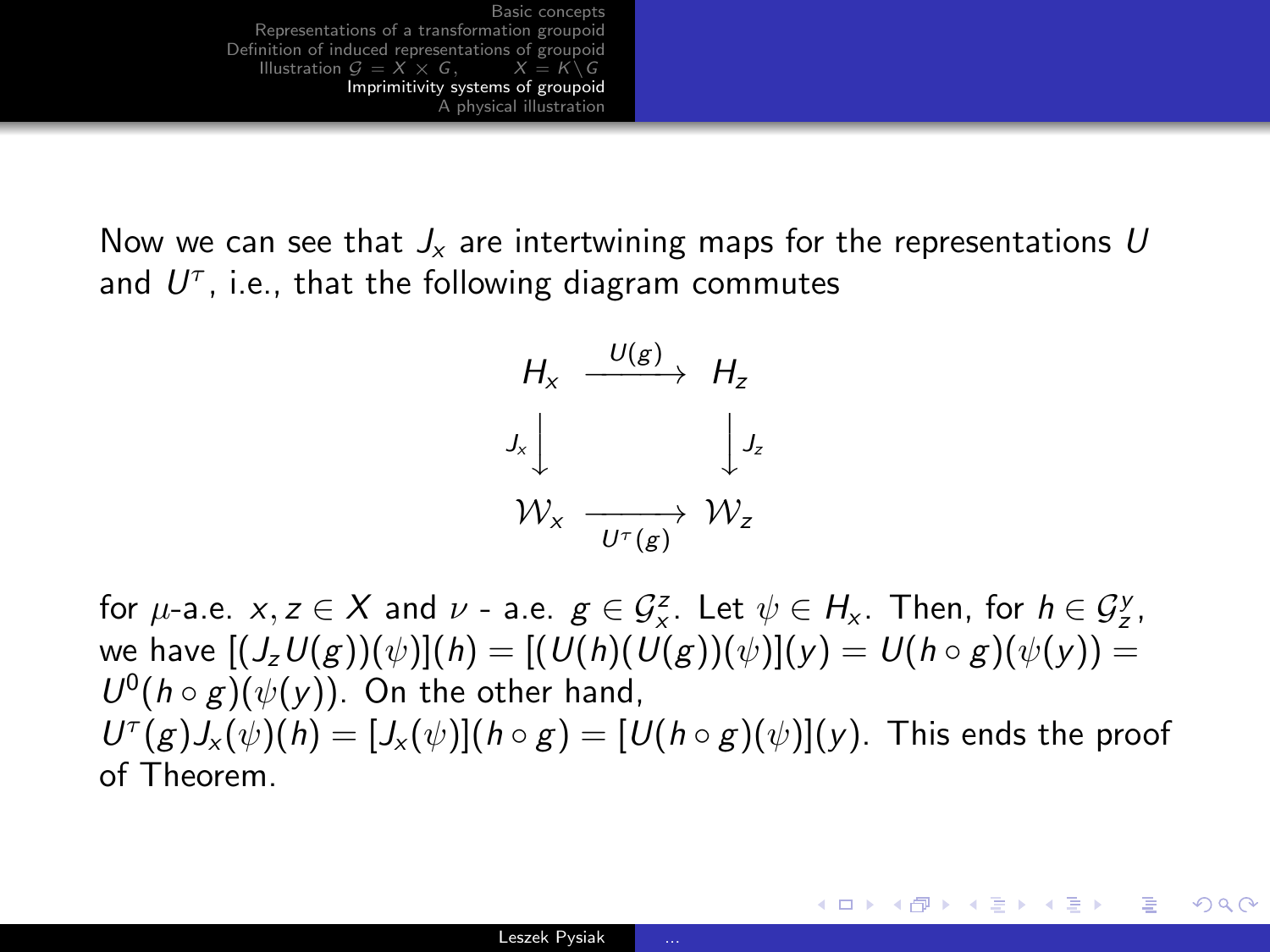### Energy-momentum space of a particle

Consider the energy-momentum space  $H$  of a particle,  $H = \{ (p_0, p_1, p_2, p_3) \in \mathbf{R}^4 : p_0^2 - p_1^2 - p_2^2 - p_3^2 = m \}.$  We have an action of the group  $G = SL_2(\mathbb{C})$  on the hyperboloid H. To describe the action we identify H with the set  $\overline{H}$  of hermitian  $2 \times$  2-matrices with determinant equal to m,

$$
(p_0, p_1, p_2, p_3) \mapsto \begin{pmatrix} p_0 - p_3 & p_2 - ip_1 \ p_2 + ip_1 & p_0 + p_3 \end{pmatrix}
$$

and we let to act  $g \in G$  on  $\overline{H}$  to the right in the following way,  $\overline{H}\ni A\mapsto g^*Ag\in\overline{H}.$  (It is clear that  $det(g^*Ag)=det A=m).$ 

<span id="page-48-0"></span>イロメ イ何メ イヨメ イヨメーヨ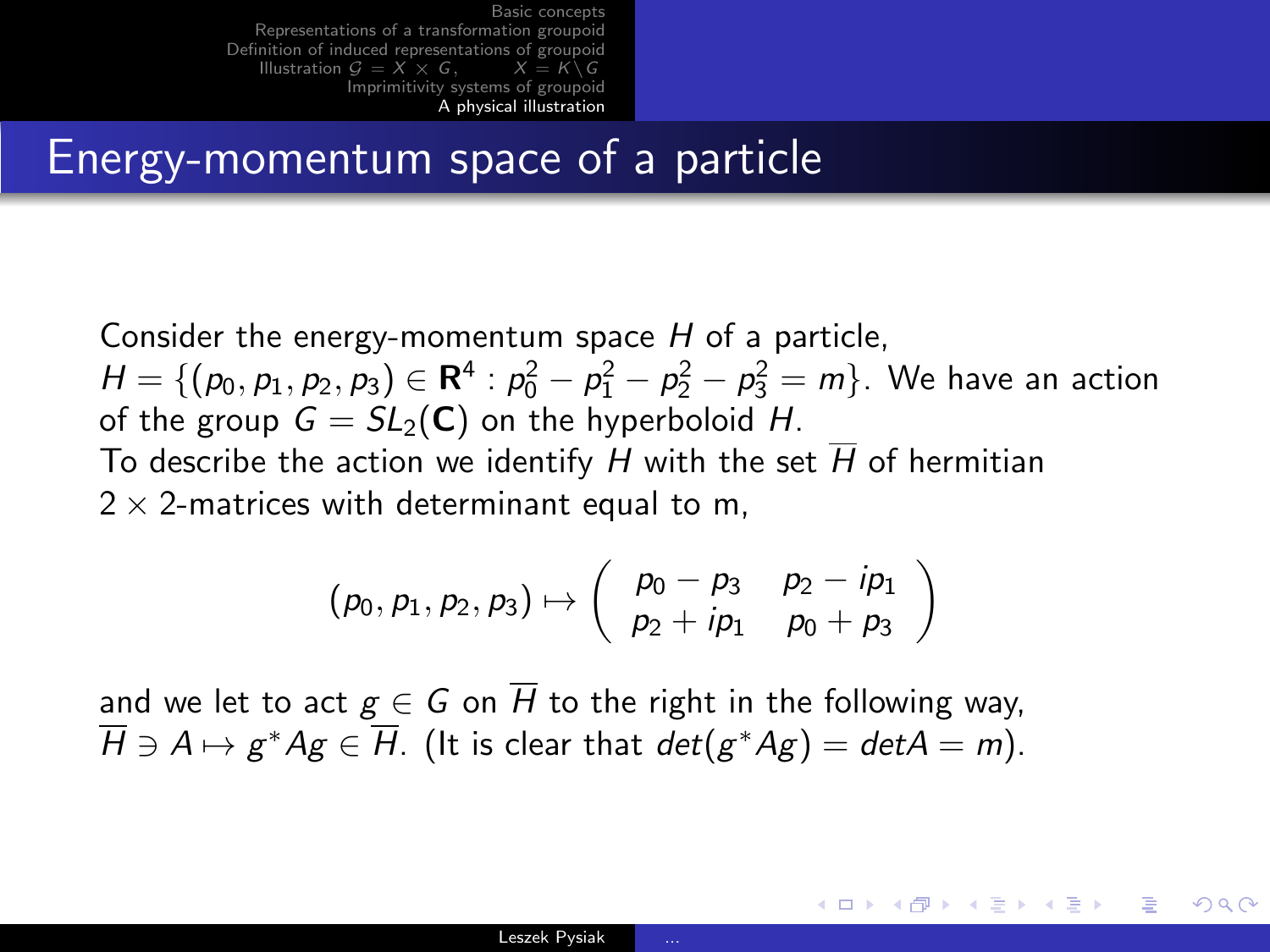Next, we see that the isotropy group of the element  $(p_0, 0, 0, 0)$ ,  $p_0 = \sqrt{m}$  is equal to  $K = SU(2)$ . Thus we deduce that the homogoneus space  $K\backslash G$  is diffeomorphic to H. We can take the phase space of a particle of the mass m as the space  $G = K \backslash G \times G = H \times G$  and consider the algebraic structure of transformation groupoid on it. Let  $(\mathcal{U}, \mathcal{W})$  be a unitary representation of the groupoid G in a Hilbert bundle W.

イロメ イ何メ イヨメ イヨメー

G.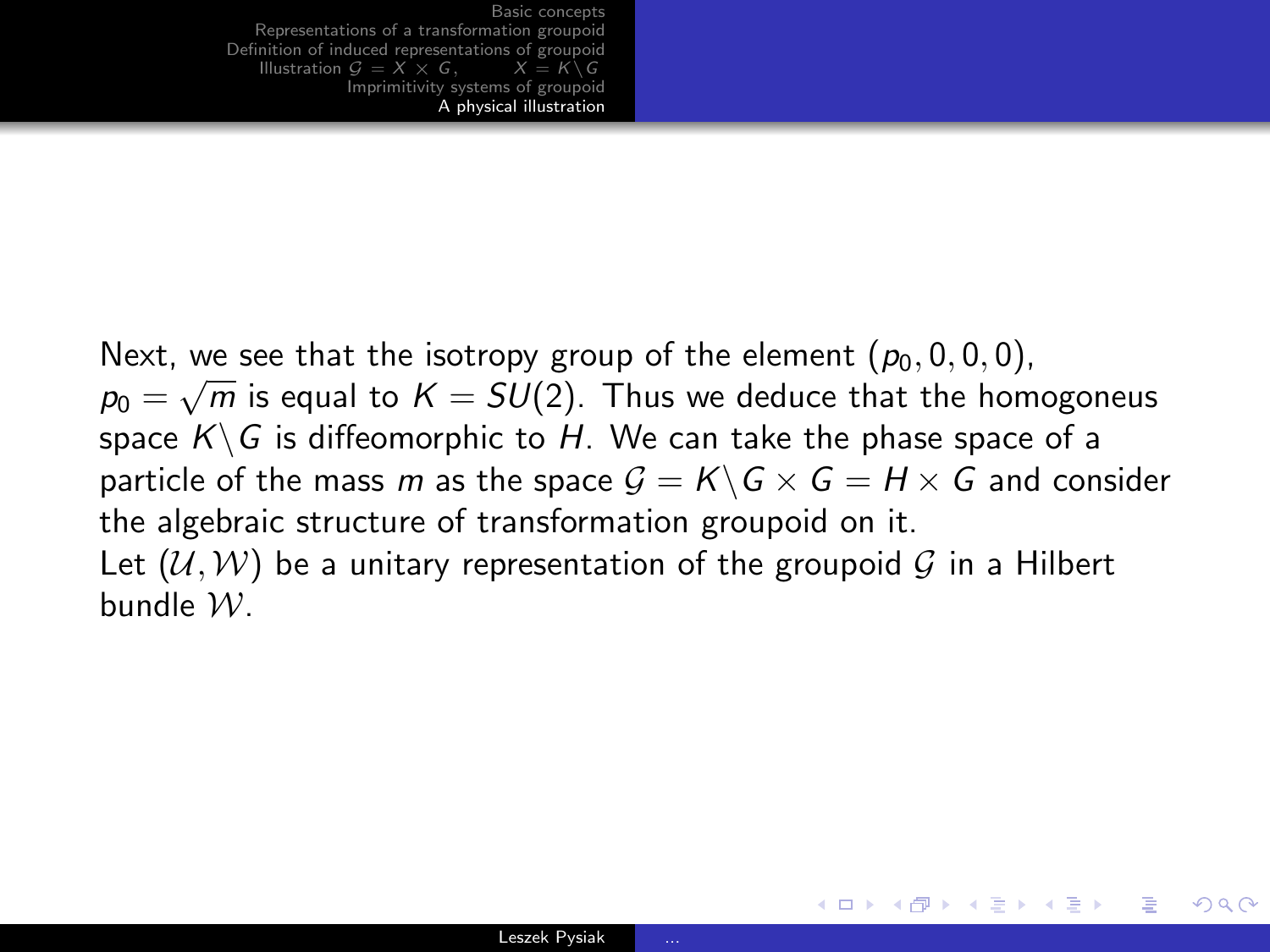#### An imprimitivity system and a particle

Assume that there exists an imprimitivity system  $(\mathcal{U}, \pi)$  for  $(\mathcal{U}, \mathcal{W})$ . We say that a particle of mass m is represented by the pair  $(U, \pi)$ . We say that it is an elementary particle if the imprimitivity system  $(\mathcal{U}, \pi)$  is irreducible [\[13\]](#page-54-0), [\[14\]](#page-54-1). Equivalently (on the strength of the Imprimitivity Theorem ), we can say that the particle is an induced representation  $(\mathcal{U}^{\tau}, \mathcal{W})$  where  $\tau$  is a unitary representation of the isotropy subgroupoid Γ. In the same way, we can say that the particle is elementary if the inducing representation  $\tau$  is irreducible and, in turn, this means that the representation  $(L, W_0)$ ,  $L = \tau_0$ , of the group  $K = SU(2)$  is irreducible. Then the representation  $(L, W_0)$  is called the spin of the particle.

イロメ イ何 ト イヨ ト イヨ トー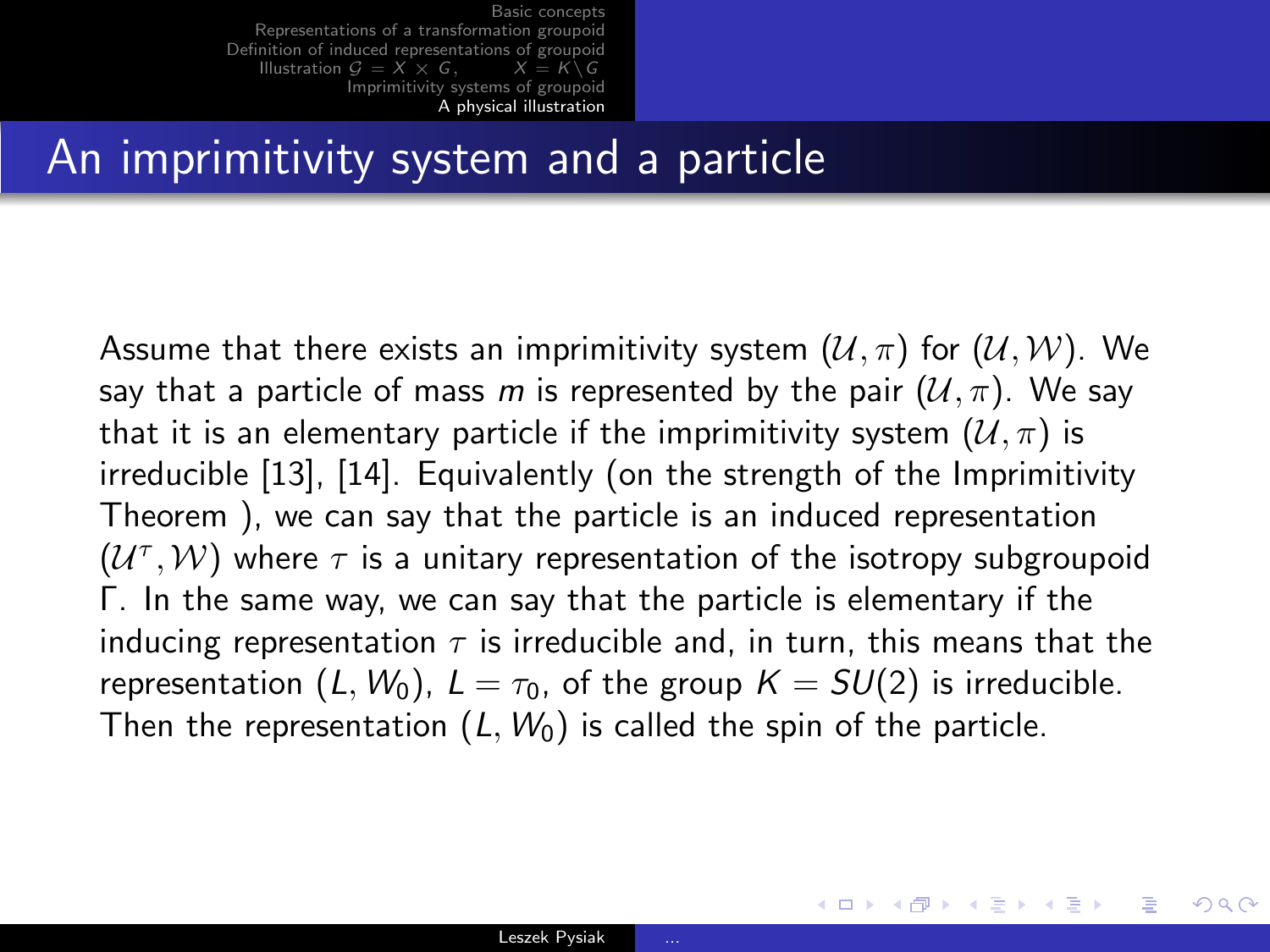# Thank you for your attention

イロト イ押 トイヨ トイヨ トー

 $\equiv$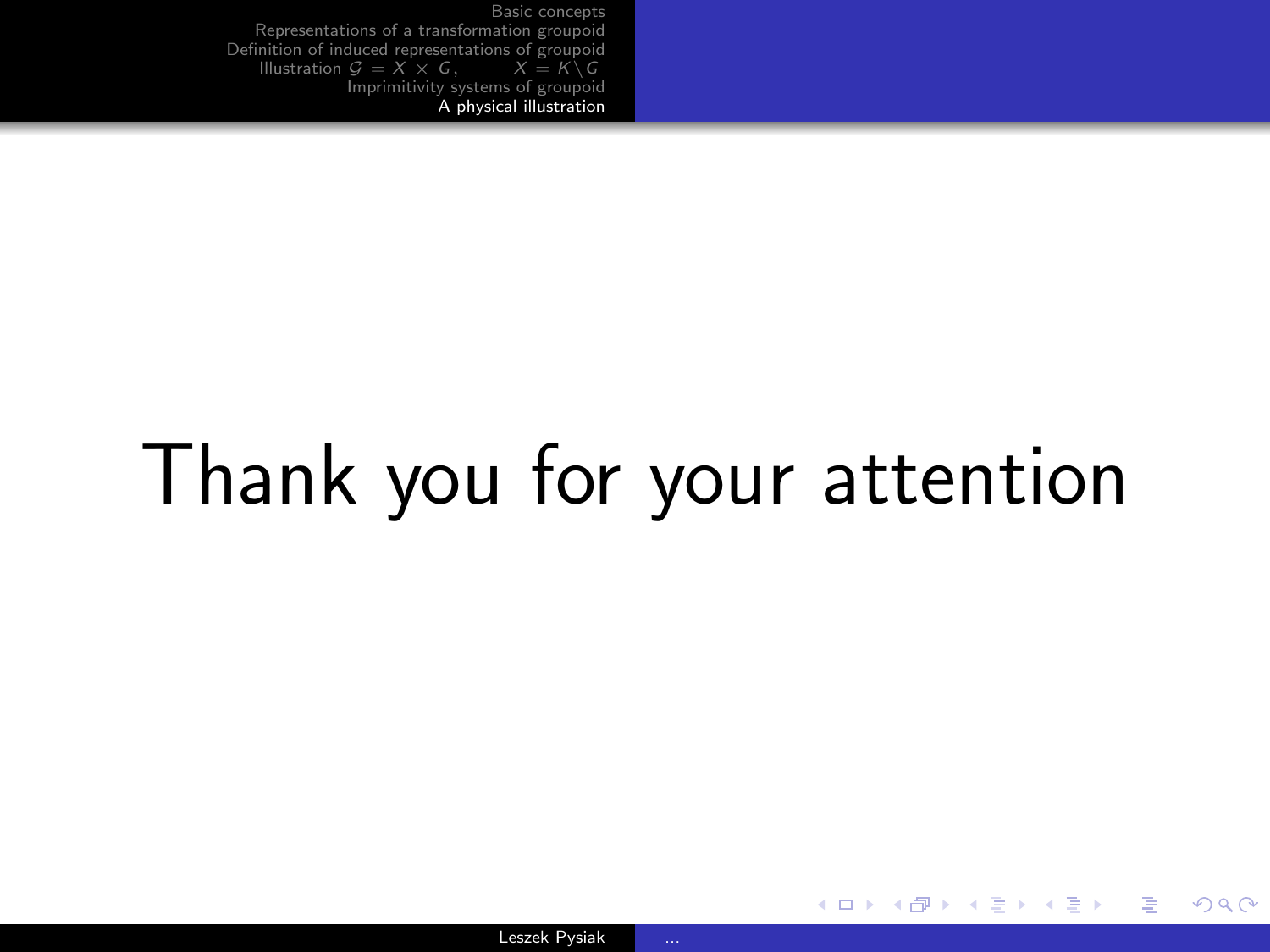## References I

- 晶 R. Bos, Continuous representations of groupoids, arXiv:math/0612639v3 [math.RT].
- R. Brown, From groups to groupoids, Bull. London Math. Soc. 19 晶 (1987), 113-134.
- M.R. Buneci, Groupoid C\*-algebras, Surveys in Mathematics and its 晶 Applications, ISSN 1842-6298, 1 (2006), 71-98.
- S. A. Cannas da Silva and A. Weinstein, Geometric Models for Noncommutative Algebras, American Mathematical Society, Berkeley, (1999).
- 晶 J. Dixmier, Von Neumann Algebras, North Holland Publ. Comp., Amsterdam, (1981).

イロト イ母 トイヨ トイヨ トー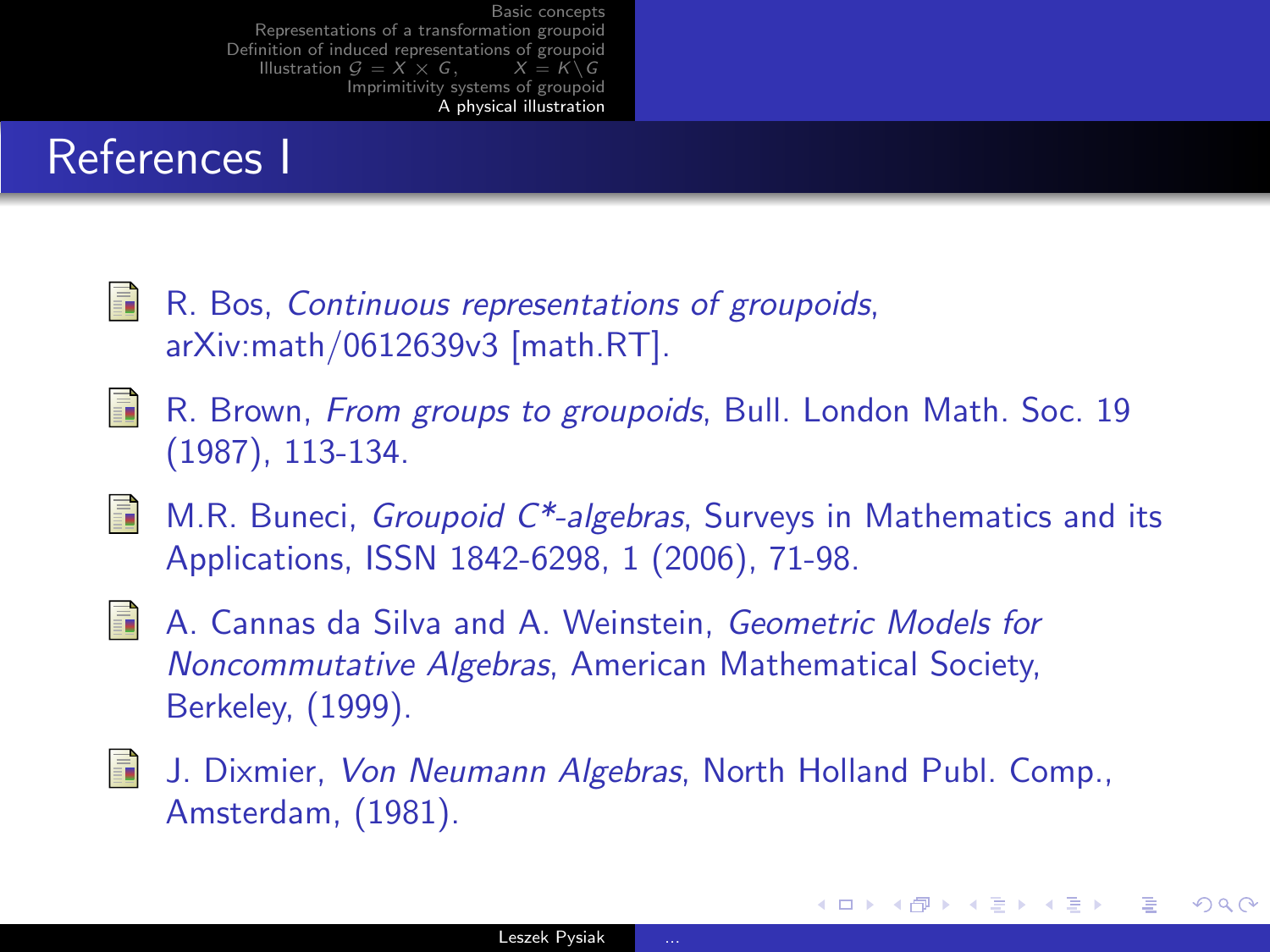## References II

- 螶 M. Heller, Z. Odrzygóźdź, L. Pysiak, W. Sasin, Structure of Malicious Singularities, Int. J. Theor. Phys., 42, (2003), 427 - 441.
- S. M. Heller, L. Pysiak, W. Sasin, Noncommutative unification of general relativity and quantum mechanics, J. Math. Phys., 46 (2005), 122501-15.
- 
- **M.** Heller, L. Pysiak, W. Sasin, Noncommutative dynamics of random operators, Int. J. Theor. Phys., 44 (2005), 619-628.
- 畐 M. Heller, L. Pysiak, W. Sasin, Conceptual unification of gravity and quanta, Int. J. Theor. Phys., 46 (2007), 2494- 2512.
- M. Heller, Z. Odrzygóźdź, L. Pysiak, W. Sasin, Gravitational 暈 Aharonov-Bohm Effect, Int. J. Theor. Phys., 47, (2008), 2566-2575.

イロメ イ母メ イヨメ イヨメー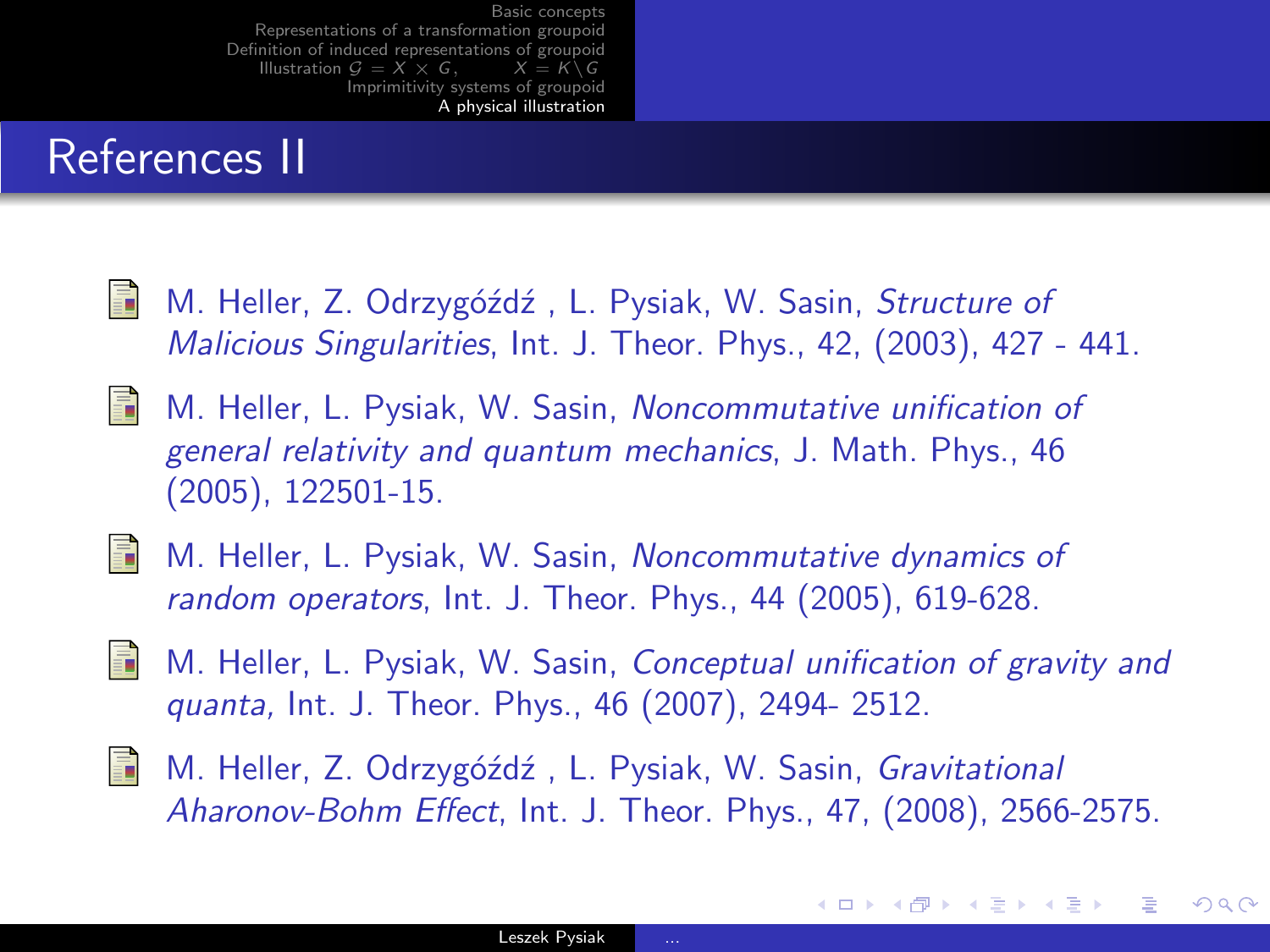## References III

- **N.P. Landsman, Mathematical Topics between Classical and** Quantum Mechanics, Springer, New York, (1998).
- $\blacksquare$  K.C.H. Mackenzie, Lie groupoids and Lie algebroids in Differential Geometry, London Math. Society Lecture Notes Series, 124, Cambridge University Press, Cambridge, (1987).
- <span id="page-54-0"></span> $\blacksquare$  G.W.Mackey, The relationship between classical mechanics and quantum mechanics, Contemporary Math., 214 (1998), 91-109.
- <span id="page-54-1"></span>G.W.Mackey, Unitary group representations in physics, probability and number theory, Benjamin, Reading, Mass., (1978).
- $\Box$  G.W.Mackey, Induced representations of locally compact groups  $I,II$ , Acta Math., 55 (1952), 101-139; 58 (1953), 193-221.

イロメ イ母メ イヨメ イヨメー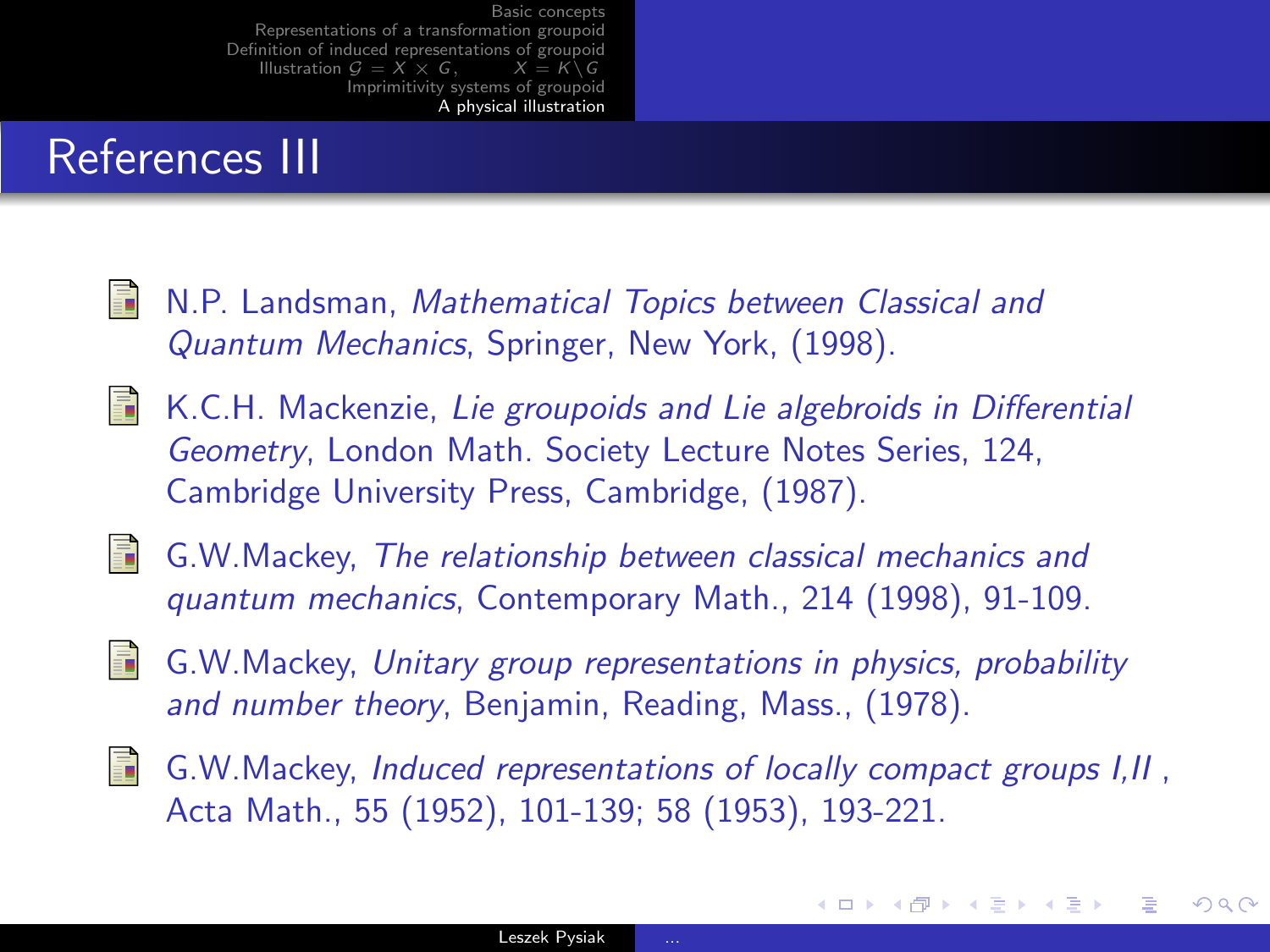## References IV

- 量 G.W.Mackey, Imprimitivity for representations of locally compact groups, Proc. Nat. Acad. Sci. U.S.A. 35 (1949), 537-545.
- 歸 J.A. Packer, Applications of the work of Stone and von Neumann to the theory of wavelets, Contemporary Math., 365, (2004), pp. 253-279.
- **A.L.T. Paterson, Groupoids, Inverse Semigroups, and Their** Operators Algebras, Birkhauser, Boston, (1999).
- S.
	- L. Pysiak, Time Flow in a Noncommutative Regime, Internat. J. Theoret. Phys., 46 (1), (2007), 16 - 30
- L. Pysiak, Groupoids, their representations and imprimitivity systems, Demonstratio Mathematica 37 (2004), 661-670.
- 
- **J.N.** Renault, A groupoid approach to  $C^*$ -algebras, Lecture Notes in Math. 793, Springer-Verlag, New York, (1980). (□ ) (@ ) (∃